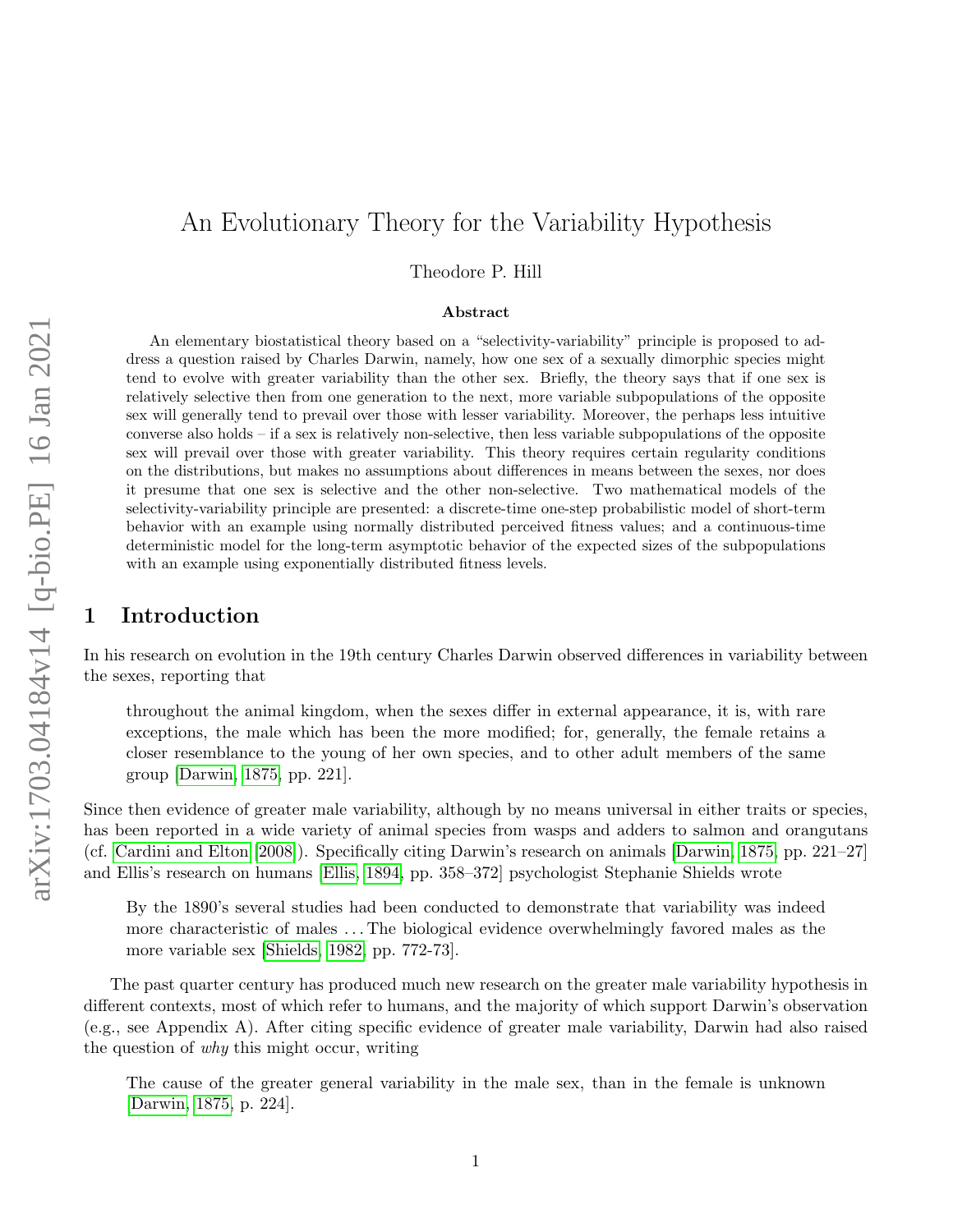This question has persisted into the 21st century as noted for example by Hyde et al.: "There is evidence of slightly greater male variability in scores, although the causes remain unexplained" [\[Hyde et al., 2008,](#page-28-0) p. 495], and Halpern et al.: "the reasons why males are often more variable remain elusive" [\[Halpern et al.,](#page-28-1) [2007,](#page-28-1) p. 1]. As statistician Howard Wainer phrased it,

Why was our genetic structure built to yield greater variation among males than females? And not just among humans, but virtually all mammals [\[Wainer, 2007,](#page-32-0) p. 255].

The objective of this paper is to propose an elementary mathematical principle to help explain how one sex in a given species could naturally evolve toward greater or lesser variability depending on the preferences of the opposite sex. Together with two additional standard biological tenets, this principle might help provide an answer to Darwin's question.

### 2 A Theory for Differences in Variability Between Sexes

In very general terms, the first principle of the theory introduced here is this:

Selectivity-Variability Principle. In a species with two sexes A and B, both of which are needed for reproduction, suppose that sex A is relatively **selective**, *i.e.*, will mate only with a top tier (less than half) of B candidates. Then from one generation to the next, among subpopulations of B with comparable average attributes, those with greater variability will tend to prevail over those with lesser variability. Conversely, if A is relatively **non-selective**, accepting all but a bottom fraction (more than half) of the opposite sex, then subpopulations of  $B$  with lesser variability will tend to prevail over those with comparable means and greater variability.

Note that this principle does not make any assumptions about inherent differences in means or other attributes between the sexes. For instance, it does not presume that one sex is selective and the other non-selective, or even that one sex is more selective than the other, unlike Bateman's principle [Bateman](#page-25-0) [\[1948\]](#page-25-0), for example, or other related theories such as "the sex that experiences more intense...vetting by the other sex will tend to show greater within-sex variation on many traits" [\[Geary, 2007,](#page-27-1) p. 176]. If both sexes of a species happen to be selective, the selectivity-variability principle here predicts that the best evolutionary strategy for each is to tend toward greater variability.

It is also important to note that this principle alone says nothing about a priori or a posteriori comparisons of the variabilities across the sexes. For example, if sex A is not selective while sex B is selective, this principle says that subpopulations of A with greater variability will prevail over subpopulations of A with lesser variability, and that subpopulations of B with lesser variability will prevail over subpopulations of sex B with greater variability. It says nothing about comparing the resulting variability of sex A with the variability of sex B. If all the subpopulations of B were initially more variable than all the subpopulations of A, for instance, then the next generation of sex B will still exhibit greater variability than the next generation of sex A whether either sex is selective or non-selective. Only under additional hypotheses, such as "both sexes began with comparable mid-range variability", as will be done in an illustrative example below to address Darwin's question, can this theory be useful to draw any conclusions about comparisons of variability between the two sexes.

In order to make this selectivity-variability theory more precise, of course, it is necessary to define formally what is meant by selectivity and variability in this context, and that will be done in the next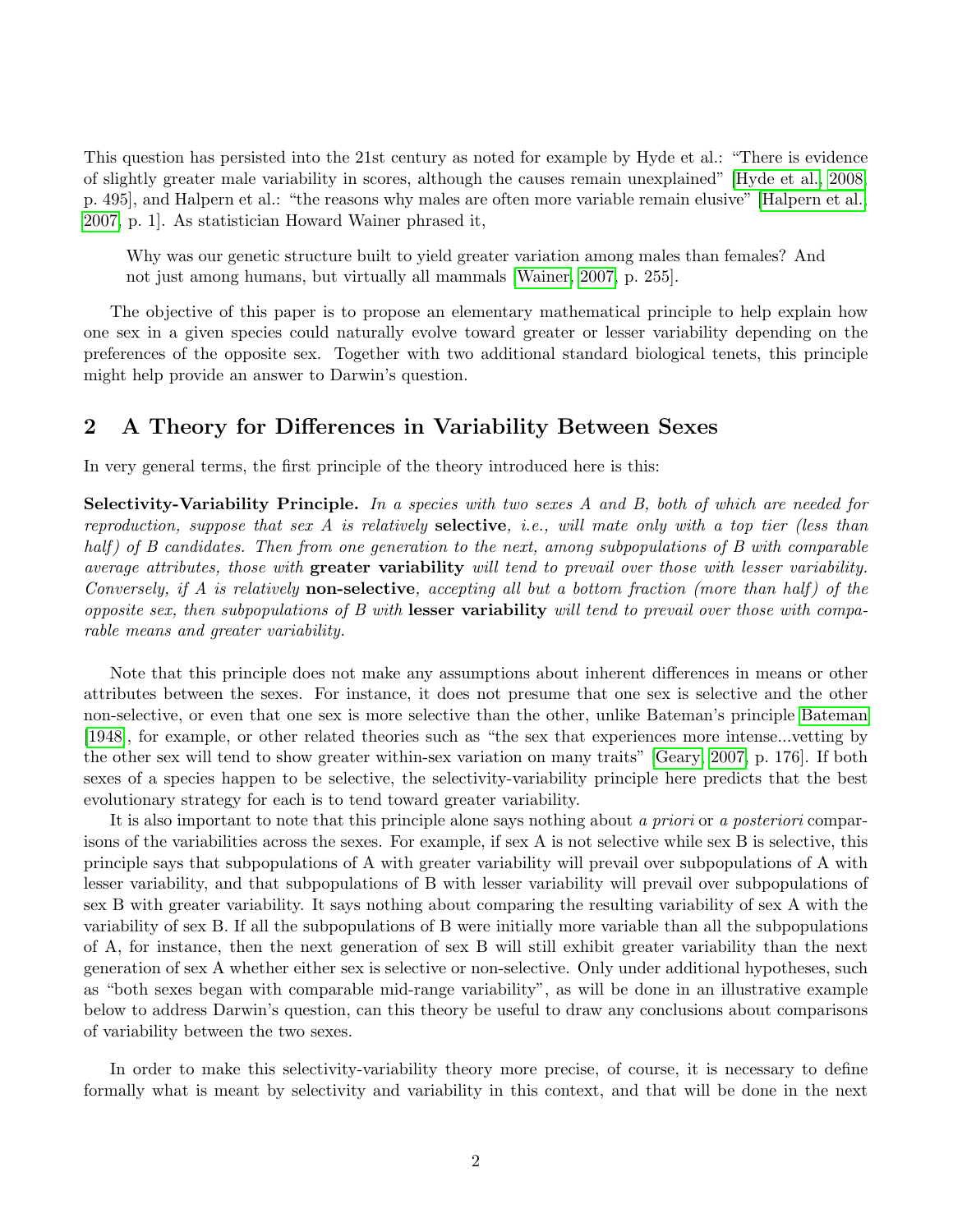section. First, the following simple informal hypothetical example may help convey the intuition behind this principle.



<span id="page-2-1"></span>Figure 1: The three cases of Example [2.1:](#page-2-0) The red blocks represent the distribution of the more variable subpopulation  $B_1$  of sex  $B$ , and the blue represent the less variable subpopulation  $B_2$ .

<span id="page-2-0"></span>**Example 2.1.** Sex B consists of two subpopulations  $B_1$  and  $B_2$ . Sex A considers half of the individuals in  $B_1$  very desirable and the other half not very desirable, and it considers all of the individuals in subpopulation  $B_2$  of mid-range desirability. Thus  $B_1$  is more variable in desirability to sex A than  $B_2$ , with  $B_1$  and  $B_2$  having comparable average desirability. (See Figure [1,](#page-2-1) where larger numbers reflect greater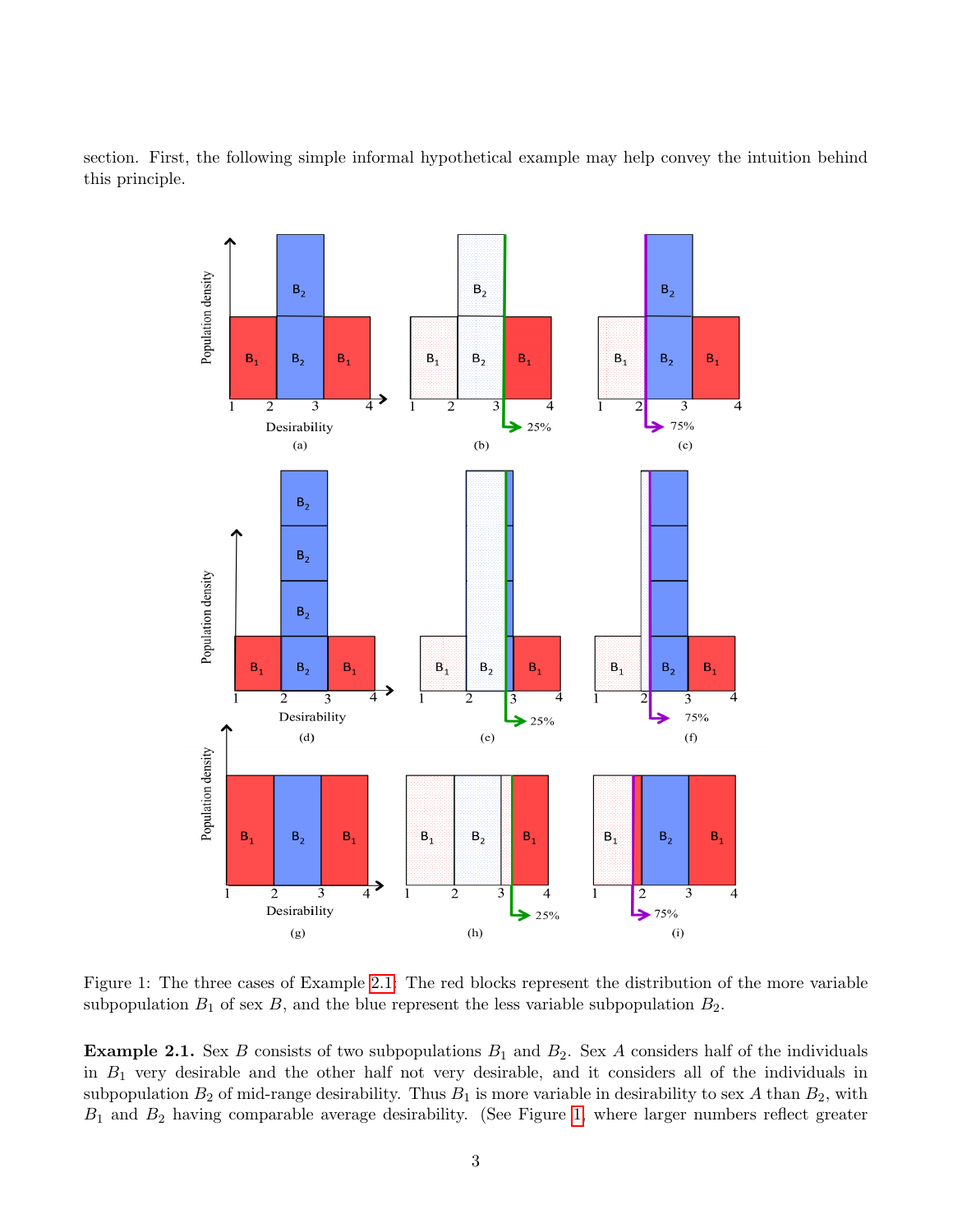desirability.)

Special Case 1.  $B_1$  and  $B_2$  are of equal size. Then sex A considers one quarter of sex B (the lower half of  $B_1$ ) of relatively low desirability, half of B (all of  $B_2$ ) of medium desirability, and one quarter of B (the upper half of  $B_1$ ) of above-average desirablity (see Figure [1a](#page-2-1)). If sex A is relatively selective and will mate only with the top most desirable quarter of sex  $B$ , then all of the next generation will be offspring of the more variable subpopulation  $B_1$  (Figure [1b](#page-2-1)). On the other hand, if sex A is relatively non-selective and will mate with any but the lower quarter of  $B$ , then all of the less variable  $B_2$  will mate, but only half of the more variable  $B_1$  will mate (Figure [1c](#page-2-1)).

Similar conclusions follow if the initial subpopulations are not of equal size.

Special Case 2. One third of sex B is the more variable  $B_1$  and two thirds is the less variable  $B_2$ (Figure [1d](#page-2-1)). If sex A only mates with the most desirable quarter of  $B$ , a short calculation shows that two thirds of the next generation will be offspring of  $B_1$  and one third will be offspring of  $B_2$ , so based on the initial distribution, the more variable subpopulation will be overrepresented (Figure [1e](#page-2-1)). If sex A will mate with any but the least desirable quarter of  $B$ , then only two ninths of the next generation will be offspring of  $B_1$  and seven ninths will be offspring of  $B_2$ , so the less variable subpopulation of sex B will be overrepresented (Figure [1f](#page-2-1)).

Special Case 3. Two thirds of sex B is the more variable  $B_1$  and only one third is the less variable  $B_2$ (Figure [1g](#page-2-1)). If sex A only mates with the most desirable quarter of B, then all of the next generation will be offspring of  $B_1$  (Figure [1h](#page-2-1)), and if sex A will mate with any but the least desirable quarter of B, then only five ninths of the next generation will be offspring of  $B_1$  and the rest will be offspring of  $B_2$ , so again the less variable subpopulation of sex  $B$  will be overrepresented (Figure [1i](#page-2-1)).

Note the asymmetry in the mating probabilities in this example; some intuition behind why this occurs may perhaps be gained from the observation that the most desirable individuals in the more variable population will always be able to mate, whether the opposite sex is selective or non-selective.

#### 3 Desirability and Selectivity

In order to begin to try to interpret these ideas analytically, it is of course necessary to identify concrete definitions of "desirable", "selective" and "more variable". There are clearly many different candidates to capture the essence of each of these terms; the following assumptions and definitions are simply intended as a starting point to facilitate proposal of several models and analysis of the above selectivity-variability principle.

To begin with, the informal notion of desirability introduced in Example [2.1](#page-2-0) above will be extended as follows.

Desirability Assumption. Each individual (or phenotype) in each sex is assigned a real number which reflects its desirability to the opposite sex, with higher values indicating greater desirability.

As a concrete example, one interpretation of the desirability value of an individual might be the opposite sex's perception or estimation of its Darwinian fitness (e.g., [Charnov](#page-26-2) [\[1979\]](#page-26-2)). The actual magnitudes of these desirability values are not assumed to have intrinsic significance in general, but are used only to make comparisons between individuals. Here and throughout, it will also be assumed that the same desirability value is assigned to each individual by every member of the opposite sex. In real life scenarios, of course, the desirability of an individual varies from one member of the opposite sex to another, and is not quantifiable in a single one-parameter value.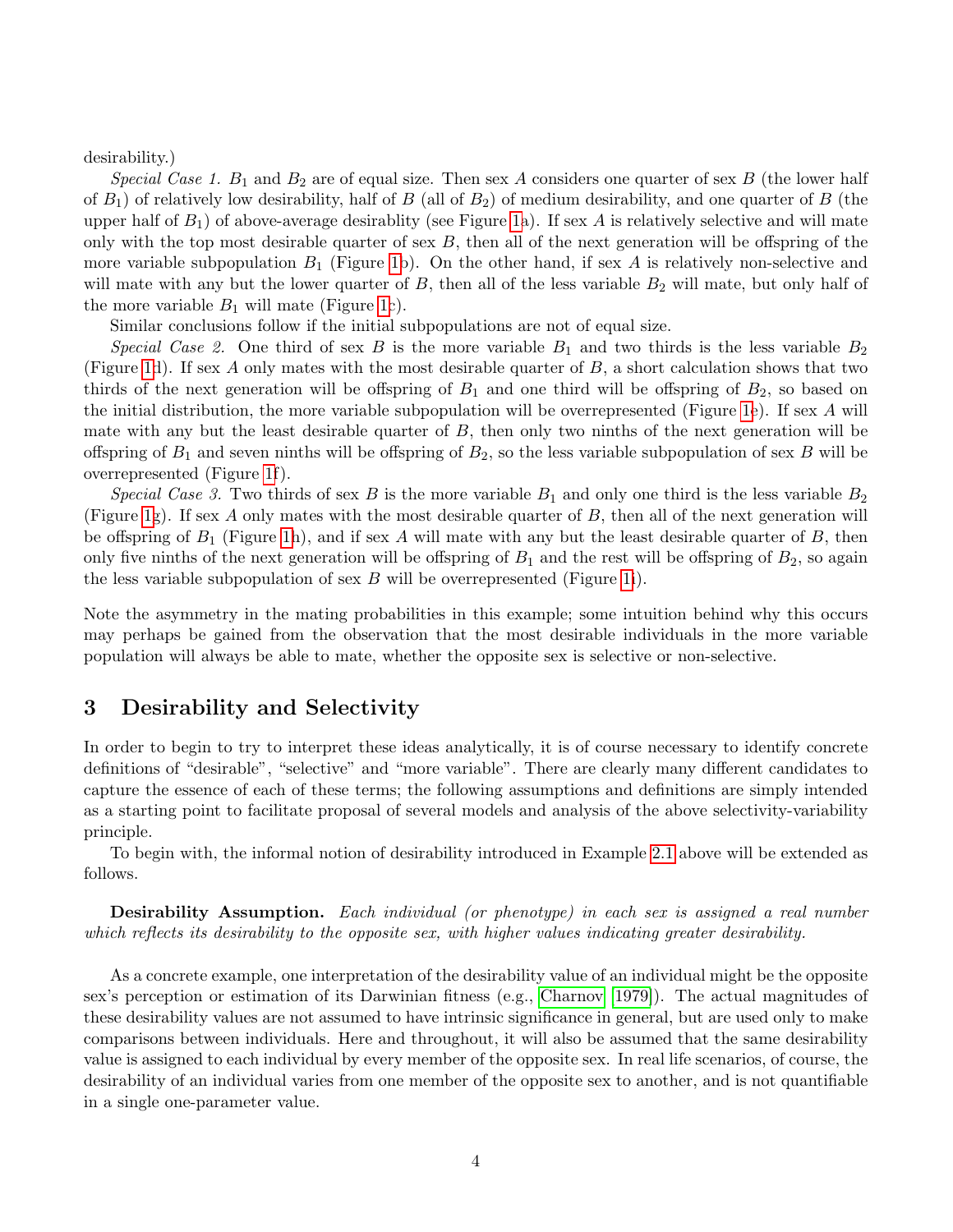Next, the informal notion of selectivity introduced in Example [2.1](#page-2-0) above will be formalized.

Selectivity Assumption. For each sex in a given sexually dimorphic species there is an upper proportion  $p \in (0, 1)$  of the opposite sex that is acceptable for mating.

For example, if  $p_A$  is that proportion for sex A, then members of sex A will mate with individual b of the opposite sex B if and only if b is in the most desirable  $p_A$  fraction of individuals in B. If  $p_A < 0.5$ , then sex A is said to be (relatively) selective, and if  $p_A > 0.5$ , then A is said to be non-selective. For instance, if  $p_A = 0.25$ , then sex A is selective, since it will mate only with the most desirable quarter of sex B, and if  $p_A = 0.75$ , then sex A is non-selective, since it will mate with any but the least desirable quarter of sex B.

N.B. Of course these assumptions about desirability values and selectivity are clearly not satisfied in most real life scenarios, and are simply intended here as a starting point for discussion of the general ideas. For example, the acceptability fractions  $p_A$  may reflect not only desirability, but also availability or proximity. In this simple model it is therefore assumed that the populations are large and mobile so there are always available potential mates of the opposite sex above the threshold desirability cutoff. Similarly, for simplicity it will be assumed throughout that the offspring of any coupling consist of equal numbers of each sex.

#### 4 Variability

The desirability of individuals in one sex by the opposite sex varies from individual to individual, and its normalized distribution is a probability distribution. Thus to address the notion of differences between two subpopulations of the same sex in the variability of their desirability to the opposite sex, the notion of one probability distribution being more (or less) variable than another must be specified. As will be seen in the next example, for instance, if by "more variable" is meant "larger standard deviation" (or statistical variance), then the above selectivity-variability principle is not true without additional assumptions on the underlying distributions.

<span id="page-4-0"></span>**Example 4.1.** Sex B consists of two subpopulations  $B_1$  and  $B_2$ , with six individuals each:  $B_1$  has one individual of desirability value 1 (to sex A), one of desirability 5, and four individuals of desirability 3;  $B_2$ has three individuals of desirability value 2 and three of desirability 4. Thus both  $B_1$  and  $B_2$  have mean desirability 3, the variance of  $B_1$  is  $4/3$  and the variance of  $B_2$  is 1.

If sex A is selective with  $p_A = 0.25$ , then two of the three individuals that sex A selects from sex B will be from  $B_2$ , the subpopulation with *smaller variance*. Conversely, if sex A is non-selective with  $p_A = 0.75$ , then five of the nine individuals that sex A selects from sex B will be from  $B_1$ , the subpopulation with *larger* variance. Thus for these distributions and a standard deviation definition of variability, both directions of the above selectivity-variability principle fail.

There are many other possibilities for definitions of variability, such as comparisons of ranges or Gini mean differences, but those can be very misleading in this setting since a single outlier can dramatically alter the values of such statistics. On the other hand, basic comparisons of the tails of distributions leads to a natural notion of greater or lesser variability.

To that end, for a real Borel probability measure  $P$  let  $S_P$  denote the complementary cumulative distribution function of P, i.e.,  $S_P : \mathbb{R} \to [0,1]$  is defined by  $S_P(x) = P(x,\infty)$  for all  $x \in \mathbb{R}$ . That is,  $S_P(x)$ is simply the proportion of a population with distribution  $P$  that is above the threshold  $x$ ; see Figure [2](#page-5-0) for three examples. For brevity, the term survival function will be used here; in this context  $Sp(x)$  may be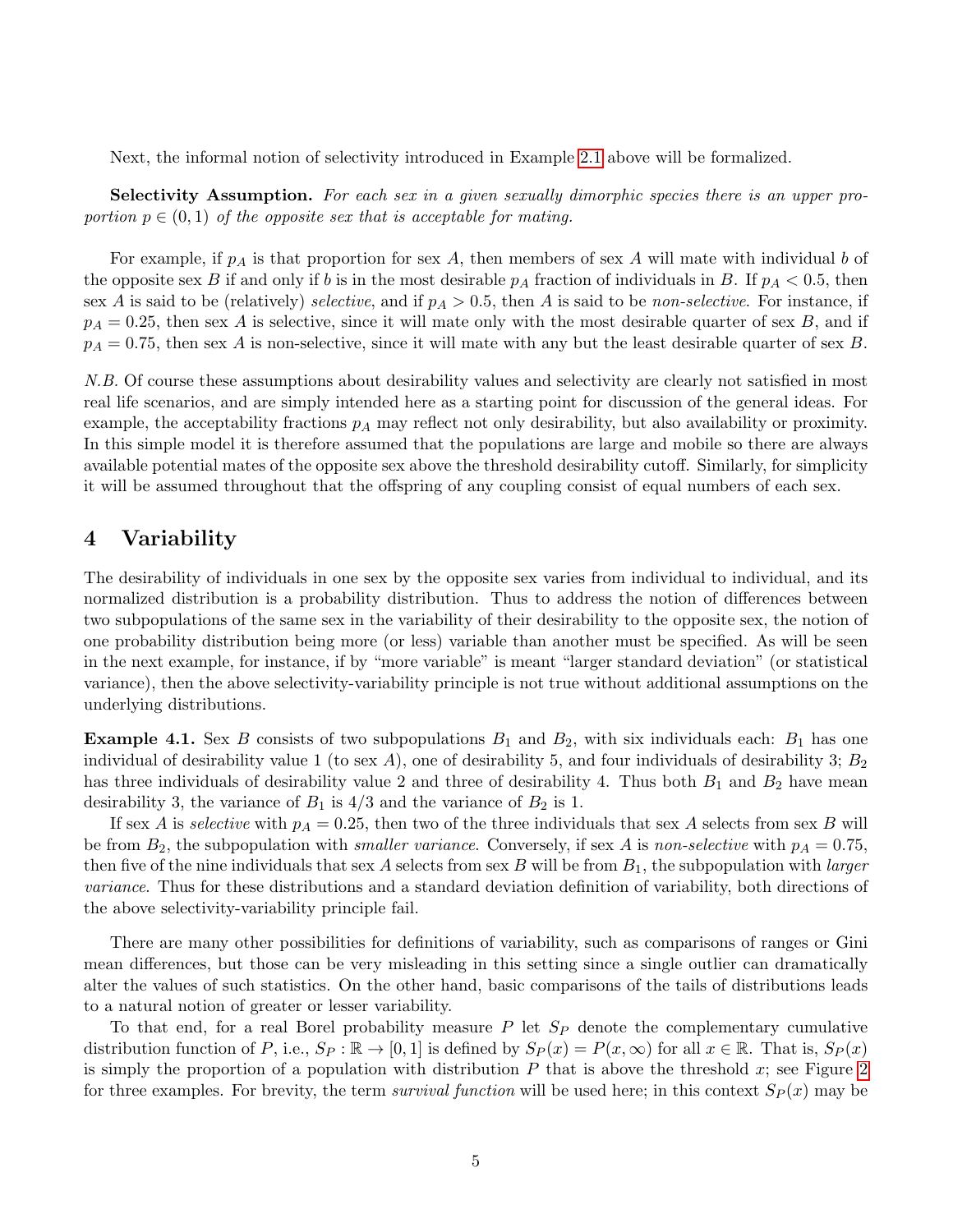thought of as the proportion of a given sex with desirability (by the opposite sex) distribution function P that "survives" the cut when the opposite sex only accepts individuals with desirability value  $x$  or larger.

<span id="page-5-1"></span>**Definition 4.2.**  $P_1 \succ P_2$  if, for all x with  $0 < S_{P_1}(x) < 1$ ,

 $S_{P_1}(x) > S_{P_2}(x)$  for all  $x > m$  and  $S_{P_1}(x) < S_{P_2}(x)$  for all  $x < m$ .

In other words,  $P_1$  is more variable than  $P_2$  if the proportions of  $P_1$  both above every upper (larger than median) threshold and the proportions below every lower threshold level are greater than those for  $P_2$ . That is, both upper and lower tails of the  $P_1$  distribution are heavier than those of the  $P_2$  distribution, for all thresholds.



<span id="page-5-0"></span>Figure 2: The survival functions and comparative variability of three pairs of distributions: (a) the uniform distributions in Example [2.1](#page-2-0) above; (b) the normal distributions in Example [5.3](#page-8-0) below; and (c) the Laplace distributions in Example [6.2.](#page-12-0) In each case, the red curves denote the more variable distribution.

In Example [2.1,](#page-2-0) where the selectivity-variability principle was illustrated informally, the distribution of subpopulation  $B_1$  is more variable than the distribution of subpopulation  $B_2$  both in the sense of standard deviation and in the sense of Definition [4.2](#page-5-1) (see Figure [2a](#page-5-0)), and it is this definition that will be seen below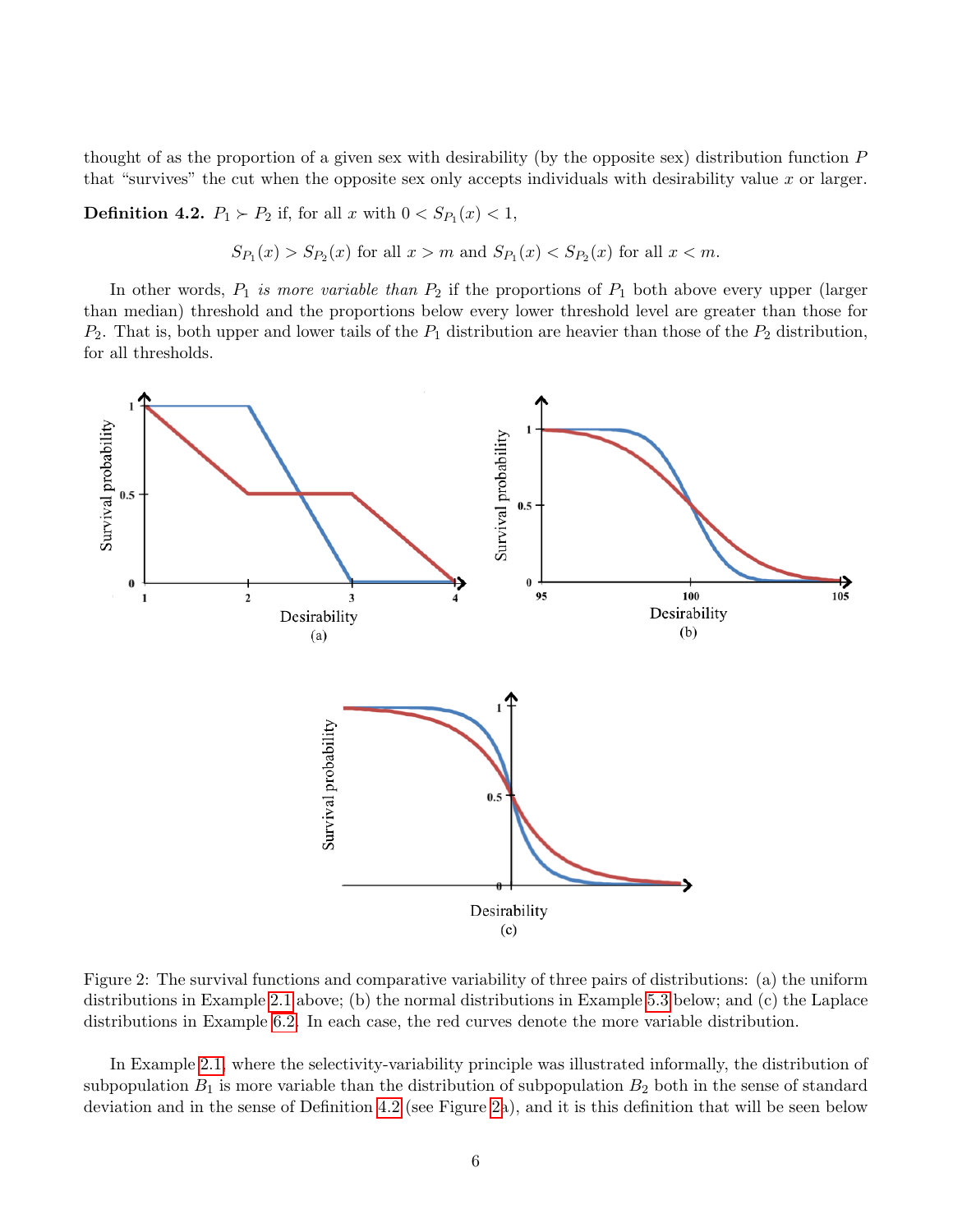to lead to settings where the principle is valid. As was seen in Example [4.1,](#page-4-0) the selectivity-variability principle may fail for arbitrary distributions if variability is defined in terms of standard deviation, but the next proposition identifies several common and important classes of distributions where greater standard deviation or scale factor (when standard deviation is infinite) coincide with the notion of greater variability in Definition [4.2,](#page-5-1) and thus these distributions are applicable to the models below. The conclusions are perhaps well-known, but as no reference is known to the author, a short proof is included.

<span id="page-6-0"></span>**Proposition 4.3.** Let  $P_1$  and  $P_2$  be (real Borel) probability measures with identical medians.

(i) If both  $P_1$  and  $P_2$  are uniform, symmetric triangular, Laplace, or Gaussian, then

 $P_1 \succ P_2$  if and only if variance(P<sub>1</sub>) > variance(P<sub>2</sub>).

(ii) If both  $P_1$  and  $P_2$  are Cauchy, then

 $P_1 \succ P_2$  if and only if scale factor of  $P_1 >$  scale factor of  $P_2$ .

Proof. Since the cumulative distribution functions for uniform, symmetric triangular, Laplace, and Cauchy distributions are known in closed form, the conclusions regarding those distributions follow from Definition [4.2](#page-5-1) and routine calculations by comparisons of the respective piecewise linear, quadratic, exponential, and arcsin distribution functions.

To see the conclusion for Gaussian distributions, for which the distribution functions are not known in closed form, suppose  $X_1 \sim N(\mu, \sigma_1^2)$  and  $X_2 \sim N(\mu, \sigma_2^2)$ , where  $N(\mu, \sigma^2)$  denotes a normal distribution with mean  $\mu$  and standard deviation  $\sigma$ . Without loss of generality suppose that  $\sigma_1^2 > \sigma_2^2$ . Then for all  $c > \mu$ ,

$$
P(X_1 > c) = P(\sigma_2(X_1 - \mu) > \sigma_2(c - \mu))
$$
  
=  $P(\sigma_1(X_2 - \mu) > \sigma_2(c - \mu))$   
>  $P(\sigma_1(X_2 - \mu) > \sigma_1(c - \mu))$   
=  $P(X_2 > c)$ ,

where the second equality follows since, by the rescaling and translation properties of normal distributions,

$$
\sigma_2(X_1 - \mu)
$$
 and  $\sigma_1(X_2 - \mu)$  are both  $N(0, \sigma_1^2 \sigma_2^2)$ .

The case  $c < \mu$  follows similarly, and since the mean of every normal distribution is the same as the median, this completes the proof.  $\Box$ 

It should also be noted that distributions sufficiently close to the distributions in Proposition [4.3](#page-6-0) will also obey the same variability conclusions. (E.g., no real-life data is ever exactly Gaussian, but in many applications Gaussian distributions are good approximations and very useful in practice.) Note that the above definition of greater variability does not require finite standard deviations or symmetry of the distributions, although the examples provided below have both. Some assumption on two distributions (of the same sex) having comparable average attributes is clearly necessary to be able to draw any useful conclusions in this selectivity context; the assumption of identical medians used here is one natural candidate. Similar conclusions may be drawn about weak-inequality versions of this definition and about one-sided variability, and these are left to the interested reader. For example, if both the median and upper tails of one distribution are larger than those of another, then that first distribution will also prevail if the opposite sex is selective.

Using the above definitions of variability and selectivity, the main objective of this paper is to present two mathematical models for the selectivity-variability principle above.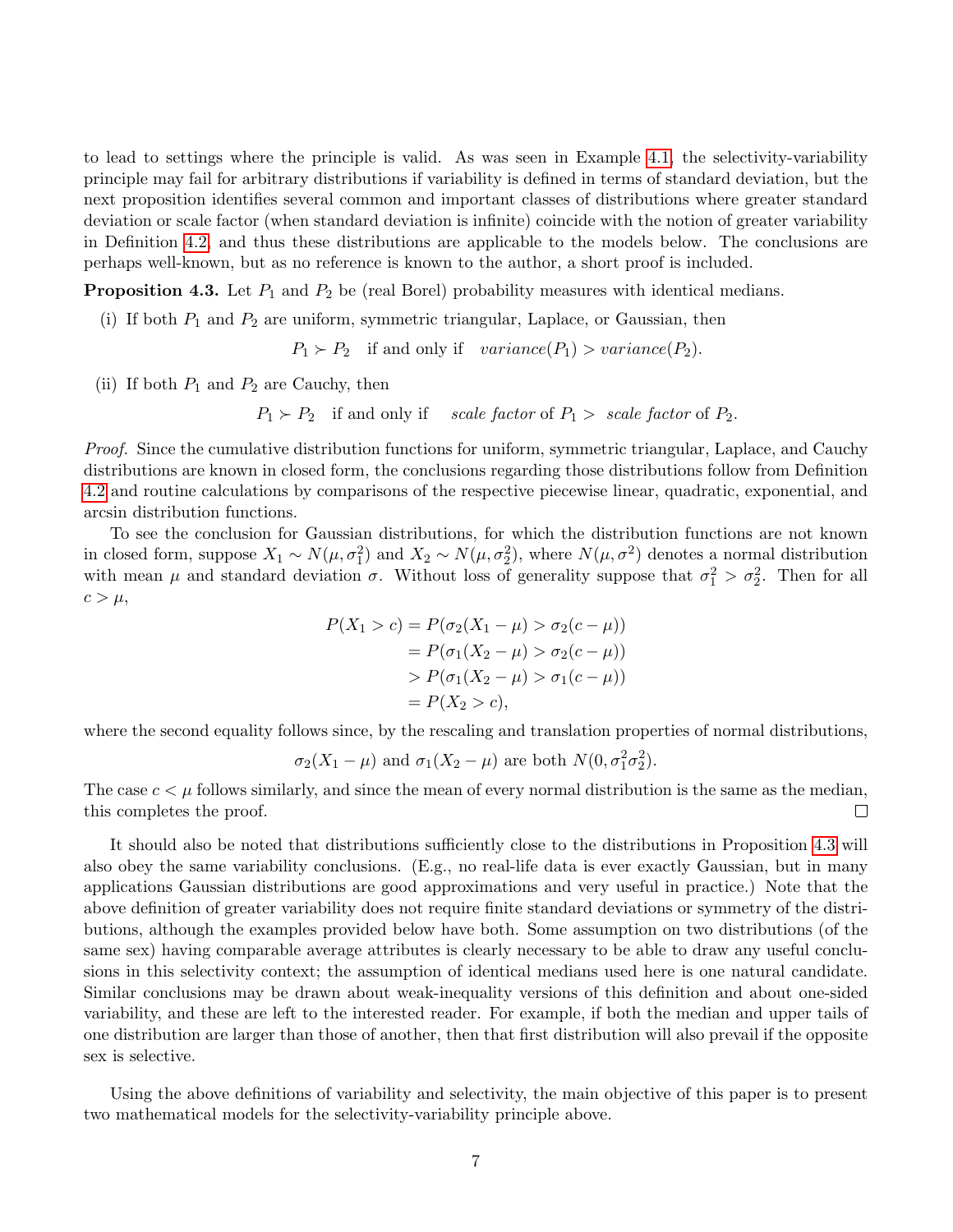#### 5 A Discrete-Time Probabilistic Model

Suppose that sex B of a given hypothetical species consists of two distinct subpopulations  $B_1$  and  $B_2$ , of which a proportion  $\beta \in (0,1)$  is of type  $B_1$  (and  $1-\beta$  is of type  $B_2$ ). Let  $P_1$  and  $P_2$  denote the desirability distributions of  $B_1$  and  $B_2$ , respectively, and assume that  $P_1$  is more variable than  $P_2$ , i.e.,  $P_1 \succ P_2$ . It will now be shown that, for all  $\beta$ , if sex A is selective, then subpopulation  $B_1$  will be overrepresented in the subsequent generation, and if sex A is non-selective, then subpopulation  $B_2$  will be overrepresented in the subsequent generation. These are direct analogs and extensions of the informal observations in Example [2.1](#page-2-0) above.

To that end, note that if  $\beta$  is the proportion of sex B that is from subpopulation  $B_1$ , then letting  $S_1$ and  $S_2$  denote the survival functions of  $B_1$  and  $B_2$ , respectively, the number

$$
\frac{\beta S_1(c)}{\beta S_1(c) + (1 - \beta)S_2(c)}
$$

represents the proportion of sex B that is from subpopulation  $B_1$  when A accepts only individuals in B with desirability value above cutoff level c. This motivates the following definition.

<span id="page-7-1"></span>**Definition 5.1.** If sex B consists of two subpopulations  $B_1$  and  $B_2$  and if  $\beta \in (0,1)$  is the proportion of sex B that is  $B_1$ , then subpopulation  $B_1$  will be overrepresented in the subsequent generation if and only if

$$
\frac{\beta S_1(c^*)}{\beta S_1(c^*) + (1 - \beta)S_2(c^*)} > \beta,
$$

where  $S_1$  and  $S_2$  are the survival functions of the desirability distributions of  $B_1$  and  $B_2$ , respectively, and  $c^*$  is the desirability cutoff of sex A for mating with individuals in sex B, i.e.,

$$
\beta S_1(c^*) + (1 - \beta)S_2(c^*) = p_A.
$$

Note that this definition does not assume that the offspring of  $B_1$  will have desirability distributions identical to that of  $B_1$  but simply that a larger proportion of the subsequent generation will be offspring of  $B_1$  than the proportion of  $B_1$  in the original population. With this notion of overrepresentation, an elementary formalized version of the selectivity-variability principle is as follows.

<span id="page-7-2"></span>**Theorem 5.2.** Let sex B consist of two distinct subpopulations  $B_1$  and  $B_2$  with desirability distributions  $P_1$  and  $P_2$ , respectively, with identical medians m and with desirability survival functions  $S_1$  and  $S_2$  which are continuous and strictly decreasing. Suppose subpopulation  $B_1$  is more variable than  $B_2$ , i.e.,  $P_1 \succ P_2$ . Then

- (i) If  $p_A < 0.5$ , i.e., if sex A is selective, then the more variable subpopulation  $B_1$  will be overrepresented in the subsequent generation.
- (ii) If  $p_A > 0.5$ , i.e., if sex A is non-selective, then the less variable subpopulation  $B_2$  will be overrepresented in the subsequent generation.

*Proof.* Let  $\beta \in (0,1)$  be the proportion of B that is  $B_1$ , and let  $S_1$  and  $S_2$  denote the desirability survival functions for  $B_1$  and  $B_2$ , respectively. First, it will be shown that there exists a unique "threshold" desirability cutoff  $c^* \in \mathbb{R}$  such that

<span id="page-7-0"></span>(5.1) 
$$
\beta S_1(c^*) + (1 - \beta)S_2(c^*) = p_A
$$
  
and  

$$
c^* > m \text{ if } p_A < 0.5 \text{ and } c^* < m \text{ if } p_A > 0.5.
$$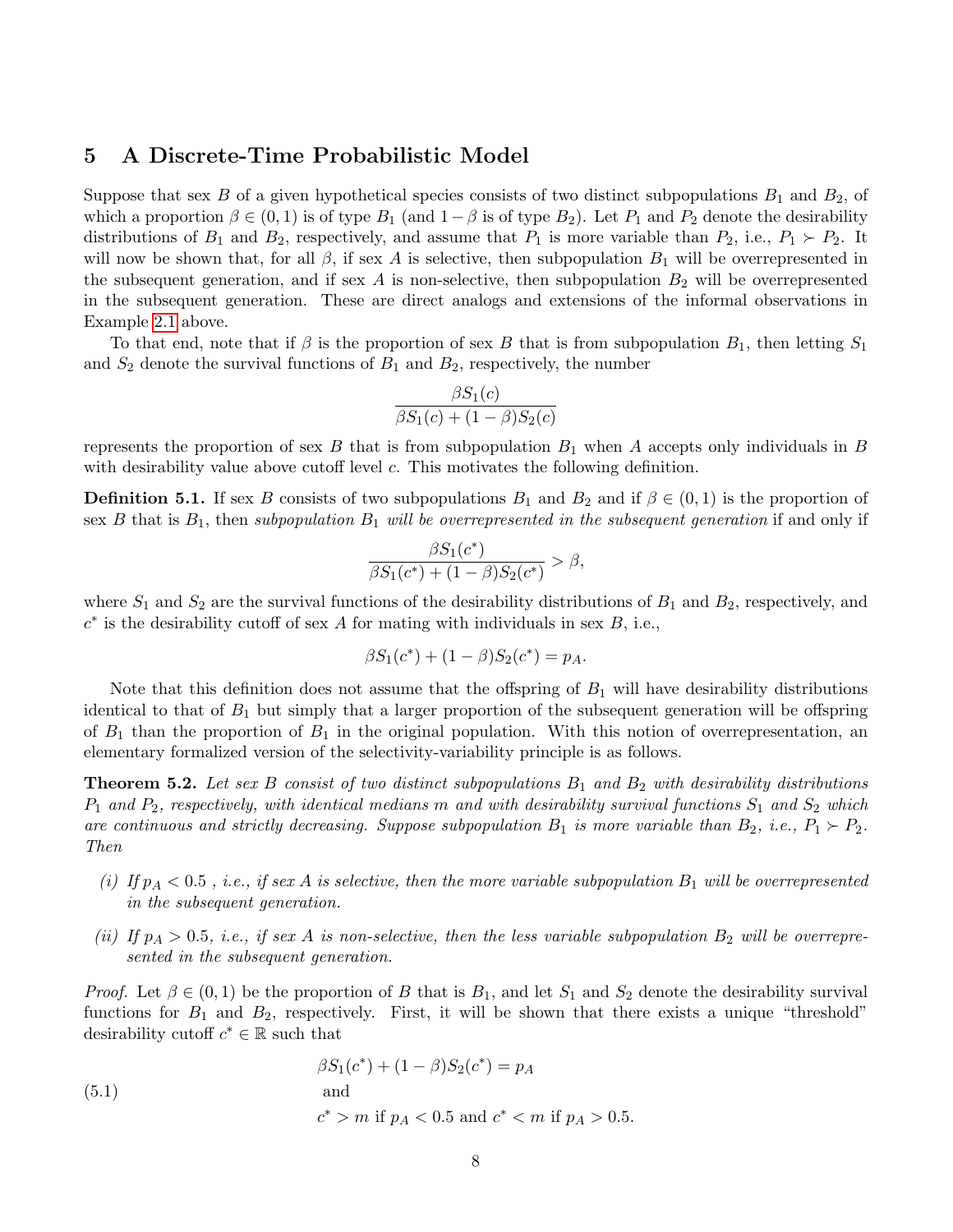To see [\(5.1\)](#page-7-0), let  $g : \mathbb{R} \to (0,1)$  be given by  $g(c) = \beta S_1(c) + (1-\beta)S_2(c)$ . Then g is continuous and strictly decreasing with  $g(-\infty) = 1$ ,  $g(m) = 0.5$ ,  $g(\infty) = 0$ , so  $c^*$  satisfying [\(5.1\)](#page-7-0) exists and is unique, and since  $S_1(m) = S_2(m) = 0.5$ ,  $c^* > m$  if  $p_A < 0.5$  and  $c^* < m$  if  $p_A > 0.5$ .

To see (i), first note by [\(5.1\)](#page-7-0) that  $c^* > m$ , so since  $P_1 \succ P_2$ ,

(5.2) 
$$
S_1(c^*) > S_2(c^*).
$$

Thus,

$$
\beta(1 - \beta)S_1(c^*) > \beta(1 - \beta)S_2(c^*),
$$

which implies

$$
\beta^{2}S_{1}(c^{*}) + \beta(1-\beta)S_{1}(c^{*}) > \beta^{2}S_{1}(c^{*}) + \beta(1-\beta)S_{2}(c^{*})
$$

so

$$
\frac{\beta S_1(c^*)}{\beta S_1(c^*) + (1 - \beta)S_2(c^*)} > \beta.
$$

By Definition [5.1,](#page-7-1) this completes the proof of (i); the proof of (ii) follows similarly.

 $\Box$ 

Thus, in this discrete-time setting, if one sex remains non-selective from each generation to the next, for example, then in each successive generation less variable subpopulations of the opposite sex will tend to prevail over more variable subpopulations of comparable average desirability. Although those successive generations and their desirability distributions are evolving over time, if less variable subpopulations in the opposite sex prevail over more variable subpopulations from each generation to the next, that suggests that over time the opposite sex will tend toward lesser variability. A key assumption here, of course, is the inheritability of variability itself.

That variability per se may be a heritable trait has recently been established in several different contexts (e.g., [De Benedictis et al.](#page-26-3) [\[2006\]](#page-26-3), Marjanovič et al. [\[2018\]](#page-30-0), and [Moriyama et al.](#page-30-1) [\[2015\]](#page-30-1)). For instance, theories of inherited variability have been developed and applied by animal husbandry scientists and geneticists who are interested in breeding livestock, not only for high averages of desirable traits, but also for uniformity (i.e., low variability; see Marjanovič [\[2018\]](#page-30-2), [Mulder et al.](#page-31-2) [\[2007\]](#page-31-1), Mulder et al. [\[2008\]](#page-31-2)). The above probabilistic model only uses the premise that variability is inheritable; identification of the precise genetic, chromosomal, and epigenetic (including societal) mechanisms for how variability is inherited is beyond the scope of this paper, and is left to the interested reader (cf. [Hill and Mulder](#page-28-2) [\[2010\]](#page-28-2), [Lande](#page-29-0) [\[1981\]](#page-29-0), [Reinhold and Engqvist](#page-31-3) [\[2013\]](#page-31-3), and [Shillcock et al.](#page-32-1) [\[2018\]](#page-32-1)).

The next example is an application of Theorem [5.2](#page-7-2) and Proposition [4.3](#page-6-0) in a case where the desirability values have gaussian distributions. Note that the exact magnitudes of over- and underrepresentation, even in this standard setting, are not attainable in closed form, but must be estimated numerically.

<span id="page-8-0"></span>**Example 5.3.** Suppose that the desirability values (to sex A) of sex B are normally distributed, i.e., if  $X_1$  and  $X_2$  are the desirability values of two random individuals chosen from  $B_1$  and  $B_2$ , respectively, then  $X_1$  has distribution  $N(\mu, \sigma_1^2)$  and  $X_2$  has distribution  $N(\mu, \sigma_2^2)$ . (The assumption of normality for the underlying distributions of desirability is not essential; this is merely an illustrative example, and chosen because of the ubiquity of the normal distribution in many population studies. Note the key assumption that the average values, i.e. the medians, are the same.) By Proposition [4.3,](#page-6-0)  $N(\mu, \sigma_1^2)$  is more variable than  $N(\mu, \sigma_2^2)$  if and only if  $\sigma_1^2 > \sigma_2^2$ .

In particular, suppose  $X_1 \sim N(100, 4)$ ,  $X_2 \sim N(100, 1)$ , so  $B_1$  is more variable than  $B_2$ . Suppose that  $B_1$  and  $B_2$  are of equal size, and again consider the two typical cases where sex A is selective with  $p_A = 0.25$  and where sex A is non-selective with  $p_A = 0.75$  (see Figure [3\)](#page-9-0).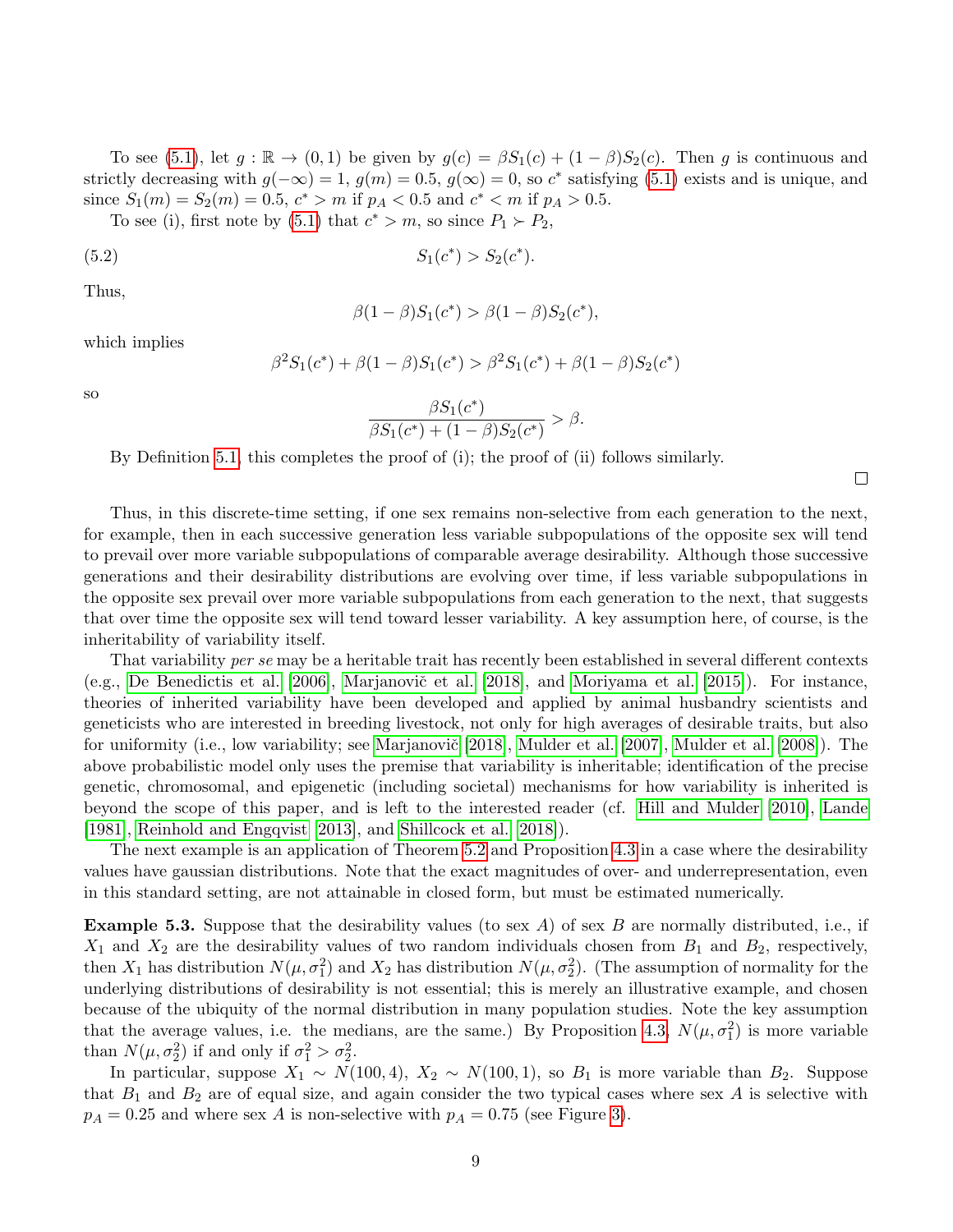Suppose first that  $p_A = 0.25$ . Using a special function calculator (since the survival functions of normal distributions are not known in closed form), it can be determined numerically that sex A's threshold desirability value cutoff for sex B is  $c^* \cong 100.92$ ,  $S_1(c^*) \cong 0.323$ , and  $S_2(c^*) \cong 0.179$ . Thus a random individual from subpopulation  $B_1$  has nearly twice the probability of mating than one from the less variable subpopulation  $B_2$ , as is illustrated in Figure [3](#page-9-0) with the areas to the right of the green desirability cutoff. Hence  $B_1$  will be overrepresented in the subsequent generation.

Next suppose that  $p_A = 0.75$ . Then it can be determined that the threshold desirability value cutoff is  $c^* \cong 99.08$ ,  $S_1(c^*) \cong 0.677$ , and  $S_2(c^*) \cong 0.821$ , i.e., a random individual from subpopulation  $B_2$  is about one-fifth more likely to be able to mate than one from the more variable subpopulation  $B_1$ . This is illustrated in Figure [3](#page-9-0) with the areas to the right of the purple cutoff. Here again, note the asymmetry in that the selective case is more extreme than the non-selective case, as was seen in Example [2.1.](#page-2-0)



<span id="page-9-0"></span>Figure 3: The red curve is the desirability distribution of the more variable normal subpopulation  $B_1$  in Example [5.3](#page-8-0) and the blue curve is the desirability distribution of the less variable subpopulation  $B_2$ . The vertical green line is the threshold cutoff for the opposite sex A so that exactly  $25\%$  of the composite B population has desirability value above (to the right of) that point. The vertical purple line is the value so that exactly 75% of the B population has desirability value above that point.

### 6 A Continuous-Time Deterministic Model

In this section, comparisons of the long-term asymptotic behavior of the sizes of competing subpopulations of the same sex and species are modeled using the general structure and logic of classical evolutionary game theory as applied to population dynamics (cf. [Brown](#page-26-4) [\[2016\]](#page-26-4), [Weibull](#page-32-2) [\[1997\]](#page-32-2), [Zeeman](#page-33-0) [\[1980\]](#page-33-0)).

Here, sex B consists of two distinct subpopulations  $B_1$  and  $B_2$ , growing in time, whose sizes at time t are given by the continuous stochastic processes  $X_1(t)$  and  $X_2(t)$ , respectively. Letting  $x_1(t) = E[X_1(t)]$ and  $x_2(t) = E[X_2(t)]$  denote the expected values of the subpopulation sizes at time t, the objective here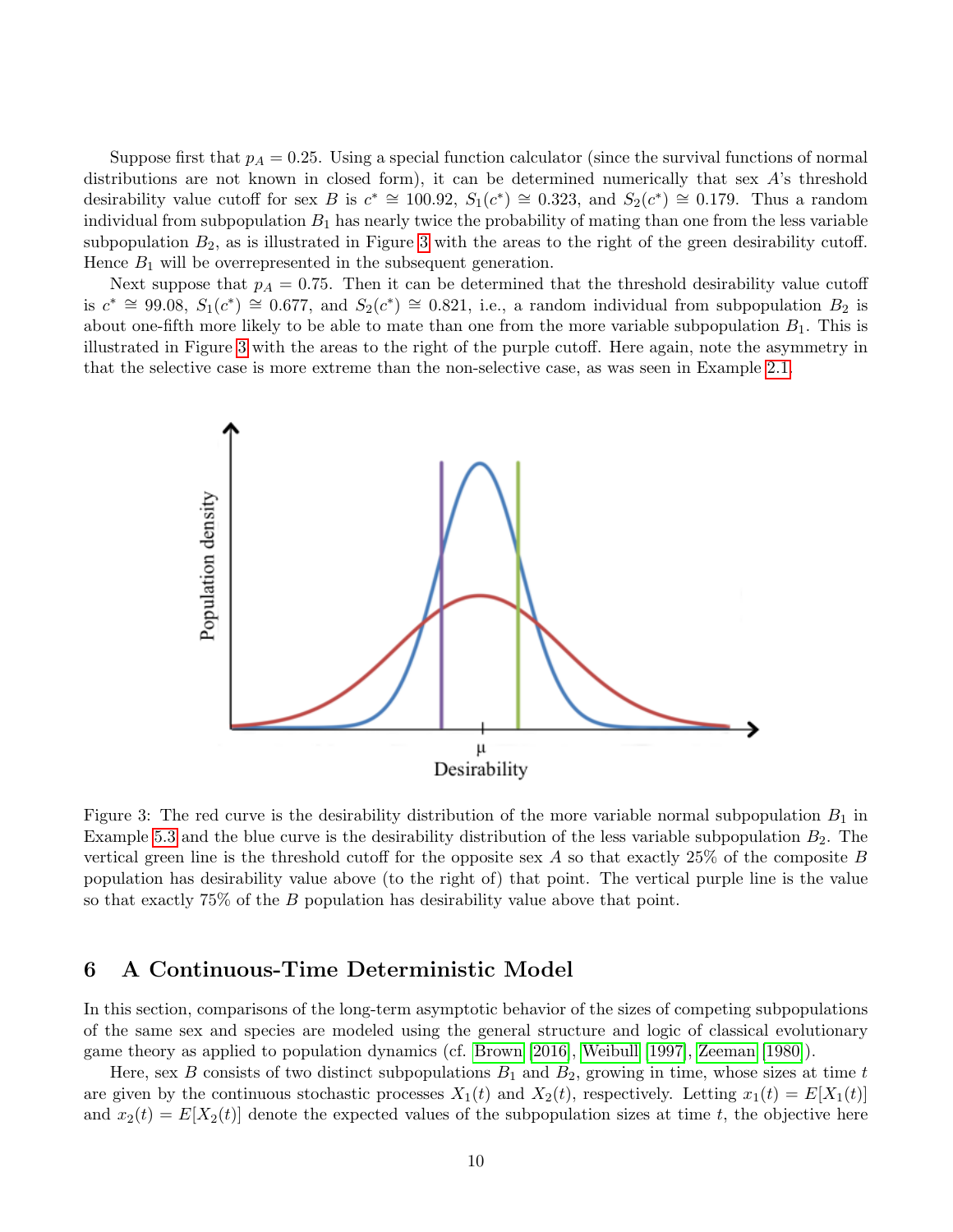will be to derive a coupled system of ODE's, directly analogous to the coupled systems of ODE's in classical evolutionary game theory, to model the growth rates of the expected values of the sizes of the two subpopulations (cf. [Sandholm](#page-31-4) [\[2009\]](#page-31-4)).

In contrast to the discrete-time model above, here there is no clear delineation between generations, and it will be assumed that the pace of evolution is negligible compared to the pace of reproduction, so the two subpopulations remain distinct, with offspring distributed the same way as the parent subpopulation. In this setting, it will now be seen that if one subpopulation is more variable than the other, then the more variable subpopulation will eventually eclipse the less variable subpopulation if the opposite sex is selective, and the less variable subpopulation will eclipse the more variable one if the opposite sex is non-selective.

Assume that the desirability distributions of  $B_1$  and  $B_2$  (to sex A) are given by probabilities  $P_1$  and  $P_2$ , respectively, that do not change with the sizes of the subpopulations, i.e., the survival and desirability distribution functions do not change with t. For further ease of analysis, assume that the expected population sizes  $x_1(t)$  and  $x_2(t)$  are strictly increasing and differentiable and that the survival functions  $S_1$  and  $S_2$  for  $P_1$  and  $P_2$  are both continuous and strictly decreasing, with identical (unique) medians m. In other words, exactly half of each subpopulation  $B_1$  and  $B_2$  has desirability value above m to sex A at all times  $t > 0$ , and exactly half of each has desirability values below m.

<span id="page-10-1"></span>In this deterministic framework, the composite population of sex  $B$  is growing at a rate that is proportional to the fraction  $p_A$  of its members that is acceptable to the opposite sex A. That is, with the constant of proportionality taken to be 1,

(6.1) 
$$
\frac{d(x_1+x_2)}{dt}=p_A(x_1+x_2).
$$

Similarly, the expected values of the sizes of both subpopulations  $B_1$  and  $B_2$  are growing at rates proportional to the fractions  $S_i(c^*)$  of each subpopulation that are acceptable to sex A at that time, i.e., which satisfy the coupled system of ordinary differential equations

<span id="page-10-0"></span>(6.2) 
$$
\frac{dx_i}{dt} = x_i S_i(c^*), \quad i = 1, 2,
$$

where  $c^* = c^*(x_1, x_2)$  is the cutoff value so that the expected proportion of sex B that is above desirability level  $c^*$  at time t is exactly  $p_A$ . Since  $P_1$  and  $P_2$  and hence  $S_1$  and  $S_2$  are assumed to be constant in time,  $c^*$  satisfies

(6.3) 
$$
\frac{x_1 S_1(c^*) + x_2 S_2(c^*)}{x_1 + x_2} = p_A.
$$

The coupled system of ODE's [\(6.2\)](#page-10-0) is very closely related to the classical replicator equation (cf[.Bomze](#page-25-1) [\[1995\]](#page-25-1), [Cressman and Tao](#page-26-5) [\[2014\]](#page-26-5)), which also captures the essence of selection via acceptability for mating but through rates proportional to deviation from the mean desirability (or fitness), rather than through rates proportional to fractions above selectivity cutoffs. Analogous to the discrete probabilistic model above, solutions of [\(6.2\)](#page-10-0) are not generally available in closed form, and must be approximated numerically, as will be seen in Example [6.2](#page-12-0) below.

Qualitative comparisons of the rates of growth of competing subpopulations satisfying (4) are possible, however, and the next theorem shows that the selectivity-variability principle above is also valid in this setting, in the following sense. If  $P_1$  is more variable than  $P_2$ , and if  $p_A < 0.5$ , i.e., if sex A is selective, then the relative instantaneous rate of growth of  $B_1$  exceeds that of  $B_2$ , and the proportion of sex B that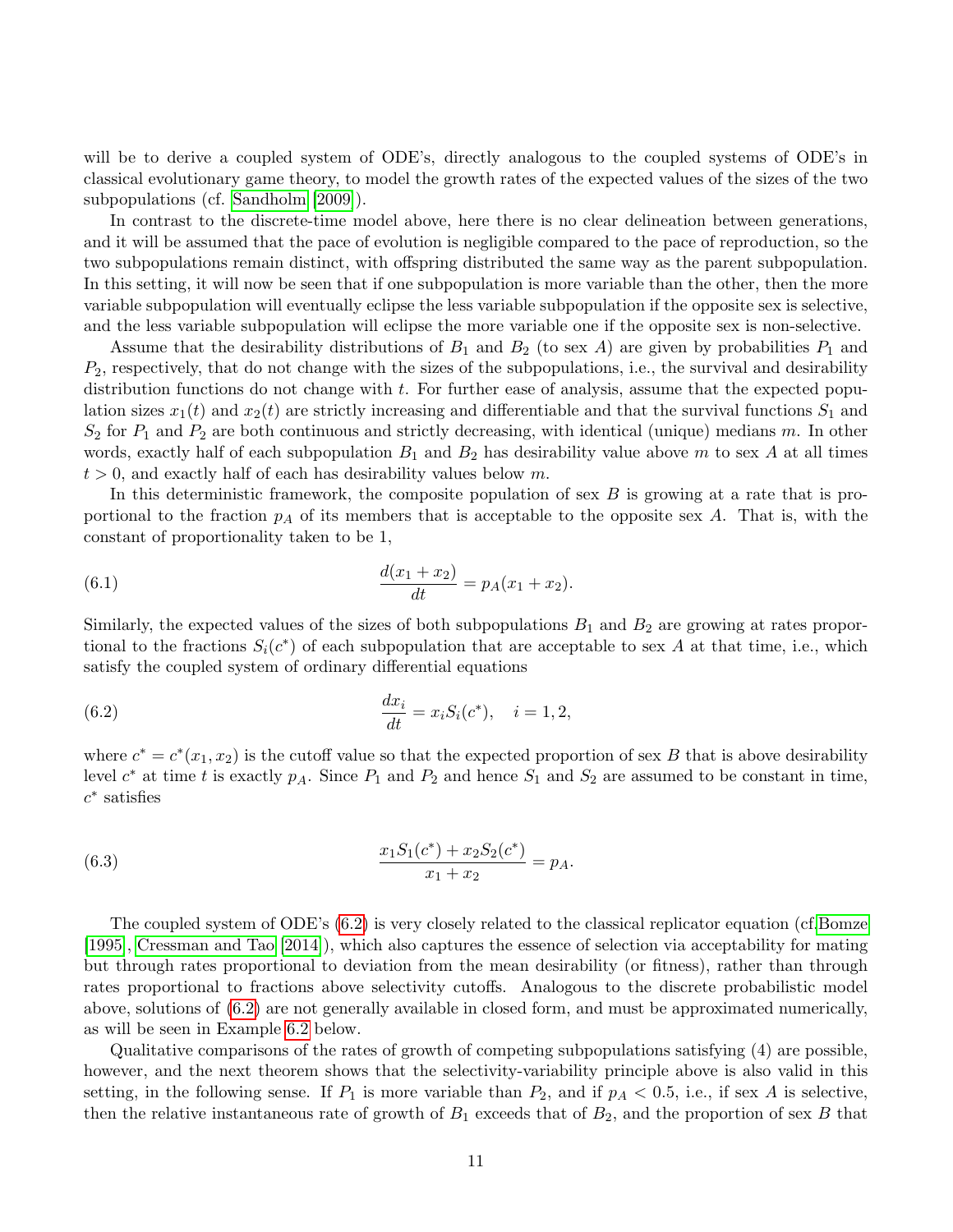is from  $B_1$  approaches 1 in the limit as time goes to infinity. Conversely, if  $p_A > 0.5$ , i.e., if sex A is non-selective, then the relative instantaneous rate of growth of  $B_2$  exceeds that of  $B_1$ , and the less variable subpopulation  $B_2$  prevails in the limit. This same conclusion can be extended to more general settings, such as time-dependent acceptability fractions  $p_A(t)$ , and these generalizations are left to the interested reader.

Recall that  $P_1$  and  $P_2$ , respectively, are the desirability distributions (to sex A) of subpopulations  $B_1$ and  $B_2$  of sex  $B$ .

<span id="page-11-1"></span>**Theorem 6.1.** Suppose subpopulation  $B_1$  is more variable than  $B_2$ , i.e.,  $P_1 \succ P_2$ .

- (i) If  $p_A < 0.5$ , i.e., if sex A is selective, then the relative rate of growth of  $B_1$  exceeds that of  $B_2$ ,
	- $(6.4)$  1  $\overline{x_1}$  $\frac{dx_1}{dt} > \frac{1}{x_2}$  $\overline{x_2}$  $\frac{dx_2}{dt}$ .

Moreover,  $\frac{x_1}{x_1+x_2} \to 1$  as  $t \to \infty$ .

(ii) If  $p_A > 0.5$ , i.e., if sex A is non-selective, then the relative rate of growth of  $B_2$  exceeds that of  $B_1$ ,

(6.5) 
$$
\frac{1}{x_2} \frac{dx_2}{dt} > \frac{1}{x_1} \frac{dx_1}{dt}.
$$

Moreover,  $\frac{x_1}{x_1+x_2} \to 0$  as  $t \to \infty$ .

*Proof of (i).* Analogous to the argument for Theorem [5.2,](#page-7-2) define  $g : \mathbb{R} \to (0,1)$  by

$$
g(c) = \frac{x_1 S_1(c) + x_2 S_2(c)}{x_1 + x_2}
$$

<span id="page-11-0"></span>,

where  $S_1$  and  $S_2$  are the desirability survival functions for  $P_1$  and  $P_2$ , respectively. Recall that  $S_1$  and  $S_2$  are both continuous and strictly decreasing with identical medians  $m > 0$ , and fix  $t > 0$ . Since g is continuous and strictly decreasing with  $g(-\infty) = 1$ ,  $g(m) = 0.5$ , and  $g(\infty) = 0$ , there exists a unique threshold desirability cutoff  $c^* = c^*(t)$  satisfying

$$
\frac{x_1 S_1(c^*) + x_2 S_2(c^*)}{x_1 + x_2} = p_A,
$$

where, as before,  $p_A$  is the most desirable fraction of sex B that is acceptable to sex A, and  $c^* = c^*(t)$  is the threshold desirability cutoff for sex A for the combined populations of sex  $B = B_1 \cup B_2$  at time t.

Note that  $S_1(m) = S_2(m) = 0.5$ , so since  $p_A < 0.5$ ,  $c^* > m$ . Since  $P_1$  is more variable than  $P_2$  this implies that  $S_1(c^*) > S_2(c^*)$ . Since  $S_1(c^*)$  and  $S_2(c^*)$  are the proportions of  $B_1$  and  $B_2$ , respectively, that are above the threshold cutoff at time  $t > 0$ , [\(6.2\)](#page-10-0) implies [\(6.4\)](#page-11-0).

To see that  $\frac{x_1}{x_1+x_2} \to 1$  as  $t \to \infty$ , note that since  $P_1$  is more variable than  $P_2$ ,  $m < S_2^{-1}(p_A) < S_1^{-1}(p_A)$ for  $p_A < 0.5$ . Clearly  $c^* \in [S_2^{-1}(p_A), S_1^{-1}(p_A)]$  for all  $t > 0$ , so since  $S_2(x) < S_1(x)$  for all  $x > m$ , the continuity of  $S_1$  and  $S_2$  implies the existence of  $\delta > 0$  so that

$$
S_1(c^*) > S_2(c^*) + \delta
$$
 for all  $c^* \in [S_2^{-1}(p_A), S_1^{-1}(p_A)]$  and for all  $t > 0$ .

Thus by  $(6.2)$ ,

$$
\frac{1}{x_1}\frac{dx_1}{dt} > \frac{1}{x_2}\frac{dx_2}{dt} + \delta
$$
 for all  $t > 0$ ,

so  $\ln x_1 - \ln x_2 \ge \delta t + \alpha$ , which implies that  $\frac{x_1}{x_1+x_2} \to 1$  as  $t \to \infty$ , completing the proof of (i). The proof of (ii) is analogous.

 $\Box$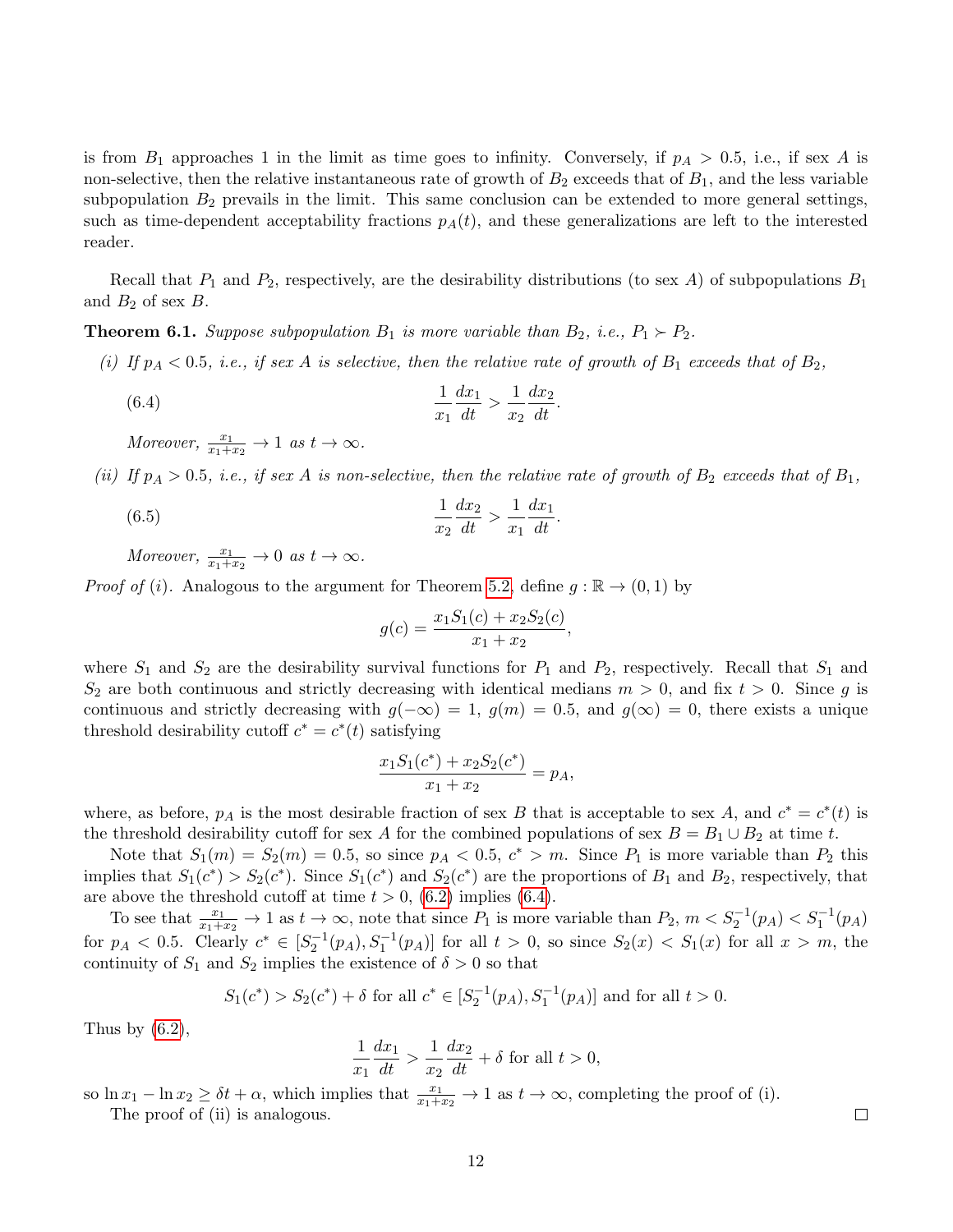The next example is a numerical application of Theorem [6.1](#page-11-1) and Proposition [4.3](#page-6-0) where the desirability values decrease exponentially from the common median. Note that, as was the case in Example [5.3](#page-8-0) above, the solution, in this case of the underlying coupled system of ODE's, is not available in closed form, but must be approximated numerically.

<span id="page-12-0"></span>**Example 6.2.** Let the survival functions  $S_1$  and  $S_2$  for subpopulations  $B_1$  and  $B_2$  be Laplace distributions with  $S_1(x) = e^{-x}/2$  for  $x \ge 0$  and  $S_2(x) = e^{-2x}/2$  for  $x \ge 0$  (see Figure [4\)](#page-12-1). (For ease of exposition, the common median desirability of both subpopulations here is taken to be 0; translation to a different median value is trivial.) By Proposition [4.3,](#page-6-0)  $P_1 \succ P_2$ , so subpopulation  $B_1$  is more variable than  $B_2$ .



<span id="page-12-1"></span>Figure 4: The red curve is the density of the desirability value of the more variable subpopulation  $B_1$  in Example [6.2,](#page-12-0) and the blue curve is the density of the less variable subpopulation  $B_2$ . If  $B_1$  and  $B_2$  are of equal size, then the vertical green line is the threshold cutoff for the opposite sex A so that exactly 25% of the composite  $B$  population has desirability value above that point. The vertical purple line is the value so that exactly 75% of the B population has desirability value above that point. Note that the desirability values of both drop off exponentially fast from the mean in both directions.

Suppose first that sex  $\vec{A}$  is selective and accepts only the most desirable quarter of individuals in sex B, i.e.,  $p_A = 0.25$ . Using [\(6.1\)](#page-10-1) and [\(6.2\)](#page-10-0), and noting that  $S_2(x) = 2S_1^2(x)$  for  $x \ge 0$  yields the following coupled system of ordinary differential equations:

<span id="page-12-2"></span>(6.6) 
$$
\frac{dx_1}{dt} = x_1 \left( \frac{\sqrt{x_1^2 + 2x_1x_2 + 2x_2^2} - x_1}{4x_2} \right)
$$

$$
\frac{dx_2}{dt} = \left( \frac{x_1 + x_2}{4} \right) - x_1 \left( \frac{\sqrt{x_1^2 + 2x_1x_2 + 2x_2^2} - x_1}{4x_2} \right).
$$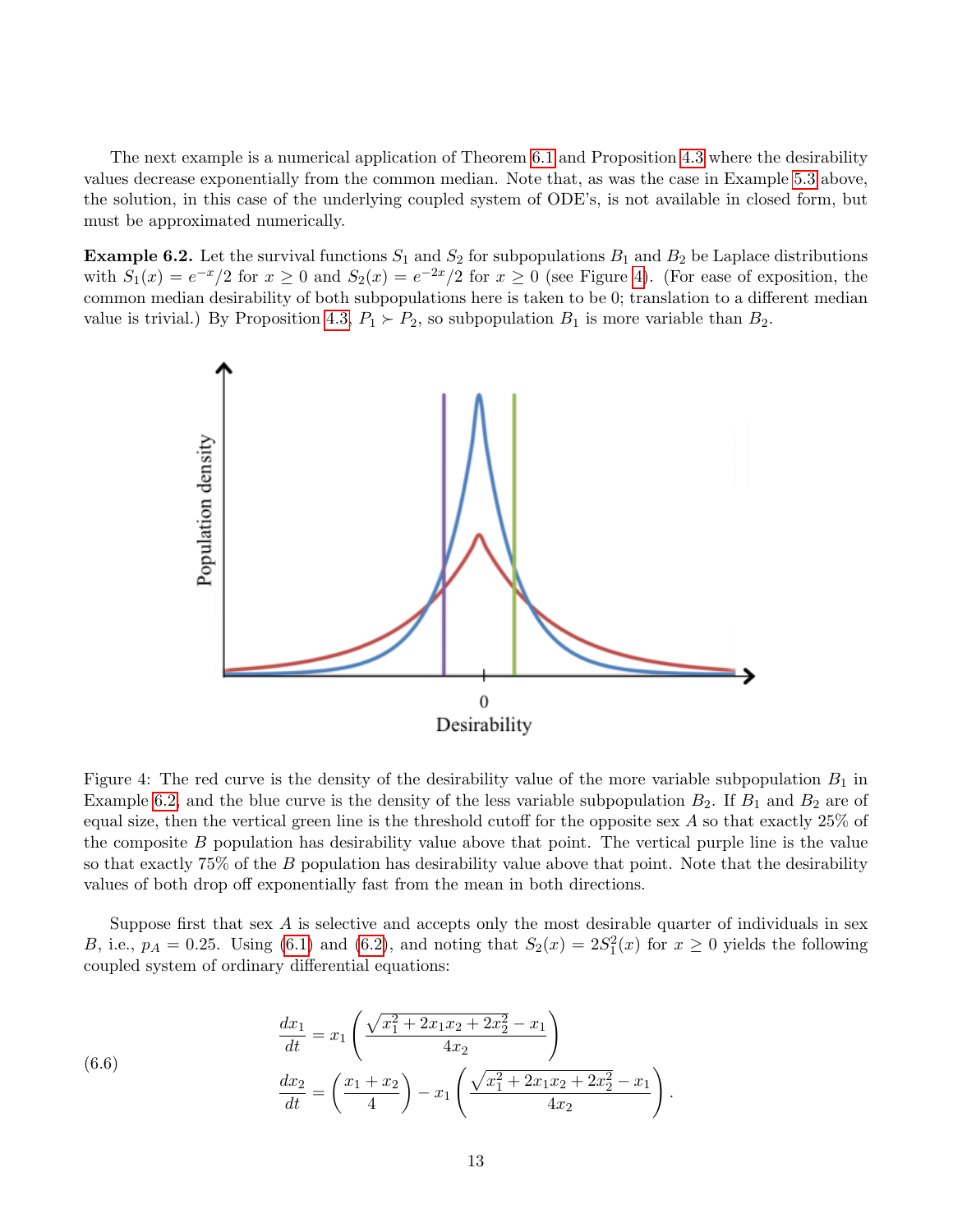No closed-form solution of [\(6.6\)](#page-12-2) is known, and Figure [5](#page-13-0) illustrates a numerical solution with the initial condition  $x_1(0) = x_2(0) = 1$ . Note that in this case where sex A is selective, the more variable subpopulation  $B_1$  eventually eclipses the less variable  $B_2$ .



<span id="page-13-0"></span>Figure 5: Selective case—Population sizes and ratio. The graphs (a) of the more variable  $x_1(t)$  in red and  $x_2(t)$  in blue, and (b) the ratio  $x_1(t)/(x_1(t) + x_2(t))$  satisfying [\(6.6\)](#page-12-2).

Suppose next that sex  $A$  is non-selective and accepts only individuals in in the most desirable threequarters of sex B, i.e.,  $p_A = 0.75$ . Using [\(6.1\)](#page-10-1) and [\(6.2\)](#page-10-0) again, and noting that  $S_2(x) = 4S_1(x) - 2S_1^2(x) - 1$ for  $x \leq 0$  yields the following system:

<span id="page-13-1"></span>(7) 
$$
\frac{dx_1}{dt} = x_1 \left( \frac{x_1 + 4x_2 - \sqrt{x_1^2 + 2x_1x_2 + 2x_2^2}}{4x_2} \right)
$$

$$
\frac{dx_2}{dt} = \left( \frac{3x_1 + 3x_2}{4} \right) - x_1 \left( \frac{x_1 + 4x_2 - \sqrt{x_1^2 + 2x_1x_2 + 2x_2^2}}{4x_2} \right).
$$

Figure [6](#page-14-0) illustrates a numerical solution of the coupled system of ODE's [\(6.7\)](#page-13-1) with the same initial condition  $x_1(0) = x_2(0) = 1$ . Note that in this situation where sex A is non-selective, the less variable subpopulation  $B_2$  eventually eclipses the more variable  $B_1$ .

Note also that the birth process model above also implicitly includes simple *birth-death* processes, via the simple observation that a population growing, for example, at a rate of eight per cent and dying at a rate of three percent, can be viewed as a pure birth process growing at a rate of five per cent.

### 7 Darwin's Question, Selectivity and Parenting

 $(6)$ 

As mentioned above, recent research has generally confirmed Darwin's observation of greater male variability for many species and traits. For example, in the realm of human studies,

The principal finding is that human intrasex variability is significantly higher in males, and consequently constitutes a fundamental sex difference...The data presented here show that human greater male intrasex variability is not limited to intelligence test scores, and suggest that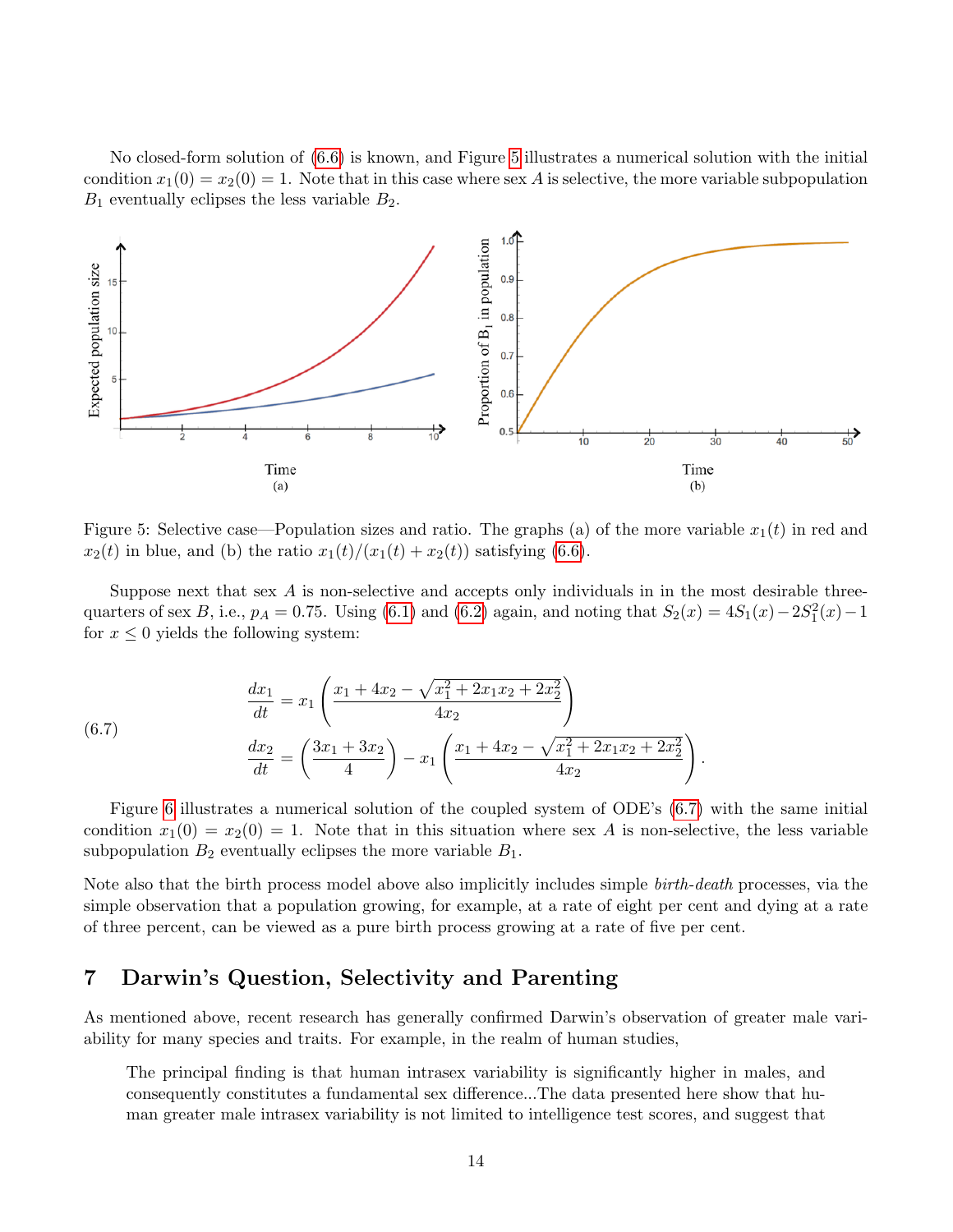

<span id="page-14-0"></span>Figure 6: Non-selective case—Population sizes and ratio. The graphs (a) of the more variable subpopulation size  $x_1(t)$  in red and less variable  $x_2(t)$  in blue, and (b) the ratio  $x_1(t)/(x_1(t) + x_2(t))$  satisfying [\(6.7\)](#page-13-1).

generally greater intrasex variability among males is a fundamental aspect of the differences between sexes. Birth weight, blood parameters, juvenile physical performance, and university grades are parameters which reflect many aspects of human biology. In particular, the differences in variations in birth weight strongly suggest that social factors cannot account for all of the sex differences in variability [\[Lehre et al., 2009,](#page-29-1) pp. 198, 204–205].

The selectivity-variability principle introduced above is neutral with respect to the two sexes, and by itself does not explain any differences in variability between them - either that there should be a difference in variability between the sexes, or which sex might be expected to be more variable. But together with two other basic biological tenets, the selectivity-variability principle can perhaps help provide a theory for Darwin's observation and the empirical evidence of greater male variability reported in many subsequent studies.

One of these two additional biological tenets is parenting-selectivity, which posits that a "basic crossspecies pattern is that the sex with the slower potential rate of reproduction invests more in parenting, [and] is selective in mate choices [and the] sex with the faster potential rate of reproduction invests less in parenting, [and] is less selective in mate choices" [\[Geary, 2006,](#page-27-2) p. 273]. For example, "When females invest more in offspring than males, parental investment theory says that selection operates so that females discriminate among males for mates...and males are indiscriminate" [\[Gowaty et al., 2003,](#page-28-3) p. 2037]; (see also [Edward and Chapman](#page-27-3) [\[2011\]](#page-27-3) and [Trivers](#page-32-3) [\[1972\]](#page-32-3)). Although the genetic mechanisms of pre- and postcopulatory sexual selection are still far from being fully understood, molecular genetic and genomic tools now enable their detailed experimental testing [\[Andersson and Simmons, 2006,](#page-25-2) p. 300].

The second additional biological tenet is gender-parenting, which says that "typical species [have] less parental investment by males than females" [\[Gowaty et al., 2003,](#page-28-3) p. 2037] which occurs, for example, in more than ninety-five percent of mammalian species [\[Geary, 2007,](#page-27-1) p. 175]. Combining these two biological maxims with the selectivity-variability principle suggests an answer to Darwin's question. By the genderparenting tenet, females in typical species invest more in parenting than males, so by the parentingselectivity tenet females will typically be relatively selective and males relatively non-selective. Then the selectivity-variability principle implies that females in such species will tend toward less variability and the males toward greater variability.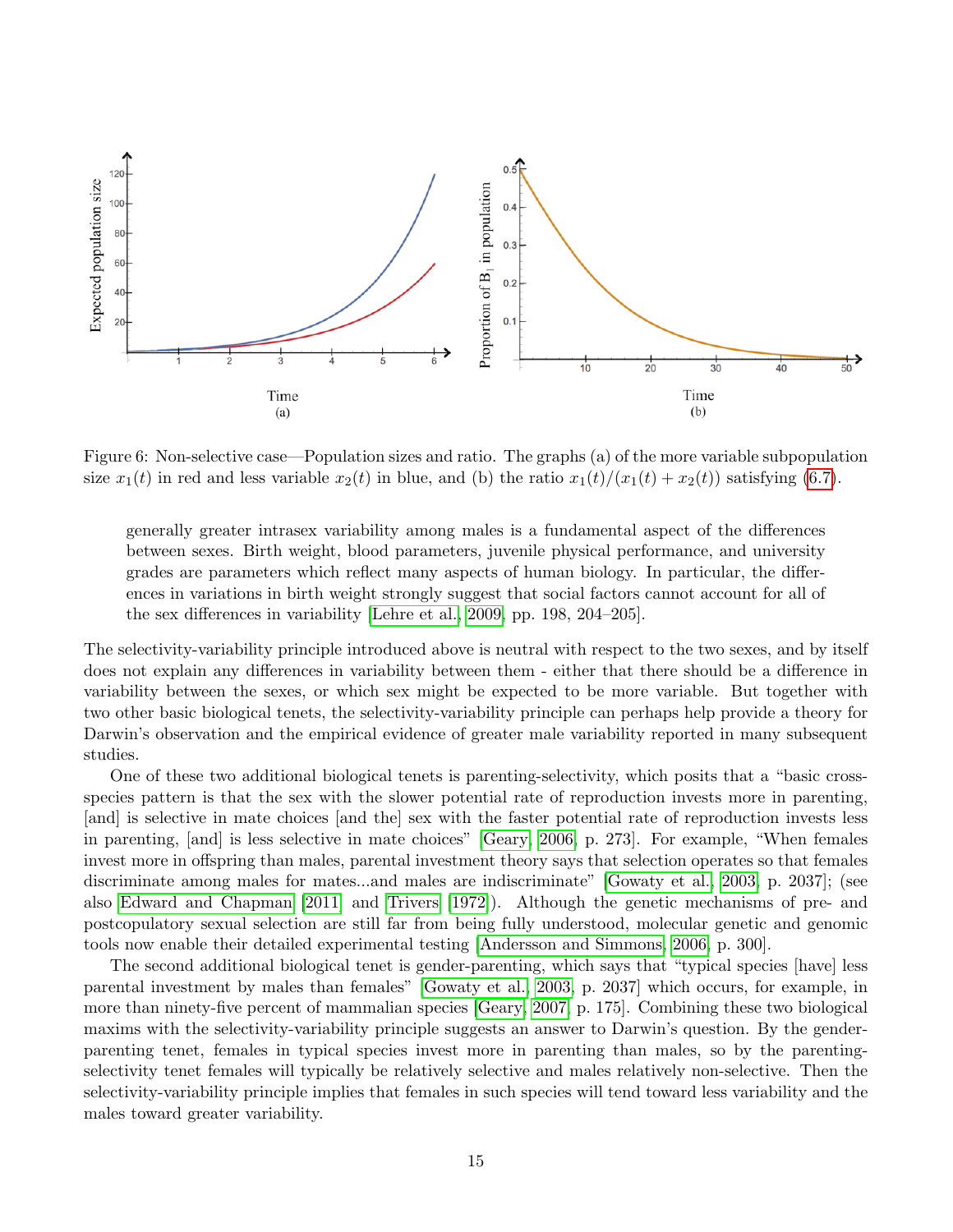If both sexes in a certain species began with comparable mid-range variability, for example, and if either its females were generally selective ( $p_F < 0.5$ ) or its males were generally non-selective ( $p_M > 0.5$ ), or both, this would have led to the relatively greater male variability observed by Darwin. In the constraints of this cross-species model, therefore, this would offer two independent explanations for the appearance of greater male variability in many species. Unlike other species, of course, in humans, cultural factors may also play a role in the perceived differences in variability between the sexes.

## 8 Conclusions

The goal here has been neither to challenge nor to confirm Darwin's and other researchers' observations of greater male variability for any given species or any given trait, but rather to propose an elementary mathematical theory based on biological/evolutionary mechanisms that might serve as a starting point to help explain how one sex of a species might tend to evolve with greater variability than the other sex. As such, the contribution here is a general theory intended to open the discussion to further mathematical and statistical modeling and analysis.

## 9 Further research directions

There are many natural generalizations, modifications, and extensions of the basic selectivity-variability theory described above, including the following:

Time dependence. Desirability distributions and/or selectivity that vary with time, for example individual desirability decreasing with time and the proportion of acceptable mates increasing with time.

Desirability. Desirability that depends on several parameters (e.g., size and intelligence); or desirability that is a random variable (e.g., the perception of an individuals desirability by the opposite sex is not perfect.)

Selectivity criteria. Acceptability of potential mates of the opposite sex that depends both on desirability and proximity (e.g., nearby candidates may be more acceptable than distant candidates with higher desirability ); desirability thresholds that vary within members of the same subpopulation; or acceptability criterion that is not a step function, but becomes continuously higher with higher desirability levels (similar to replicator equation models).

Game-theoretic versions. Subpopulations that compete and may choose their own selectivity cutoff thresholds - e.g., may choose to be less selective to increase their probability of having offspring.

Non-identical means. Competing subpopulations with unequal means, and the relative advantages between having a higher mean and lower variance.

Offspring. Expected numbers of offspring that depend on desirability levels of both parents; offspring types that are randomly distributed with desirability and selectivity criteria depending on those of the parents, both models where each sex's selectivity and/or variability depend only on that of its parent of the same sex, and models where they depend on the those of both parents.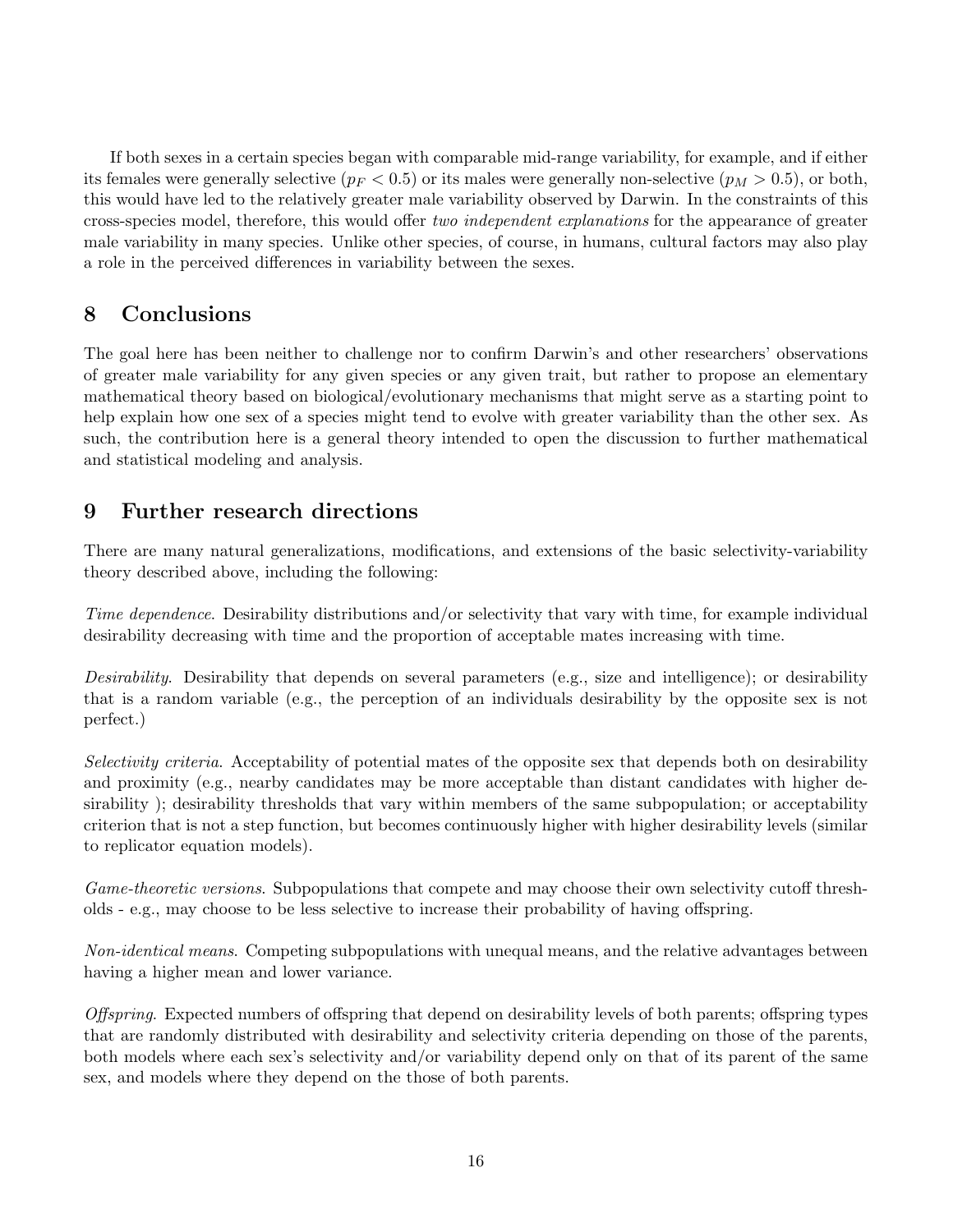Variability. Alternative notions of variability that are defined via standard deviation after outliers are removed, or are one-sided (e.g., only upper tail comparisons are important).

Cultural factors. There are also many cultural aspects of research on the variability hypothesis suggested by empirical evidence of greater male variability in humans and by the selectivity-variability theory above. These include the effects of monogamy, education, religion, social status, etc. on differences in selectivity and variability between the sexes, and the rate at which the disparity in variability between the sexes is disappearing, as predicted by this theory and observed in empirical studies.

Univariate applications. The selectivity-variability principle may also be applied to univariate decisionmaking. For example, the so-called "Texas Top Ten Per Cent Law" guarantees Texas students who graduate in the top ten percent of their high school class automatic admission to all state-funded universities. The selectivity-variability principle implies that if a student has a choice of tutoring options which have similar average success rates, options with greater variability will be superior to those with lesser variability.

Non-biological applications. One colleague has suggested that a similar selectivity/variability principle may also apply to some chemical or quantum processes where two reagents interact, and one (or both) may have several different forms that vary in affinity for the other reagent.

# Acknowledgments

The author is grateful to several referees and to Professors Ron Fox, Igor Rivin, Erika Rogers, Marjorie Senechal, Sergei Tabachnikov, and Julius Van Der Werf for very helpful comments.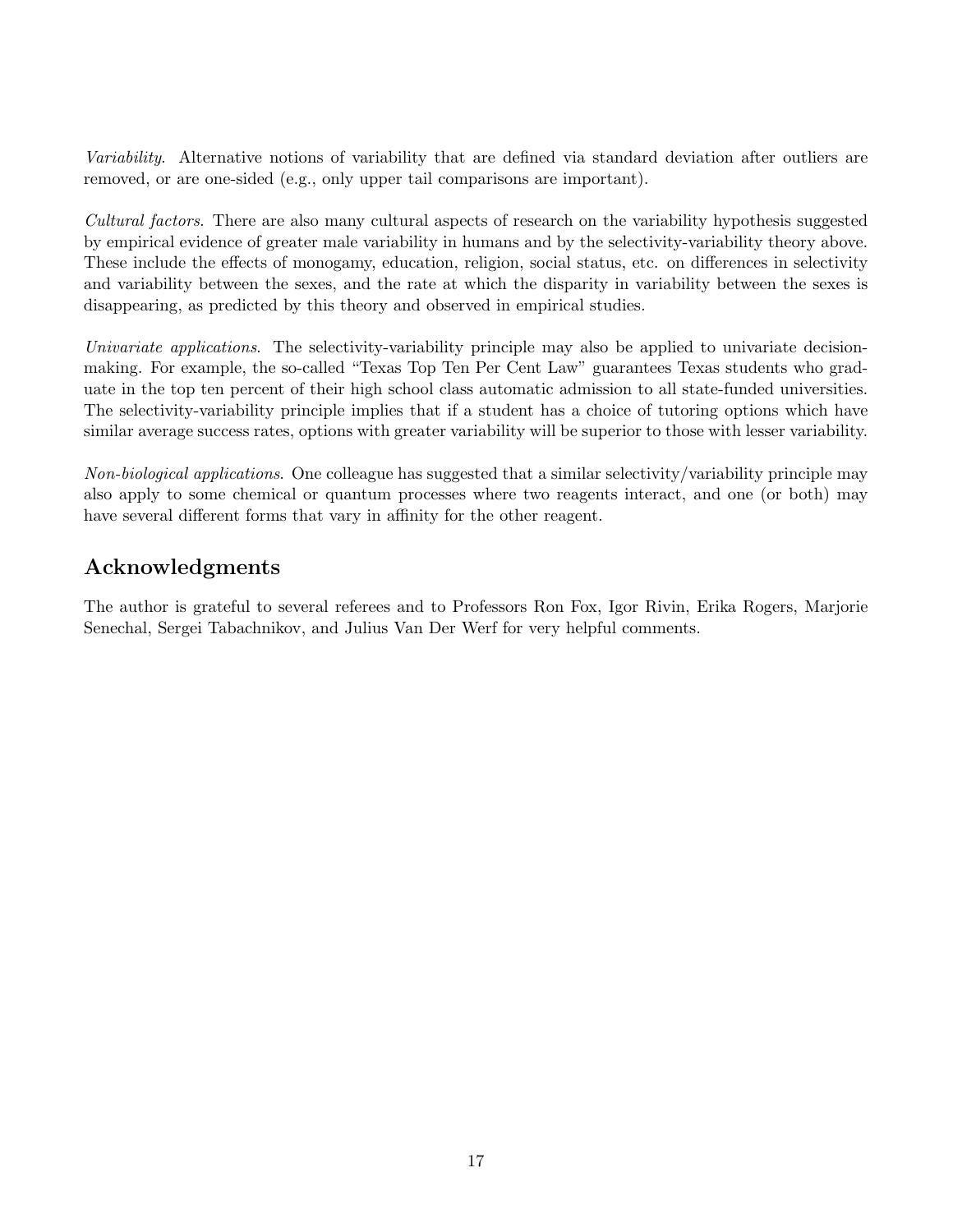# Appendix A. Empirical Evidence

Recall that the variability hypothesis pertains to general traits in animal species with male and female sexes, and is a general hypothesis that clearly does not apply to every trait in every sexually dimorphic species. This century has already produced much new empirical evidence on the variability hypothesis in different contexts, and the following are direct excerpts from a representative selection of such studies, most of which refer to humans. These are grouped chronologically first by primary studies with findings that support the variability hypothesis, and then by primary studies that do not support greater male variability. (Note: Readers are welcome to suggest additional references.)

### A.1 Primary Research Studies Supporting the Greater Male Variability Hypothesis

"Greater male than female variability is found in behavioral and morphological traits in animals . . . Variation was significantly greater among men than women in 5 of the 6 former data sets . . . broadly supporting the predictions. A further analysis extends the theory to intellectual abilities" [\[Archer and Mehdikhani, 2003,](#page-25-3) p. 219].

"Boys were over-represented at the low and high extremes of cognitive ability" [\[Deary et al., 2003,](#page-27-4) p. 533].

"We found greater variance, by Levene's test of homogeneity of variance, among boys at every age except age two despite the girls' mean advantage from ages two to seven" [\[Arden and Plomin, 2006,](#page-25-4) p. 39].

"for all three tests there were substantial sex differences in the standard deviation of scores, with greater variance among boys. Boys were over represented relative to girls at both the top and the bottom extremes for all tests, with the exception of the top 10% in verbal reasoning . . . In relation to sex differences in variability, the current results support the general finding of greater male variability" [\[Strand et al.,](#page-32-4) [2006,](#page-32-4) pp. 463, 475].

"Males have only a marginal advantage in mean levels . . . but substantially greater variance" [\[Deary et al.,](#page-27-5) [2007,](#page-27-5) p. 451].

[meta-analysis] "Males are more variable on most measures of quantitative and visuospatial ability, which necessarily results in more males at both high- and low-ability extremes . . . The results from multiple large-scale studies have confirmed greater variability among males than among females in many cognitive domains, including on measures of mathematics, science, and spatial abilities" [\[Halpern et al., 2007,](#page-28-1) p. 1, 22].

"within species size variation is significantly larger in males" [\[Cardini and Elton, 2008,](#page-26-1) p. 630].

"our analyses show greater male variability, although the discrepancy in variances is not large . . . There is evidence of slightly greater male variability in scores, although the causes remain unexplained" [\[Hyde](#page-28-0) [et al., 2008,](#page-28-0) p. 495].

[meta-analysis] "[we] reviewed the history of the hypothesis that general intelligence is more biologically variable in males than in females and presented data . . . which in many ways are the most complete that have ever been compiled, [that] substantially support the [greater male variability] hypothesis" [\[Johnson](#page-29-2)]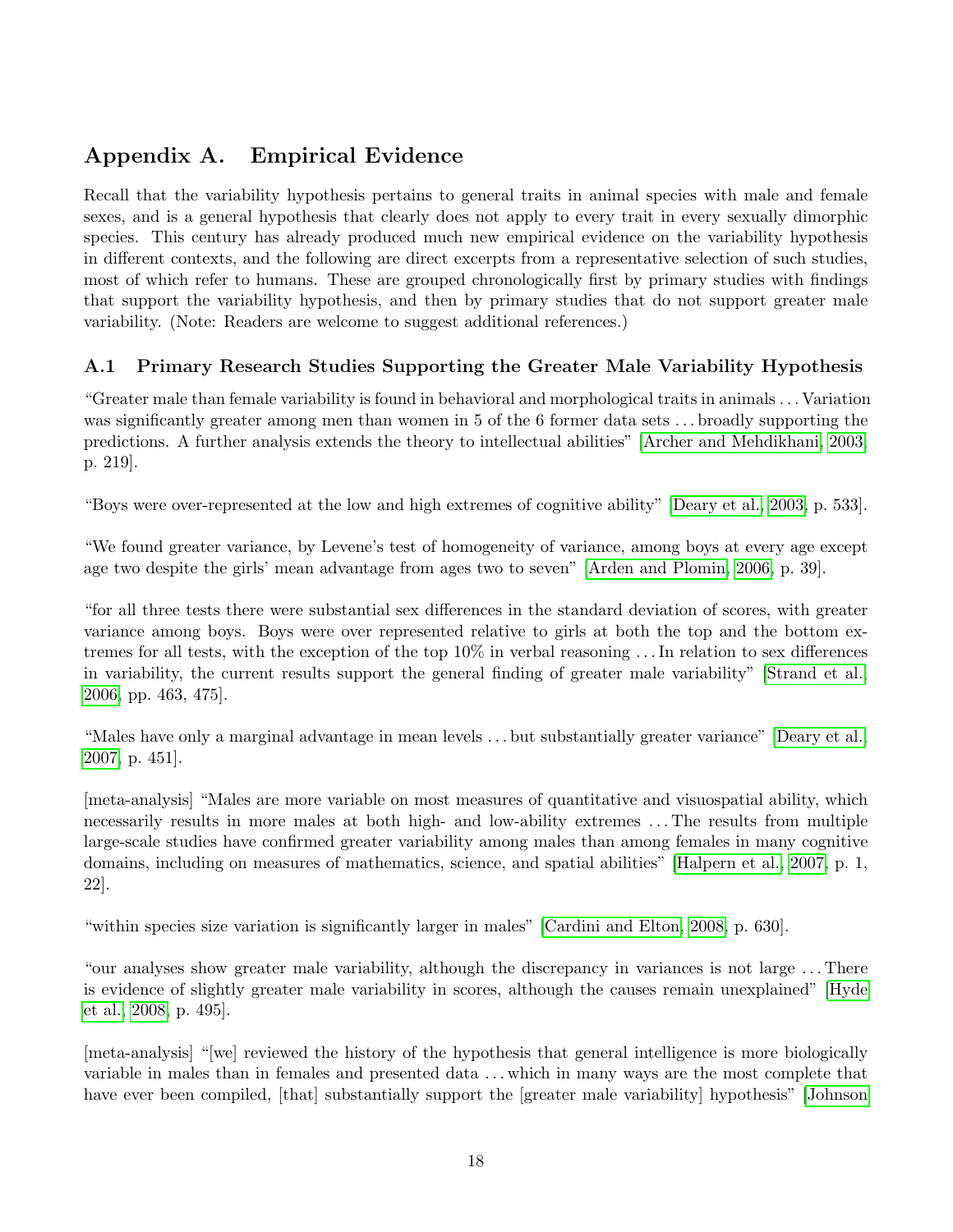[et al., 2008,](#page-29-2) p. 529].

"Males show greater variability than females in science" [\[Lynn and Mikk, 2008,](#page-30-3) p. 122].

"Gender gaps vary but differences in variabiltiy are a ROBUST PHENOMENON . . . International testing results show greater variance in boys' scores than in girls' . . . These results imply that gender differences in the variance of test scores are an international phenomenon and that they emerge in different institutional settings" [\[Machin and Pekkarinen, 2008,](#page-30-4) pp. 1331–1332].

[meta-analysis] "Despite the modest differences at the center of the distribution, the greater variability of male scores resulted in large asymmetries at the tails, with males out-numbering females by a ratio of 7 to 1 in the top 1% on tests of mathematics and spatial reasoning . . . greater male variance is observed even prior to the onset of preschool" [\[Ceci et al., 2009,](#page-26-6) pp. 220–221].

"Boys had greater variability in these IQ scores." [\[Dykiert et al., 2009,](#page-27-6) p. 42].

"The principal finding is that human intrasex variability is significantly higher in males, and consequently constitutes a fundamental sex difference . . . The data presented here show that human greater male intrasex variability is not limited to intelligence test scores, and suggest that generally greater intrasex variability among males is a fundamental aspect of the differences between sexes. Birth weight, blood parameters, juvenile physical performance, and university grades are parameters which reflect many aspects of human biology. In particular, the differences in variations in birth weight strongly suggest that social factors cannot account for all of the sex differences in variability" [\[Lehre et al., 2009,](#page-29-1) pp. 198, 204–205].

"With one exception...all variance ratios were greater than 1.0" [\[Lohman and Lakin, 2009,](#page-30-5) p. 395].

"We found sex differences in the variance of reading achievement in all three studies analysed. The biggest variance ratio 1.20 was in the PISA 2003 study and it was 1.08 in both PIRLS studies. In the PISA study, boys showed greater variance in reading comprehension than the girls in all countries, and in the PIRLS studies, the boys' variance was larger in most countries" [\[Lynn and Mikk, 2009,](#page-30-6) p. 11].

"By age 10 the boys have a higher mean, greater variance and are over-represented in the high tail. Sex differences in variance emerge early – even before pre-school – suggesting that they are not determined by educational influences" [\[Arden, 2010,](#page-25-5) p. 26].

"The hypothesis of 'greater male variability' was supported in most domains" [\[Chen et al., 2010,](#page-26-7) p. 475].

[meta-analysis] "we meta-analyzed data from 242 studies published between 1990 and 2007, representing the testing of 1,286,350 people. Overall,  $d = .05$ , indicating no gender difference, and VR = 1.08 [i.e., males have 8% more variance than females]" [\[Lindberg et al., 2010,](#page-30-7) p. 1123].

"the variability analyses tended to support the Greater Male Variability Hypothesis" [\[He and Wong, 2011,](#page-28-4) p. 807].

"We find that male students exhibit greater residual as well as raw variability for this data set" [\[Mendez](#page-30-8) [and Lohr, 2011,](#page-30-8) p. 2947].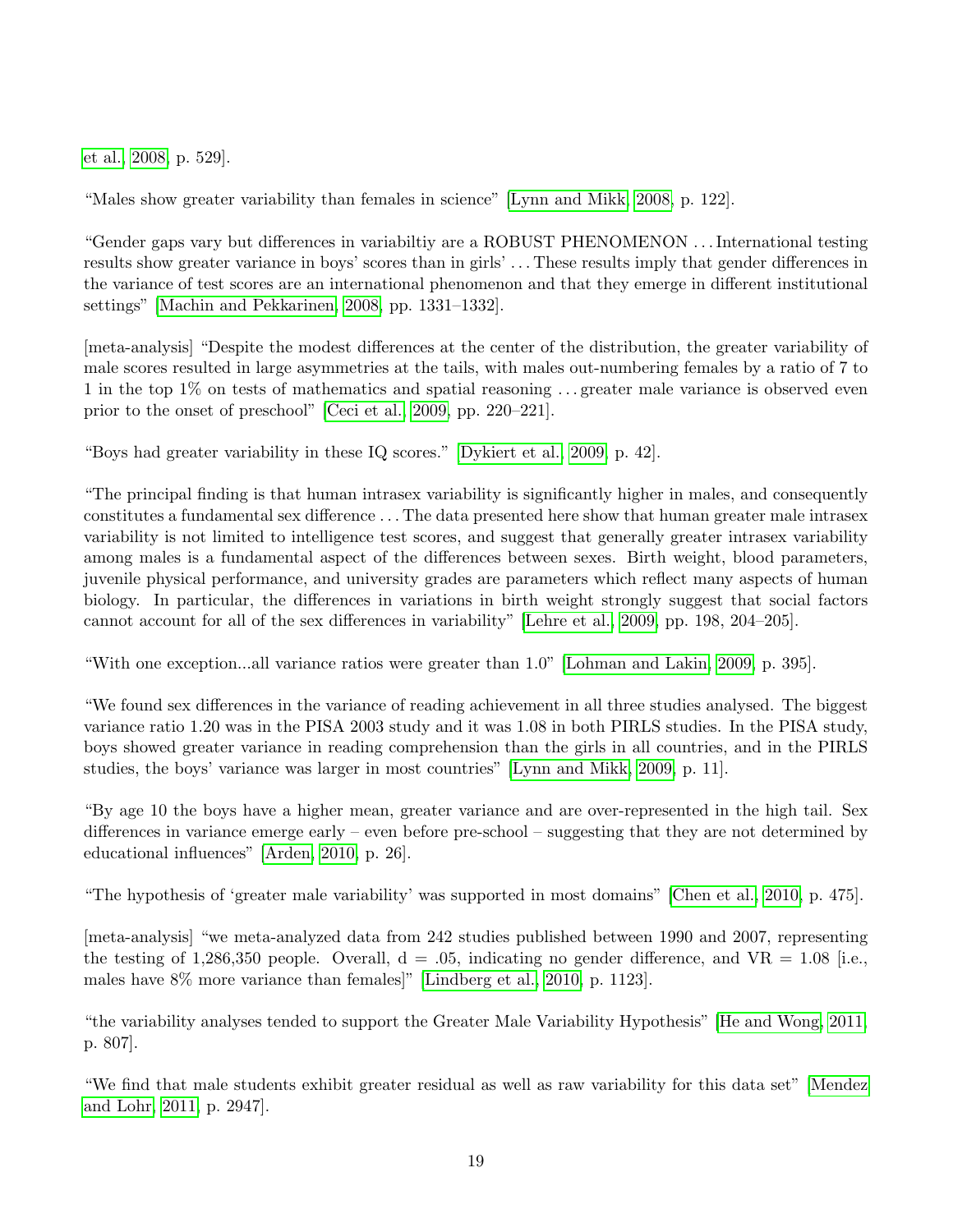"Our data show non-existent or trivial gender difference in mean scores. However, the tails of the distributions show differences between the males and females, with greater variability among males in the upper half of the distribution " [\[Vista and Care, 2011,](#page-32-5) p. 292]

"Seven international tests revealed that on average the variance for males was 12% larger than that for females" [\[Mikk et al., 2012,](#page-30-9) p. 132].

"the variances in the personality descriptions by informants were higher for male than for female targets" [\[Borkenau et al., 2013,](#page-25-6) p. 142].

"In sum, the data largely supported the greater male variability hypothesis for mathematics achievement and general student achievement . . . In most countries, boys demonstrated larger variability than girls in (manifest) performance scores" [\[Brunner et al., 2013,](#page-26-8) pp. 390–391].

"Results using the boy/girl variance ratio (VR) generally supported the hypothesis that boys have greater variability than girls in creativity test performance . . . there was more variability among males in some countries" [\[He et al., 2013,](#page-28-5) pp. 882, 883].

"Overall, the results were consistent with previous research, showing small mean differences in the three domains, but considerably greater variability for males" [\[Lakin, 2013,](#page-29-3) p. 263].

"our research team [New Paltz Evolutionary Psychology Lab] has recently uncovered that in humans, sex differences in variability across many behavioral and physical domains ends up being the rule . . . for a large number of variables, males demonstrate [d] greater variability" [Dawson and Geher](#page-26-9) [\[2014\]](#page-26-9).

[meta-analysis] "For mathematics performance, across three meta-analyses and a wide variety of samples, variance ratios consistently range between 1.05 and 1.20 [i.e., males consistently have between five and twenty percent higher variance than females] . . . Similarly, for verbal performance, variance ratios range between 1.03 and 1.16" [\[Hyde, 2014,](#page-28-6) p. 390].

"This study weighs in on a number of hypotheses related to the nature of sex differences in broad and narrow/specific cognitive abilities . . . This research also shows, quite compellingly, that the variability hypothesis is plausible and impacts both manifest and latent analyses of general ability" [\[Lakin and Gambrell,](#page-29-4) [2014,](#page-29-4) p. 50].

"Analysis of 5,772,811 examinations from 1990 to 2009 revealed a switch in average performance, from men performing equally well or better than women to women performing better than men. However, greater male than female variability in performance did not change" [\[Lehre et al., 2014,](#page-29-5) p. 315].

[meta-analysis] "The larger score variance of boys in general knowledge and most domains observed in the current study is consistent with prior evidence regarding general intelligence" [\[Tran et al., 2014,](#page-32-6) p. 10].

"Levene's test indicated that high school male students had greater variability in general knowledge. This is in accordance with all previous Croatian studies of gender differences in general knowledge" [\[Zarevski](#page-33-1) [et al., 2014,](#page-33-1) p. 132].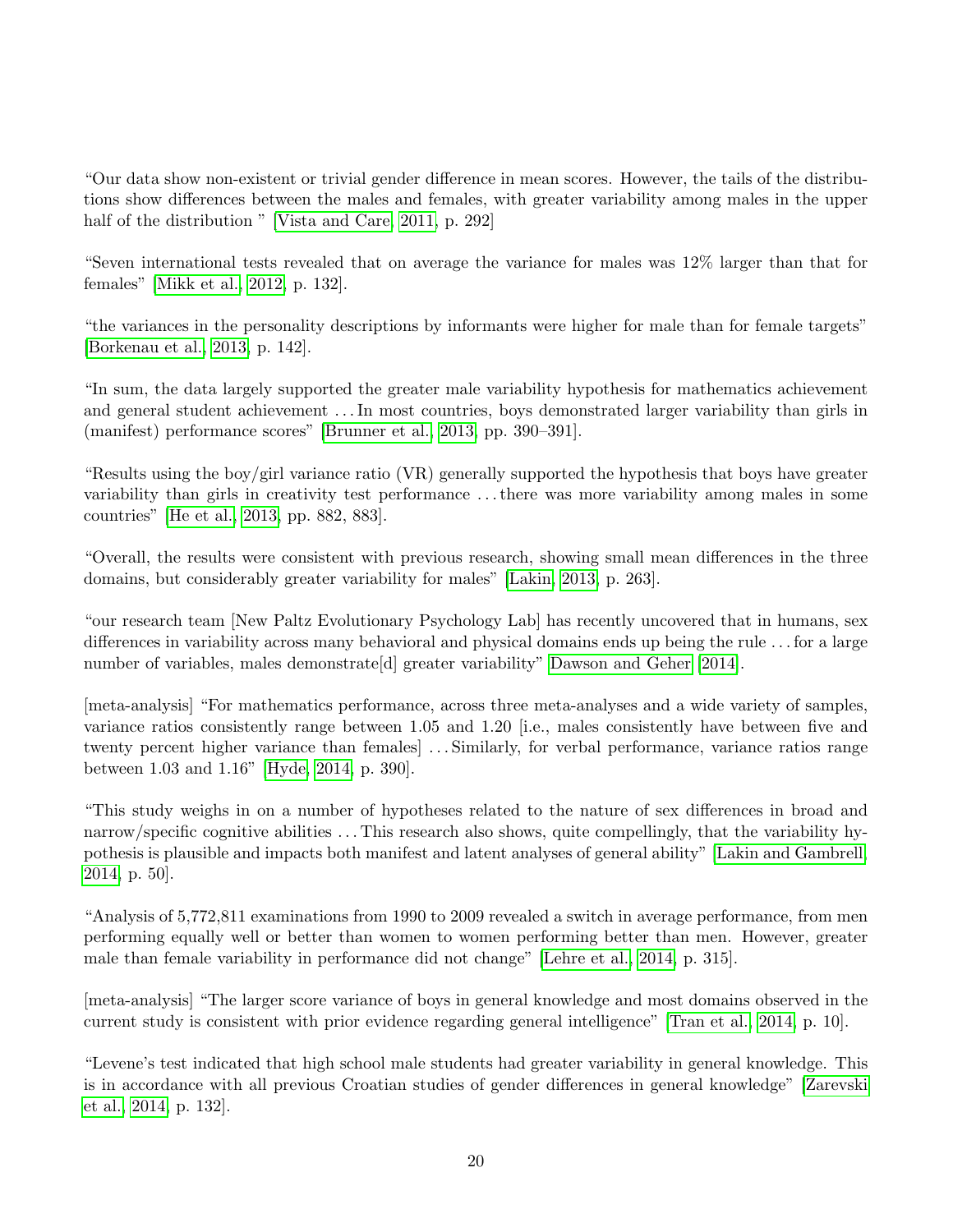"the gender difference for Russian high school students in mean mathematical test scores is negligible  $(d=0.05)$ . However, boys show a greater variance of test scores than girls (VR=1.12). Both findings are consistent with the results previously reported in the studies based on US and international data . . . greater male variability in mathematical test scores that we find with the Russian data is a more robust phenomenon reported in many other studies" [\[Bessudnov and Makarov, 2015,](#page-25-7) p. 14].

"The results of F tests of equality of variance revealed greater male variance in the adolescent and the emerging adult groups" [\[He et al., 2015,](#page-28-7) pp. 92–93].

"this study showed that the Greater Male Variability Hypothesis had supportive evidence from responses to figural stimuli" [\[Lau and Cheung, 2015,](#page-29-6) p. 87].

"the results of the study supported the greater male variability hypothesis in urban and rural samples . . . the results of the present study found that the greater male variability hypothesis in creativity was consistent across different samples" [\[Ju et al., 2015,](#page-29-7) pp. 85, 88].

"Consistent with previous research, the variability of boys' performance in science was larger than that of girls' . . . Variance ratios across all grades exceeded Feingold's (1994) criterion for greater male variability and were comparable to that found for mathematics. These variance ratios were also stable across the time period examined, with no association with year of assessment or interaction with grade" [\[Reilly et al.,](#page-31-5) [2015,](#page-31-5) p. 651].

"Twelve databases from IEA [International Association for the Evaluation of Educational Achievement] and PISA [Program for International Student Assessment] were used to analyze gender differences within an international perspective from 1995 to 2015 . . . The 'greater male variability hypothesis' is confirmed" [\[Baye and Monseur, 2016,](#page-25-8) p. 1].

"The distribution of general intelligence is broader in men than in women while neither is smarter on average" [\[Bolenz, 2016,](#page-25-9) p. iii].

"Although mean scores of men and women did not differ . . . a significant difference in variability of scores was observed ... The effect size was large  $(VR = 1.82)$  and statistically significant" [\[Karwowski et al.,](#page-29-8) [2016a,](#page-29-8) p. 468].

"Study 1 demonstrated not only that greater male variability replicates among young children, but also that the general effect size of this ratio should be considered large  $(VR > 2)$ ... Study 2 has confirmed these expectations: Not only were males characterized by a higher variability of original thinking and unconventionality, but also their mean originality scores were higher than those of females" [\[Karwowski](#page-29-9) [et al., 2016b,](#page-29-9) p. 164].

"One unexpected observation is that the excess variability of males relative to females tends to be greater at higher levels of socio-economic development . . . Also, greater male variability is a near-universal finding. The similarities of sex differences in this world-wide sample of countries are difficult to explain with cultural or economic causes alone. They are more compatible with biologically based differences that show little variation between human populations" [\[Meisenberg, 2016,](#page-30-10) p. 247].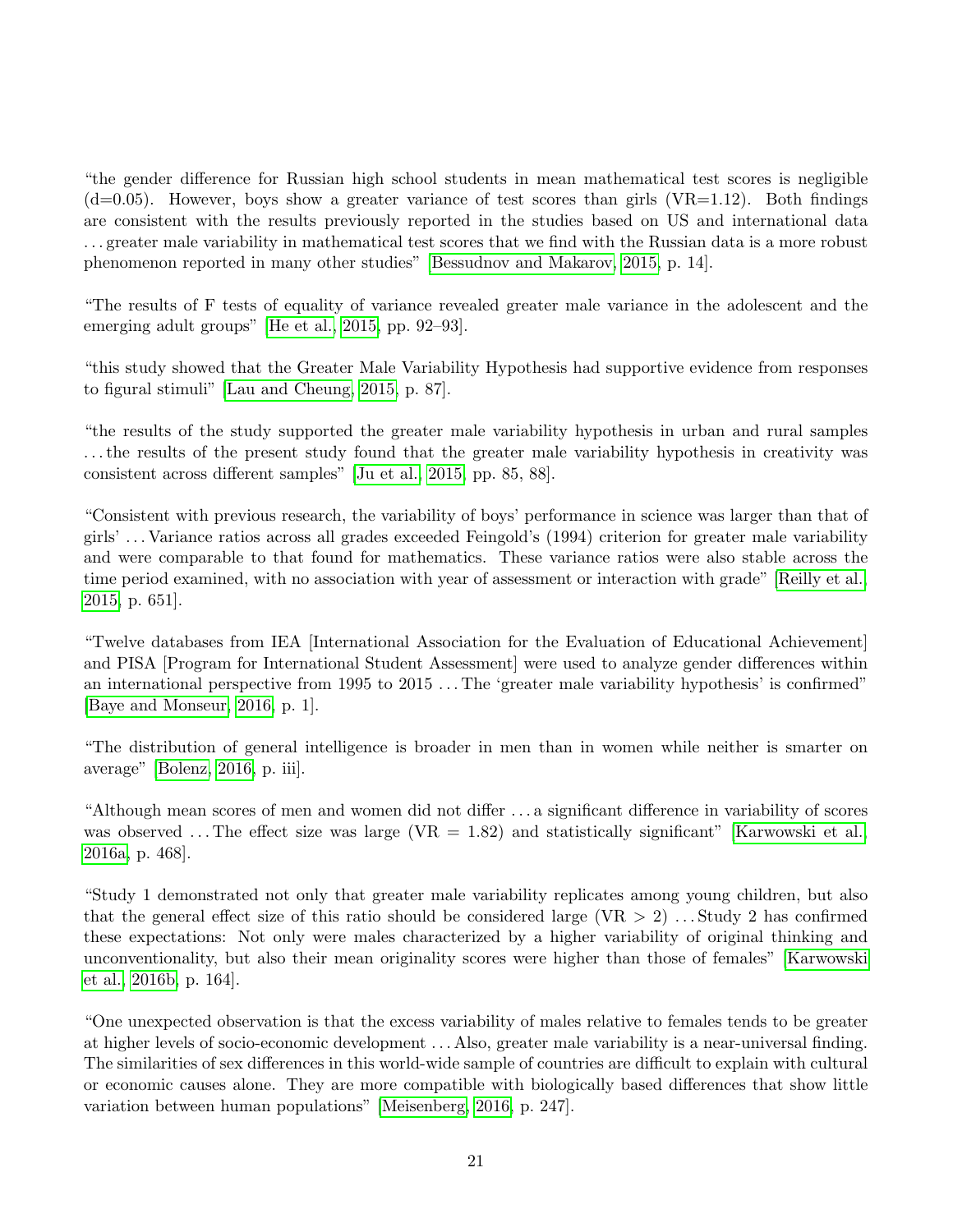"Our analysis suggests that plastic traits, such as size, and especially those under strong sexual selection, may indeed show more variation in males, when males are the bigger sex" [\[Cardini and Elton, 2017,](#page-26-10) p. 9].

"The literature is converging on a consensus that there are only small gender differences in mathematics tests scores at early ages, but the gender gap widens by middle and high school. In addition, more boys perform in both tails of the mathematics distribution with significantly more in the right tail than girls" [\[Kahn and Ginther, 2017,](#page-29-10) p. 25].

"There was generally greater male variance across structural measures [in the human brain]" [\[Ritchie et al.,](#page-31-6) [2017,](#page-31-6) p. 2].

"In absolute and percentage terms, males are more represented in the upper and lower score ranges . . . The percentage of female students in the top score ranges has decreased on the new SAT. . . proportionally 45% more males are in the 1400–1600 [SAT] score range than females" [\[Sawyer, 2017,](#page-31-7) p. 7].

[meta-analysis] "On average, male variability is greater than female variability on a variety of measures of cognitive ability, personality traits, and interests . . . This finding is consistent across decades . . . There is good evidence that men are more variable on a variety of traits, meaning that they are over-represented at both tails of the distribution (i.e., more men at the very bottom, and at the very top), even though there is no gender difference on average" [Stevens and Haidt](#page-32-7) [\[2017\]](#page-32-7).

"We observed significantly greater male than female variance for several key brain structures, including cerebral white matter and cortex, hippocampus, pallidum, putamen, and cerebellar cortex volumes" [\[Wierenga et al., 2017,](#page-32-8) p. 1].

"greater male variability [was] found based on mean and variability analyses, respectively" [\[He, 2018,](#page-28-8) p. 1].

"this study concluded that males' variance was much larger than females" [\[Li et al., 2018,](#page-30-11) p. 579].

[meta-analysis] "Here, we use recent meta-analytic advances to compare gender differences in academic grades from over 1.6 million students. In line with previous studies we find strong evidence for lower variation among girls than boys" [\[O'Dea et al., 2018,](#page-31-8) p. 1].

"our results and conclusions provide strong evidence for the variability hypothesis in humans . . . males appear to be more variable in the great majority of physical, cognitive, behavioral traits that have been investigated" [\[Geher et al., 2019,](#page-27-7) pp. 44, 53].

"boys were found to have more variability in mathematics achievement than girls" [\[Ghasemi et al., 2019,](#page-27-8) p. 27].

[meta-analysis] "Our analysis seems to suggest that greater male variability is currently universal in internationally comparable assessments implemented over the past decade" [\[Gray et al., 2019,](#page-28-9) p. 27].

"In most countries, male students indeed have greater variance in math performance ( $VR > 1.0$ ), but the size of the gender difference in variances is small and varies by country, ranging from  $VR = 1.009$  in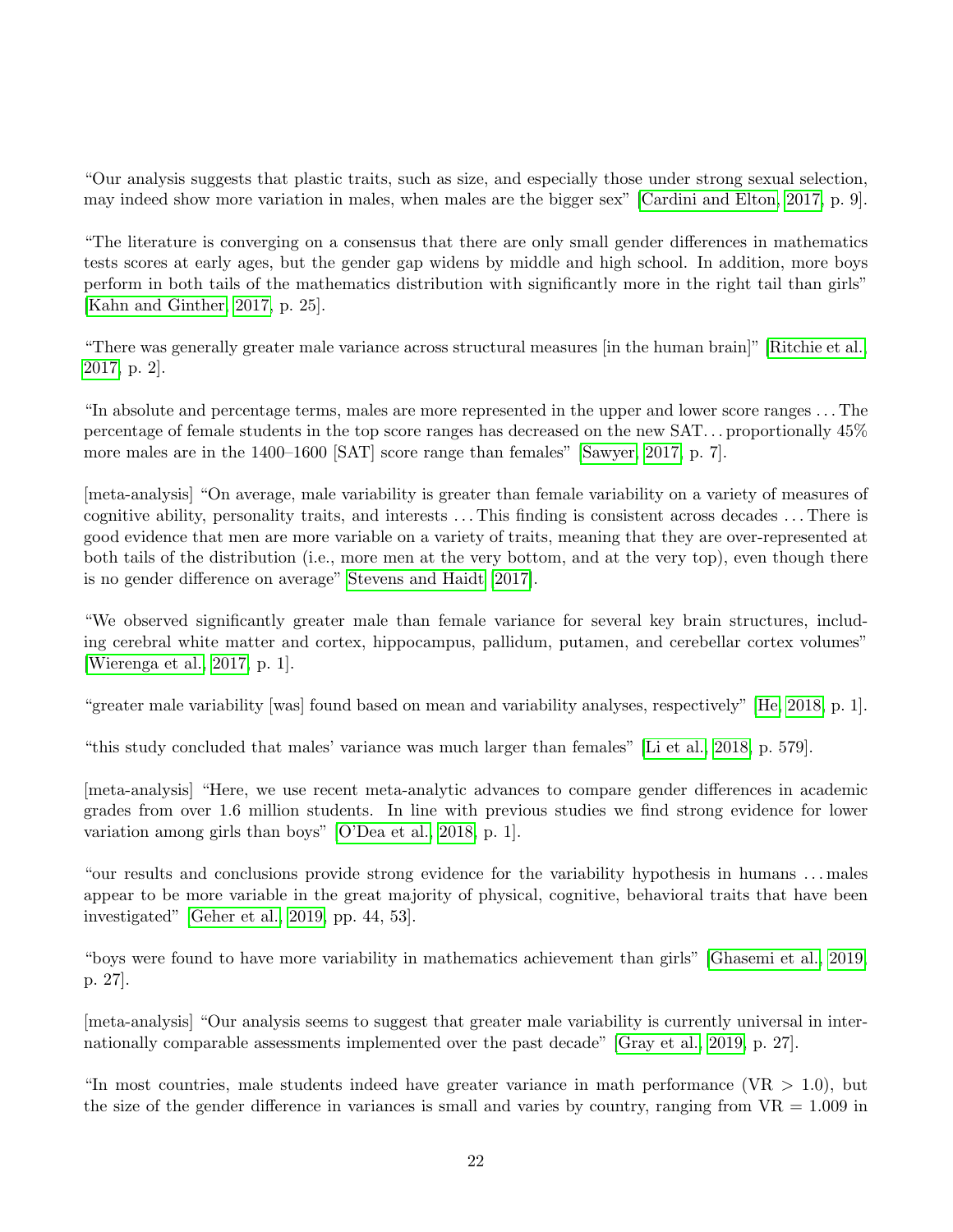Argentina to  $VR = 1.092$  in Colombia" [\[Liu et al., 2019,](#page-30-12) p. 16].

"the performance of boys was more variable than that of girls in most nations, consistent with the greater male variability hypothesis . . . the performance of males showed greater variability than for females, which leads to a higher proportion of high-achieving male students in STEM" [\[Reilly et al., 2019,](#page-31-9) p. 25].

"Greater male variability was observed in Botswana, Japan, Lithuania, Singapore and United States" [\[Askin and](#page-25-10)  $Oz$ , [2020,](#page-25-10) p. 194].

"To date, there is little work investigating sex differences in spatial cognitive abilities outside of mammals, and none that has investigated the greater male variability phenomenon in non-human animals . . . Overall, we show that male and female mountain chickadees exhibit similar mean performance on both the spatial and reversal cognitive tasks and provide some of the first support for the greater male variability phenomenon in a non-human system" [\[Branch et al., 2020,](#page-26-11) pp. 5,6].

"These results provide evidence that greater male neuroanatomical variability extends beyond humans, and suggest both evolutionary and developmental explanations for this phenomenon" [\[DeCasien et al.,](#page-27-9) [2020,](#page-27-9) p. 1].

"In  $n = 3069$  participants, from 8 to 95 years of age, we found widespread greater variability in males compared with females in cortical surface area and global and subcortical volumes for discrete brain regions . . . In conclusion, we demonstrated that males are more variable compared with females in individual brain regions with regard to surface area and volume measures" [\[Forde et al., 2020,](#page-27-10) pp. 5420, 5428].

"Our study also highlighted that boys were likely to outperform in the higher score ranges, as well as lower score ranges. Finally, we also found that the boys had significantly greater variabilities in science achievement and interest (variance ratio  $[VR] > 1.1$ )" [\[Jia et al., 2020,](#page-29-11) p. 195].

[meta-analysis] "Our meta-analysis of social-dilemma studies based on 40 samples with 8,123 participants strongly supports our hypotheses and provides empirical evidence of greater male variability in cooperation" [Thöni et al., 2020, p. 9].

[mega-analysis] "the largest-ever mega-analysis of sex differences in variability of brain structure, based on international data spanning nine decades of life . . . The present study included a large lifespan sample and robustly confirmed previous findings of greater male variance in brain structure in humans. We found greater male variance in all brain measures, including subcortical volumes and regional cortical surface area and thickness, at both the upper and the lower end of the distributions" [\[Wierenga et al., 2020,](#page-32-10) pp. 6, 23].

"greater male variability was found in morphological traits" [\[Zajitschek et al., 2020,](#page-33-2) p. 1].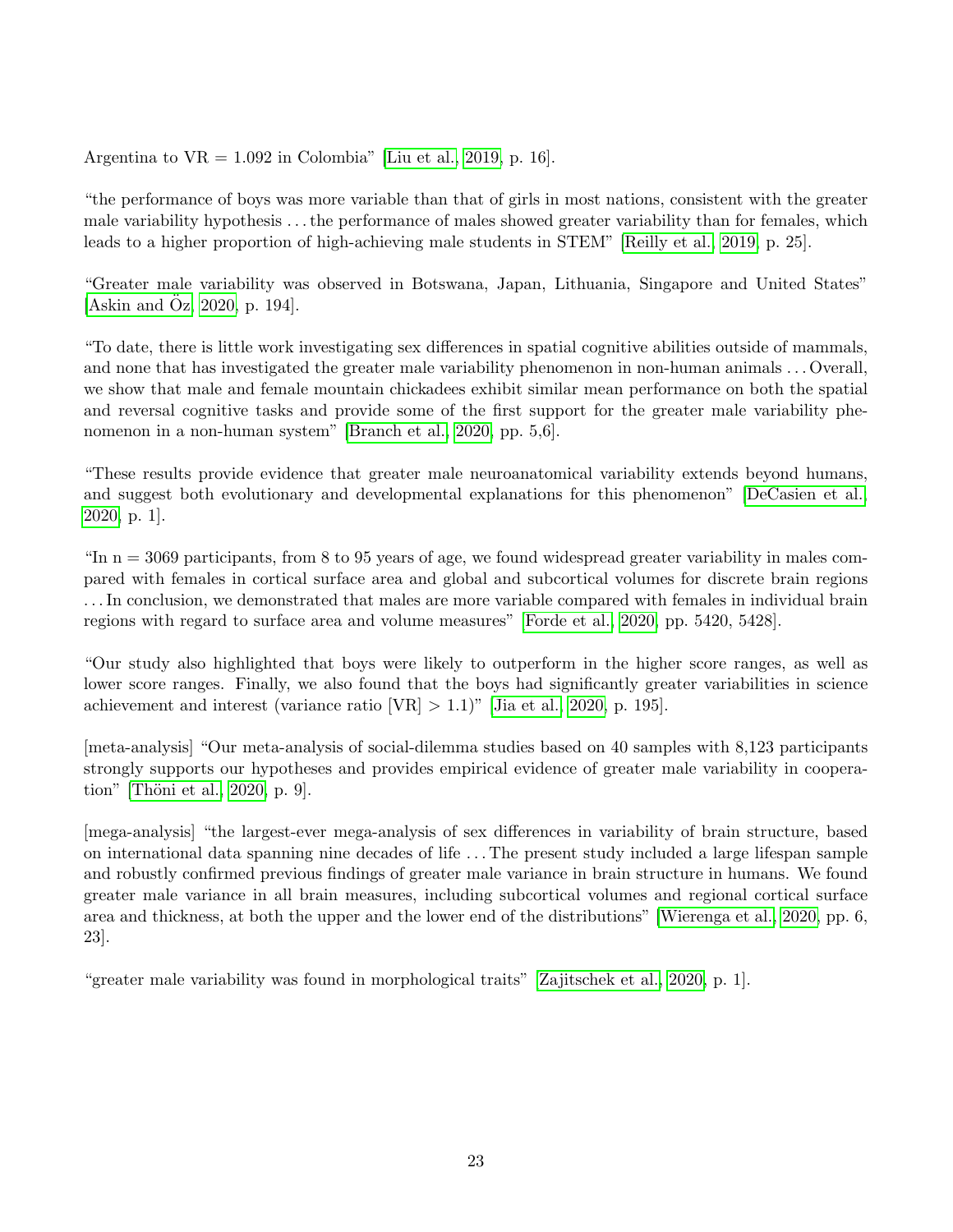### A.2 Primary Research Studies Not Supporting the Greater Male Variability Hypothesis

"Variation was . . . similar for men and women in the latter 2 data sets" [\[Archer and Mehdikhani, 2003,](#page-25-3) p. 219].

[meta-analysis] "the finding in this meta-analysis [is] that there is no sex difference in variance on the Advanced Progressive Matrices and that females show greater variance on the Standard Progressive Matrices" [\[Irwing and Lynn, 2005,](#page-28-10) p. 520].

"the common assumption that males have greater variance in mathematics achievement is not universally true" [\[Penner, 2008,](#page-31-10) p. S152].

"data from several studies indicate that greater male variability with respect to mathematics is not ubiquitous...[and] is largely an artifact of changeable sociocultural factors, not immutable, innate biological differences between the sexes . . . Our finding . . . [is] inconsistent with the Greater Male Variability Hypothesis" [\[Hyde and Mertz, 2009,](#page-28-11) pp. 8801, 8806].

"Our data show non-existent or trivial gender difference in mean scores. However, the tails of the distributions show differences between the males and females, with . . . greater variability among females in the lower half of the distribution" [\[Vista and Care, 2011,](#page-32-5) p. 292]

"Boys were not found to be more variable than girls" [\[Eriksson et al., 2012,](#page-27-11) p. 326].

"Therefore, we conclude that both variance and VR [variance ratio - ratio of male to female variance] in mathematics performance vary greatly among countries . . . These findings are inconsistent with the greater male variability hypothesis" [\[Kane and Mertz, 2012,](#page-29-12) p. 14].

"females were more variable in other countries . . . These findings suggest that greater male variability is not a ubiquitous phenomenon across cultures" [\[He et al., 2013,](#page-28-5) p. 883].

"The results of F tests of equality of variance revealed a statistically significant difference regarding the greater female variance in the children group" [\[He et al., 2015,](#page-28-7) pp. 92–93].

"this study showed that the Greater Male Variability Hypothesis had supportive evidence from responses to figural stimuli but not responses to verbal stimuli of the WKCT" [\[Lau and Cheung, 2015,](#page-29-6) p. 87].

"When differences in variance are considered, the data again shows little support for any sex differences, in either general or specific ability scores" [\[Iliescu et al., 2016,](#page-28-12) p. 59].

"females were characterized by a higher mean level and variability of adaptiveness" [\[Karwowski et al.,](#page-29-9) [2016b,](#page-29-9) p. 164].

"Data for a sample of 18-year-old Applied Science and Social Science students in Libya are reported for intelligence (IQ), emotional intelligence (EQ) and educational achievement . . . females had greater variability of intelligence than males . . . In our study there were no clear sex differences in the variability of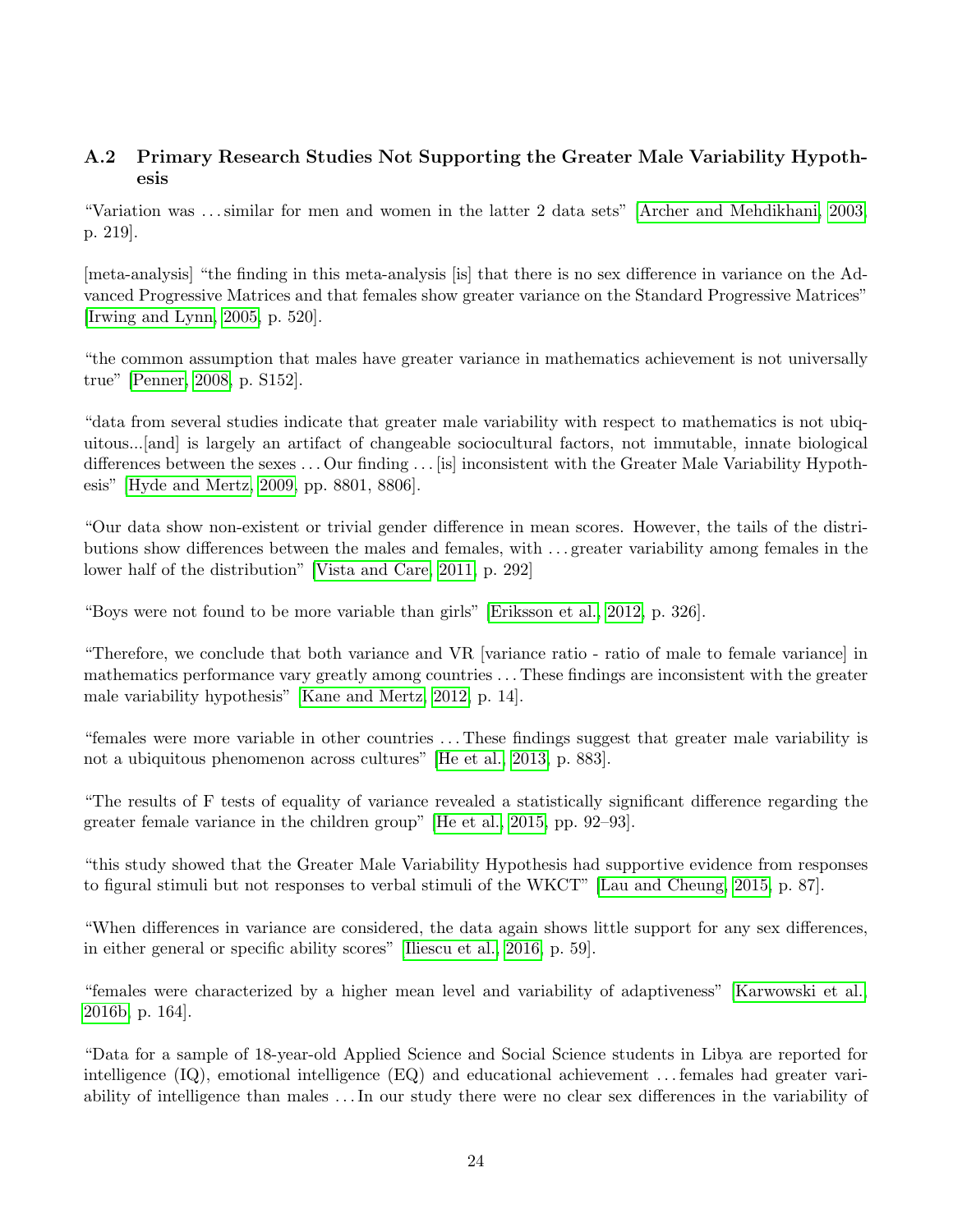academic performance (Table 3), and only emotional intelligence showed greater male variability (Table 1)" [\[Al-Shahomee et al., 2017,](#page-25-11) pp. 448, 453].

"Levene's test of homogeneity of variances (Table 2) showed that the variance was homogeneous between boys and girls" [\[Bakker et al., 2019,](#page-25-12) p. 5].

"the 'greater male variability hypothesis' is not supported by our data" [\[Booth and Lee, 2019,](#page-25-13) p. 13].

"women appear to show higher levels of variability compared to men in some emotional traits, such as emotionality, anger, discomfort, fear, negative affectivity, and soothability" [\[Geher et al., 2019,](#page-27-7) p. 53].

"in Brazil and Peru, female students actually have greater variances than male students  $(VR < 1.0)$ , which shows that the greater male variability hypothesis does not hold across the board and offers evidence of cross-country differences" [\[Liu et al., 2019,](#page-30-12) p. 16].

"in the surrounding areas of Bangkok . . . females consistently outperformed their male counterparts in both English language and science related subjects, and also outnumbered their male peers in the top-100 achievers in both domains" [\[Rudd, 2019,](#page-31-11) p. 17].

"girls were more variable in their science success in Bahrain, Kuwait, Norway, Oman and Turkey" [\[Askin](#page-25-10) [and](#page-25-10)  $\ddot{O}z$ , [2020,](#page-25-10) p. 194].

"girls had slight greater variability in creativity" [\[Jia et al., 2020,](#page-29-11) p. 195].

"females were much more variable in immunological traits" [\[Zajitschek et al., 2020,](#page-33-2) p. 1].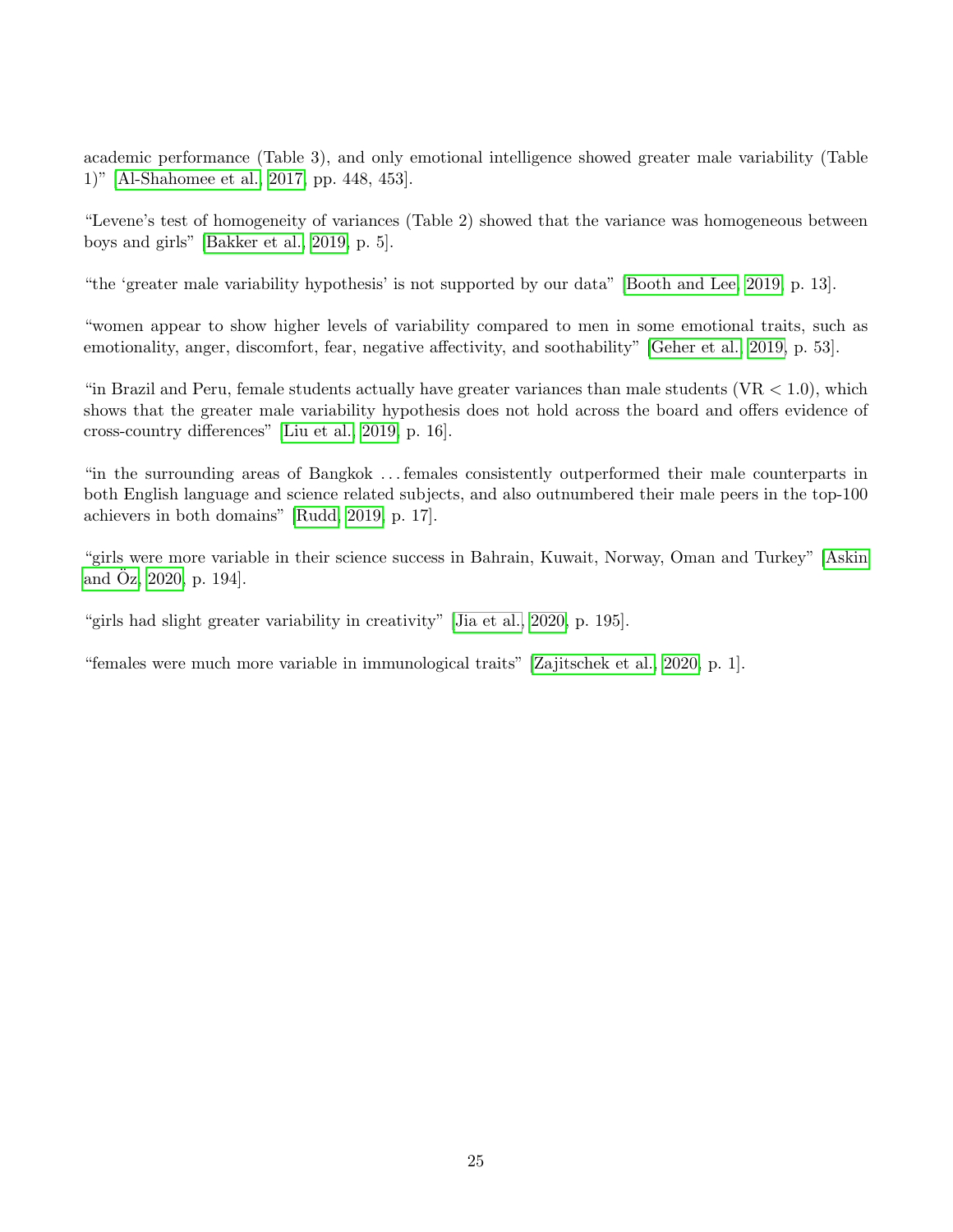### References

- <span id="page-25-11"></span>Alsedig Abdalgadr Al-Shahomee, Adrian Furnham, and Richard Lynn. Sex differences in intelligence, emotional intelligence and educational attainment in Libya. Mankind Quarterly, 57(3):448–455, 2017.
- <span id="page-25-2"></span>Malte Andersson and Leigh W. Simmons. Sexual selection and mate choice. Trends in Ecology and  $Evolution, 21(6):296-302, 2006.$  doi[:10.1016/j.tree.2006.03.015.](https://doi.org/10.1016/j.tree.2006.03.015) URL [http://www.reed.edu/biology/](http://www.reed.edu/biology/professors/srenn/pages/teaching/2010_syllabus/2010_readings/Anderson-Simmons_2006.pdf) [professors/srenn/pages/teaching/2010\\_syllabus/2010\\_readings/Anderson-Simmons\\_2006.pdf](http://www.reed.edu/biology/professors/srenn/pages/teaching/2010_syllabus/2010_readings/Anderson-Simmons_2006.pdf).
- <span id="page-25-3"></span>John Archer and Mani Mehdikhani. Variability among males in sexually selected attributes. Review of General Psychology, 7(3):210–236, 2003. doi[:10.1037/1089-2680.7.3.219.](https://doi.org/10.1037/1089-2680.7.3.219)
- <span id="page-25-5"></span>Rosalind Arden. Using evolutionary theory to investigate Spearman's g and its relationship to fitness. Thesis (Ph.D.), King's College London, London, 2010. Chapter 2.
- <span id="page-25-4"></span>Rosalind Arden and Robert Plomin. Sex differences in variance of intelligence across childhood. *Personality* and Individual Differences, 41:39–48, 2006. doi[:10.1016/j.paid.2005.11.027.](https://doi.org/10.1016/j.paid.2005.11.027)
- <span id="page-25-10"></span> $\ddot{O}$ yküm Esra Askin and Ersoy  $\ddot{O}z$ . Cross-national comparisons of students' science success based on gender variability: Evidence from TIMSS. Journal of Baltic Science Education, 19(2):186–200, 2020. doi[:10.33225/jbse/20.19.186.](https://doi.org/10.33225/jbse/20.19.186) URL <http://www.scientiasocialis.lt/jbse/?q=node/837>.
- <span id="page-25-12"></span>Merel Bakker, Joke Torbeyns, Nore Wijns, Lieven Verschaffel, and Bert De Smedt. Gender equality in 4- to 5-year-old preschoolers' early numerical competencies. Developmental Science, 22(1):e12718, 2019. doi[:10.1111/desc.12718.](https://doi.org/10.1111/desc.12718) URL <https://onlinelibrary.wiley.com/doi/abs/10.1111/desc.12718>.
- <span id="page-25-0"></span>A. J. Bateman. Intra-sexual selection in Drosophila. Heredity, 2:349–368, 1948. doi[:10.1038/hdy.1948.21.](https://doi.org/10.1038/hdy.1948.21)
- <span id="page-25-8"></span>Ariane Baye and Christian Monseur. Gender differences in variability and extreme scores in an international context. Large Scale Assessments in Education, 4(1):1–16, 2016. doi[:10.1186/s40536-015-0015-x.](https://doi.org/10.1186/s40536-015-0015-x)
- <span id="page-25-7"></span>Alexey Bessudnov and Alexey Makarov. School context and gender differences in mathematical performance among school graduates in Russia. International Studies in Sociology of Education, 2015. doi[:10.1080/09620214.2014.1000937.](https://doi.org/10.1080/09620214.2014.1000937) URL <http://hdl.handle.net/10871/16638>.
- <span id="page-25-9"></span>Florian Bolenz. Modelling hemispheric interaction: Can connectivity explain differences in variability in general intelligence? Thesis (Masters), School of Informatics, University of Edinburgh, 2016. URL [https://project-archive.inf.ed.ac.uk/msc/20161799/msc\\_proj.pdf](https://project-archive.inf.ed.ac.uk/msc/20161799/msc_proj.pdf).
- <span id="page-25-1"></span>Immanuel M. Bomze. Lotka-Volterra equation and replicator dynamics: New issues in classification. Biological cybernetics., 72(5):447–453, 1995. ISSN 0340-1200. doi[:10.1007/BF00201420.](https://doi.org/10.1007/BF00201420) URL [https:](https://link.springer.com/article/10.1007/BF00201420) [//link.springer.com/article/10.1007/BF00201420](https://link.springer.com/article/10.1007/BF00201420).
- <span id="page-25-13"></span>Alison Booth and Jungmin Lee. Girls' and boys' performance in competitions: What we can learn from a Korean quiz show. Discussion Paper IZA DP No. 12182, IAZ Institute of Labor Economics, 2019.
- <span id="page-25-6"></span>Peter Borkenau, Robert R. McCrae, and Antonio Terracciano. Do men vary more than women in personality? A study in 51 cultures. Journal of Research in Personality, 47(2):135–144, 2013. doi[:10.1016/j.jrp.2012.12.001.](https://doi.org/10.1016/j.jrp.2012.12.001)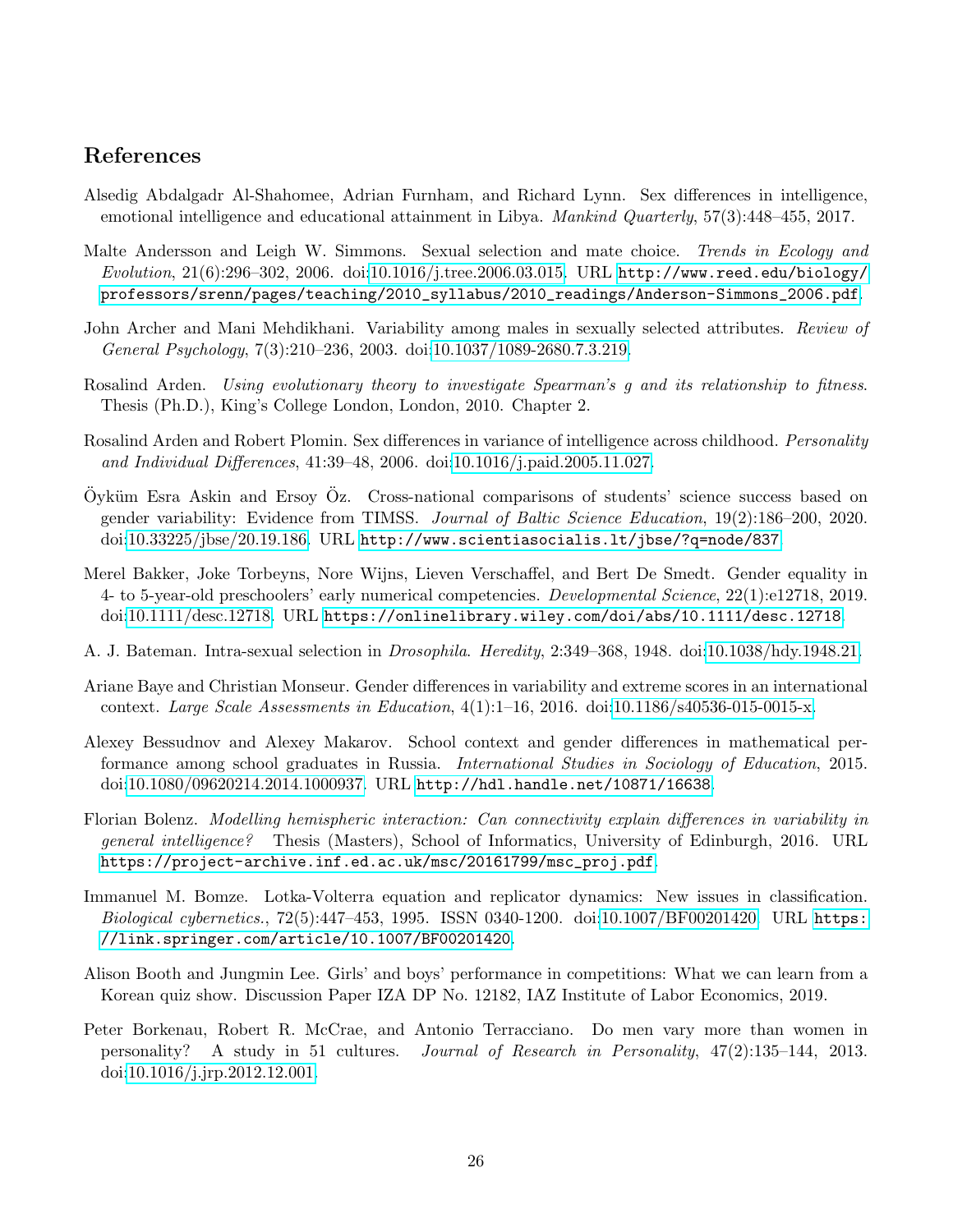- <span id="page-26-11"></span>Carrie L. Branch, Benjamin R. Sonnenberg, Angela M. Pitera, Lauren M. Benedict, Dovid Y. Kozlovsky, Eli S. Bridge, and Vladimir V. Pravosudov. Testing the greater male variability phenomenon: male mountain chickadees exhibit larger variation in reversal learning performance compared with females. Proceedings of the Royal Society B, 287:20200895, 2020. doi[:10.1098/rspb.2020.0895.](https://doi.org/10.1098/rspb.2020.0895) URL [https:](https://royalsocietypublishing.org/doi/full/10.1098/rspb.2020.0895) [//royalsocietypublishing.org/doi/full/10.1098/rspb.2020.0895](https://royalsocietypublishing.org/doi/full/10.1098/rspb.2020.0895).
- <span id="page-26-4"></span>Joel S Brown. Why Darwin would have loved evolutionary game theory. *Proceedings. of the Royal* Society B, 283(1838):20160847, 2016. ISSN 0962-8452. doi[:10.1098/rspb.2016.0847.](https://doi.org/10.1098/rspb.2016.0847) URL [https:](https://royalsocietypublishing.org/doi/pdf/10.1098/rspb.2016.0847) [//royalsocietypublishing.org/doi/pdf/10.1098/rspb.2016.0847](https://royalsocietypublishing.org/doi/pdf/10.1098/rspb.2016.0847).
- <span id="page-26-8"></span>Martin Brunner, Katarzyna Marta Gogol, Philipp Sonnleitner, Ulrich Keller, Stefan Krauss, and Franzis Preckel. Gender differences in the mean level, variability, and profile shape of student achievement: Results from 41 countries. Intelligence, 41(5):378–395, 2013. ISSN 0160- 2896. doi[:10.1016/j.intell.2013.05.009.](https://doi.org/10.1016/j.intell.2013.05.009) URL [http://www.sciencedirect.com/science/article/pii/](http://www.sciencedirect.com/science/article/pii/S0160289613000718) [S0160289613000718](http://www.sciencedirect.com/science/article/pii/S0160289613000718).
- <span id="page-26-1"></span>Andrea Cardini and Sarah Elton. Variation in guenon skulls (I): species divergence, ecological and genetic differences. Journal of Human Evolution, 54:615–637, 2008. doi[:10.1016/j.jhevol.2007.09.022.](https://doi.org/10.1016/j.jhevol.2007.09.022)
- <span id="page-26-10"></span>Andrea Cardini and Sarah Elton. Is there a "Wainer's rule"? Testing which sex varies most as an example analysis using GueSDat, the free Guenon Skull Database. Hystrix, the Italian Journal of Mammalogy, 28(2), 2017. doi[:10.4404/hystrix-28.2-12139.](https://doi.org/10.4404/hystrix-28.2-12139) URL <http://dro.dur.ac.uk/21269/3/24167.pdf>.
- <span id="page-26-6"></span>Stephen J. Ceci, Wendy M. Williams, and Susan M. Barnett. Women's underrepresentation in science: Sociocultural and biological considerations. Psychological Bulletin, 135(2):218–261, 2009. doi[:10.1037/a0014412.](https://doi.org/10.1037/a0014412)
- <span id="page-26-2"></span>Eric L. Charnov. The genetical evolution of patterns of sexuality: Darwinian fitness. The American Naturalist, 113(4):465–480, 1979. doi[:10.1086/283407.](https://doi.org/10.1086/283407)
- <span id="page-26-7"></span>Hsinyi Chen, Mei-Fang Chen, Te-Sheng Chang, Yuan-Shun Lee, and Hsin-Ping Chen. Gender reality on multi-domains of school-age children in Taiwan: A developmental approach. Personality and Individual Differences, 48(4):475-480, 2010. ISSN 0191-8869. doi[:10.1016/j.paid.2009.11.027.](https://doi.org/10.1016/j.paid.2009.11.027) URL [http://www.](http://www.sciencedirect.com/science/article/pii/S0191886909004905) [sciencedirect.com/science/article/pii/S0191886909004905](http://www.sciencedirect.com/science/article/pii/S0191886909004905).
- <span id="page-26-5"></span>Ross Cressman and Yi Tao. The replicator equation and other game dynamics. *Proceedings* of the National Academy of Sciences, 111(Supplement 3):10810–10817, 2014. ISSN 0027-8424. doi[:10.1073/pnas.1400823111.](https://doi.org/10.1073/pnas.1400823111) URL [https://www.pnas.org/content/111/Supplement\\_3/10810](https://www.pnas.org/content/111/Supplement_3/10810).
- <span id="page-26-0"></span>Charles Darwin. The Descent of Man and Selection in Relation to Sex. D. Appleton and Company, New York, 1875. URL [https://en.wikisource.org/wiki/The\\_Descent\\_of\\_Man\\_\(Darwin\)](https://en.wikisource.org/wiki/The_Descent_of_Man_(Darwin)).
- <span id="page-26-9"></span>Blair Dawson and Glenn Geher. Male/female differences in variability itself. Psychology Today, 2014. URL [https://www.psychologytoday.com/blog/darwins-subterranean-world/201410/](https://www. psychologytoday.com/blog/darwins-subterranean-world/201410/ malefemale-differences-in-variability-itself) [malefemale-differences-in-variability-itself](https://www. psychologytoday.com/blog/darwins-subterranean-world/201410/ malefemale-differences-in-variability-itself).
- <span id="page-26-3"></span>G. De Benedictis, G. Carrieri, O. Varcasia, M. Bonafè, and C. Franceschi. Inherited variability of the mitochondrial genome and successful aging in humans. Annals of the New York Academy of Sciences, 908 (1):208–218, 2006. doi[:10.1111/j.1749-6632.2000.tb06648.x.](https://doi.org/10.1111/j.1749-6632.2000.tb06648.x) URL [https://nyaspubs.onlinelibrary.](https://nyaspubs.onlinelibrary.wiley.com/doi/abs/10.1111/j.1749-6632.2000.tb06648.x) [wiley.com/doi/abs/10.1111/j.1749-6632.2000.tb06648.x](https://nyaspubs.onlinelibrary.wiley.com/doi/abs/10.1111/j.1749-6632.2000.tb06648.x).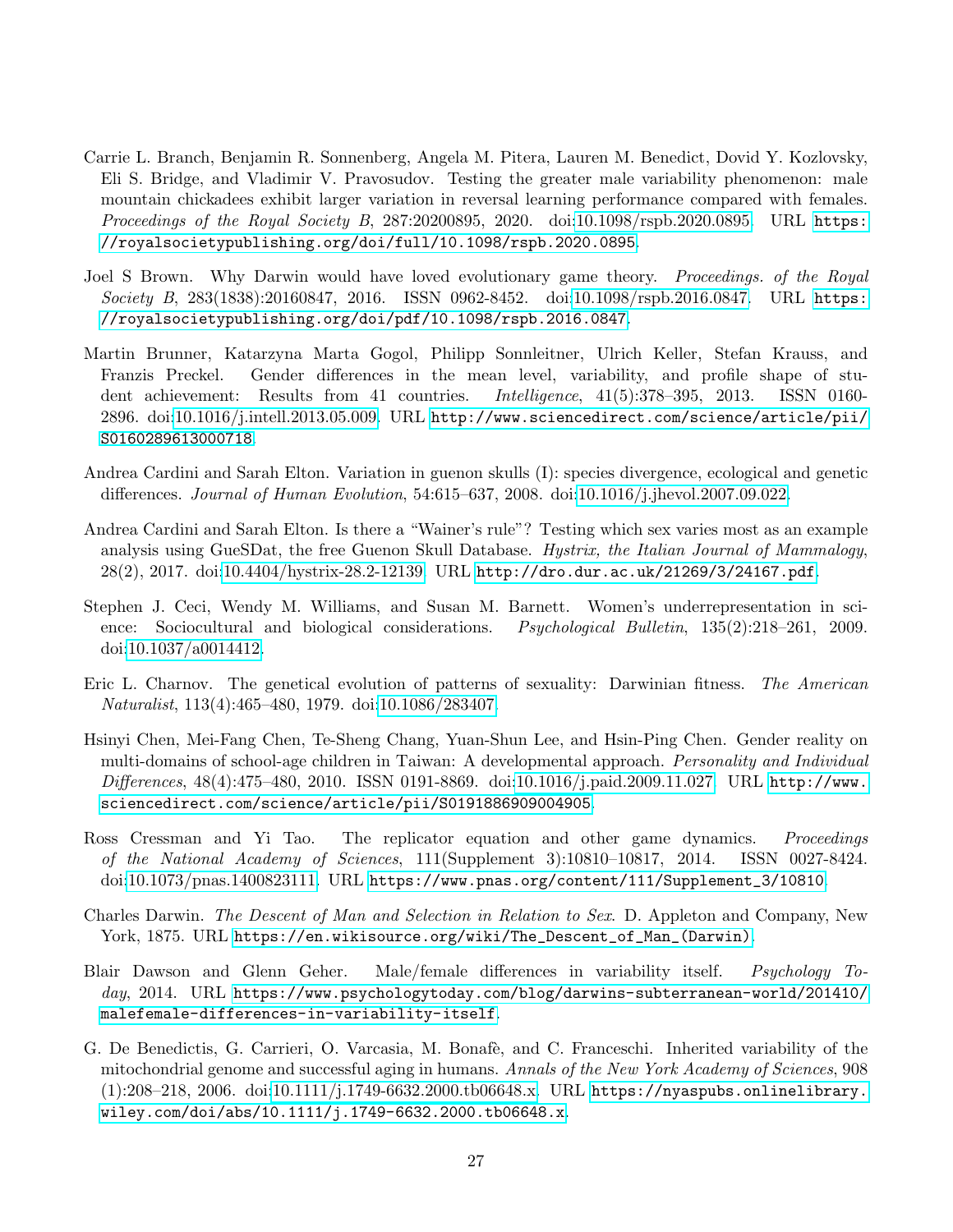- <span id="page-27-4"></span>Ian J. Deary, Graham Thorpe, Valerie Wilson, John M. Starr, and Lawrence J. Whalley. Population sex differences in IQ at age 11: The Scottish mental survey 1932. Intelligence, 31(6):533–542, 2003. doi[:10.1016/S0160-2896\(03\)00053-9.](https://doi.org/10.1016/S0160-2896(03)00053-9)
- <span id="page-27-5"></span>Ian J. Deary, Paul Irwing, Geoff Der, and Timothy C. Bates. Brother-sister differences in the g factor in intelligence: Analysis of full, opposite-sex siblings from the NLSY 1979. *Intelligence*, 35(5):451–456, 2007. doi[:10.1016/j.intell.2006.09.003.](https://doi.org/10.1016/j.intell.2006.09.003)
- <span id="page-27-9"></span>Alex R. DeCasien, Chet C. Sherwood, Steven J. Schapiro, and James P. Higham. Greater variability in chimpanzee (pan troglodytes) brain structure among males. Proceedings of the Royal Society B, 287: 20192858, 2020. doi[:10.1098/rspb.2019.2858.](https://doi.org/10.1098/rspb.2019.2858) URL [https://royalsocietypublishing.org/doi/pdf/](https://royalsocietypublishing.org/doi/pdf/10.1098/rspb.2019.2858) [10.1098/rspb.2019.2858](https://royalsocietypublishing.org/doi/pdf/10.1098/rspb.2019.2858).
- <span id="page-27-6"></span>Dominika Dykiert, Catharine R. Gale, and Ian J. Deary. Are apparent sex differences in mean IQ scores created in part by sample restriction and increased male variance? Intelligence, 37(1):42–47, 2009. doi[:10.1016/j.intell.2008.06.002.](https://doi.org/10.1016/j.intell.2008.06.002)
- <span id="page-27-3"></span>Dominic A. Edward and Tracey Chapman. The evolution and significance of male mate choice. Trends in Ecology and Evolution, 26(12):647–654, 2011. doi[:10.1016/j.tree.2011.07.012.](https://doi.org/10.1016/j.tree.2011.07.012) URL [http:](http://rattlesnakesofarizona.org/files/PDFs/TREE_26_647-654_2011.pdf) [//rattlesnakesofarizona.org/files/PDFs/TREE\\_26\\_647-654\\_2011.pdf](http://rattlesnakesofarizona.org/files/PDFs/TREE_26_647-654_2011.pdf).
- <span id="page-27-0"></span>Havelock Ellis. Man and woman: A study of human secondary sexual characters. Scribner's, New York, 1894.
- <span id="page-27-11"></span>Mårten Eriksson, Peter Marschik, Tiia Tulviste, Margareta Almgren, Miguel Pérez Pereira, Sonja Wehberg, Ljubica Marjanovič-Umek, Frederique Gayraud, Melita Kovacevic, and Carlos Gallego. Differences between girls and boys in emerging language skills: Evidence from 10 language communities. British Journal of Developmental Psychology, 30:326–343, 2012. doi[:10.1111/j.2044-835X.2011.02042.x.](https://doi.org/10.1111/j.2044-835X.2011.02042.x)
- <span id="page-27-10"></span>Natalie J Forde, Jerrold Jeyachandra, Michael Joseph, Grace R Jacobs, Erin Dickie, Theodore D Satterthwaite, Russell T Shinohara, Stephanie H Ameis, and Aristotle N Voineskos. Sex differences in variability of brain structure across the lifespan. Cerebral Cortex, 30(10):5420–5430, 06 2020. ISSN 1047-3211. doi[:10.1093/cercor/bhaa123.](https://doi.org/10.1093/cercor/bhaa123) URL <https://doi.org/10.1093/cercor/bhaa123>.
- <span id="page-27-2"></span>David C. Geary. Sex differences in social behavior and cognition: Utility of sexual selection for hypothesis generation. Hormones and Behavior, 49:273–275, 2006. doi[:10.1016/j.yhbeh.2005.07.014.](https://doi.org/10.1016/j.yhbeh.2005.07.014)
- <span id="page-27-1"></span>David C. Geary. An evolutionary perspective on sex differences in mathematics and the sciences. In S. Ceci and W. Williams, editors, Why aren't more women in science?, pages 173–188. American Psychological Association, Washington, DC, 2007. ISBN 978-1-59147-485-2.
- <span id="page-27-7"></span>Glen Geher, G. Aydin, A. Baroni, D. Chapleau, B. Dawson, J. Eisenberg, M. Gleason, J. Montgomery, N. Postol, A. Shimkus, C. Tripoli, and N. Wedberg. Do males vary more across the board? The Extended Bateman's Principle Hypothesis. EvoS Journal: The Journal of the Evolutionary Studies Consortium, 8(1):44–58, 2019. ISSN 1944-1932. URL [http://evostudies.org/wp-content/uploads/](http://evostudies.org/wp-content/uploads/2019/01/Geher-et-al_Vol8Iss1.pdf) [2019/01/Geher-et-al\\_Vol8Iss1.pdf](http://evostudies.org/wp-content/uploads/2019/01/Geher-et-al_Vol8Iss1.pdf).
- <span id="page-27-8"></span>Ehsan Ghasemi, Hansel Burley, and Parviz Safadel. Gender differences in general achievement in mathematics: An international study. New Waves Educational Research & Development,  $22(1):27-54$ , 2019. URL <https://files.eric.ed.gov/fulltext/EJ1229446.pdf>.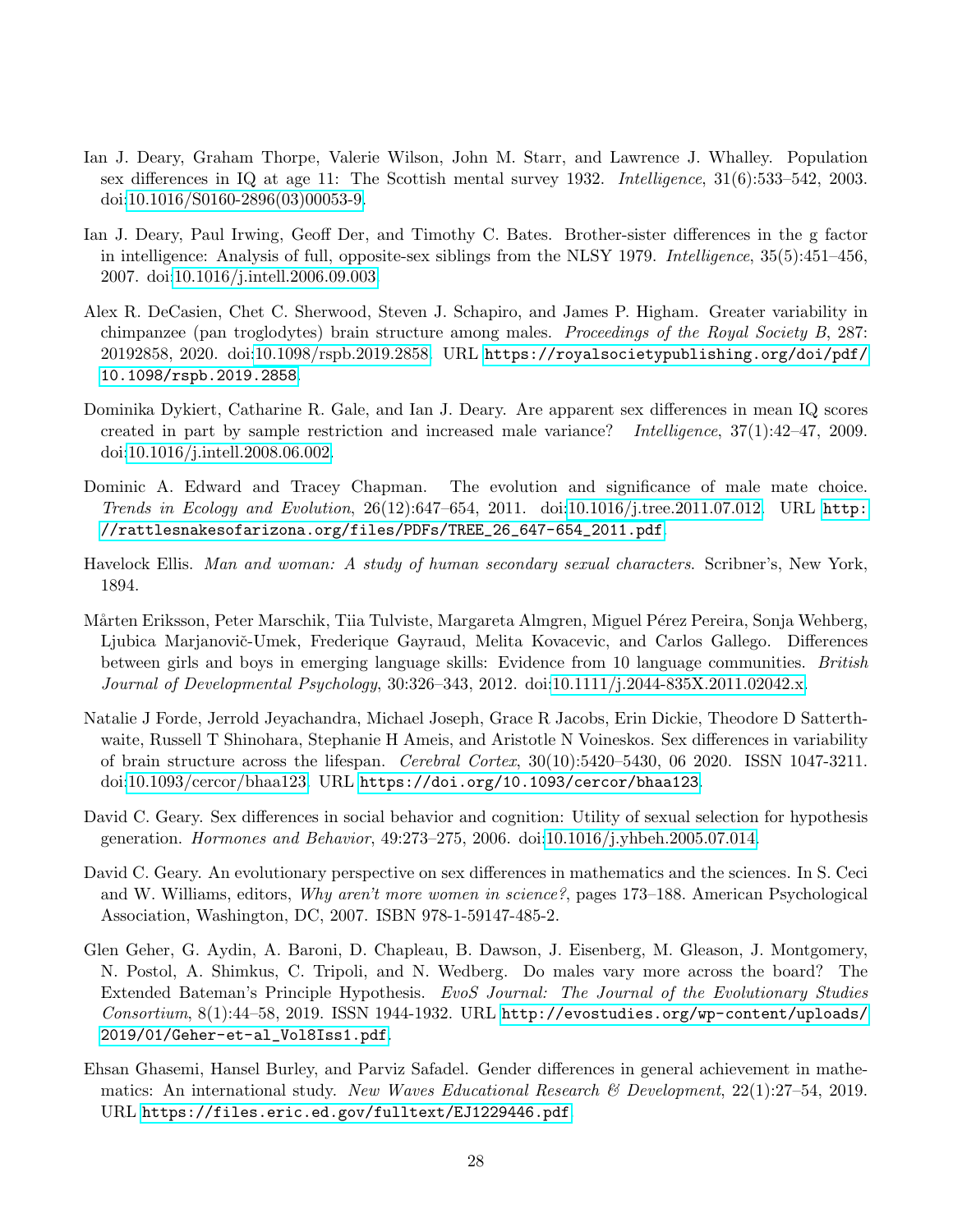- <span id="page-28-3"></span>Patricia A. Gowaty, Rebecca Steinichen, and Wyatt W. Anderson. Indiscriminate females and choosy males: Within- and between-species variation in Drosophila. Evolution, 57(9):2037–45, 2003. URL <https://www.ncbi.nlm.nih.gov/pubmed/14575325>.
- <span id="page-28-9"></span>Helen Gray, Andrew Lyth, Catherine McKenna, Susan Stothard, Peter Tymms, and Lee Copping. Sex differences in variability across nations in reading, mathematics and science: A meta-analytic extension of Baye and Monseur (2016). Large-scale Assessments in Education, 7(1):2, Feb 2019. ISSN 2196-0739. doi[:10.1186/s40536-019-0070-9.](https://doi.org/10.1186/s40536-019-0070-9) URL <https://doi.org/10.1186/s40536-019-0070-9>.
- <span id="page-28-1"></span>Diane F. Halpern, Camilla P. Benbow, David C. Geary, Ruben C. Gur, Janet S. Hyde, and Morton Ann Gernsbacher. The science of sex differences in science and mathematics. *Psychological Science in the* Public Interest, 8(1):1–51, 2007. doi[:10.1111/j.1529-1006.2007.00032.x.](https://doi.org/10.1111/j.1529-1006.2007.00032.x)
- <span id="page-28-7"></span>Mavis Wu-Jing He, Wan-Chi Wong, and Anna Na-Na Hui. Gender differences in means and variability on creative thinking: Patterns in childhood, adolescence, and emerging adulthood. In Ai-Girl Tan and Christoph Perleth, editors, Creativity, Culture, and Development, pages 85–98. Springer Singapore, Singapore, 2015. ISBN 978-981-287-636-2. doi[:10.1007/978-981-287-636-2](https://doi.org/10.1007/978-981-287-636-2_6) 6. URL [https://doi.org/](https://doi.org/10.1007/978-981-287-636-2_6) [10.1007/978-981-287-636-2\\_6](https://doi.org/10.1007/978-981-287-636-2_6).
- <span id="page-28-8"></span>Wu-Jing He. A 4-year longitudinal study of the sex-creativity relationship in childhood, adolescence, and emerging adulthood: Findings of mean and variability analyses. Frontiers in Psychology, 9(2331):1–14, 2018. ISSN 1664-1078. doi[:10.3389/fpsyg.2018.02331.](https://doi.org/10.3389/fpsyg.2018.02331) URL [https://www.frontiersin.org/article/](https://www.frontiersin.org/article/10.3389/fpsyg.2018.02331) [10.3389/fpsyg.2018.02331](https://www.frontiersin.org/article/10.3389/fpsyg.2018.02331).
- <span id="page-28-4"></span>Wu-jing He and Wan-chi Wong. Gender differences in creative thinking revisited: Findings from analysis of variability. Personality and Individual Differences, 51:807–811, 2011. doi[:10.1016/j.paid.2011.06.027.](https://doi.org/10.1016/j.paid.2011.06.027)
- <span id="page-28-5"></span>Wu-jing He, Wan-chi Wong, Yin Li, and Huanu Xu. A study of the greater male variability hypothesis in creative thinking in Mainland China: Male superiority exists. Personality and Individual Differences, 55:882–886, 2013. doi[:10.1016/j.paid.2013.07.017.](https://doi.org/10.1016/j.paid.2013.07.017)
- <span id="page-28-2"></span>William Hill and Han Mulder. Genetic analysis of environmental variation. *Genetics Research*, 92:381–395, 2010. doi[:10.1017/S0016672310000546.](https://doi.org/10.1017/S0016672310000546) URL <https://www.ncbi.nlm.nih.gov/pubmed/21429270>.
- <span id="page-28-6"></span>Janet S. Hyde. Gender similarities and differences. The Annual Review of Psychology, 65:3.1–3.26, 2014. doi[:10.1146/annurev-psych-010213-115057.](https://doi.org/10.1146/annurev-psych-010213-115057) URL <https://www.gwern.net/docs/iq/2014-hyde.pdf>.
- <span id="page-28-11"></span>Janet S. Hyde and Janet E. Mertz. Gender, culture, and mathematics performance. *Proceedings of the* National Academy of Sciences, 106(22):8801–8807, 2009. doi[:10.1073/pnas.0901265106.](https://doi.org/10.1073/pnas.0901265106)
- <span id="page-28-0"></span>Janet S. Hyde, Sara M. Lindberg, Marcia C. Linn, Amy B. Ellis, and Caroline C. Williams. Gender similarities characterize math performance. Science, 321:494-495, 2008. doi[:10.1126/science.1160364.](https://doi.org/10.1126/science.1160364)
- <span id="page-28-12"></span>Dragos Iliescu, Alexandra Ilie, Dan Ispas, Anca Dobrean, and Aurel Ion Clinciu. Sex differences in intelligence: A multi-measure approach using nationally representative samples from Romania. *Intelligence*, 58:54–61, 2016. ISSN 0160-2896. doi[:10.1016/j.intell.2016.06.007.](https://doi.org/10.1016/j.intell.2016.06.007) URL [http://www.sciencedirect.](http://www.sciencedirect.com/science/article/pii/S0160289616301003) [com/science/article/pii/S0160289616301003](http://www.sciencedirect.com/science/article/pii/S0160289616301003).
- <span id="page-28-10"></span>Paul Irwing and Richard Lynn. Sex differences in means and variability on the progressive matrices in university students: A meta-analysis. British Journal of Psychology, 96:505–524, 2005. doi[:10.1348/000712605X53542.](https://doi.org/10.1348/000712605X53542)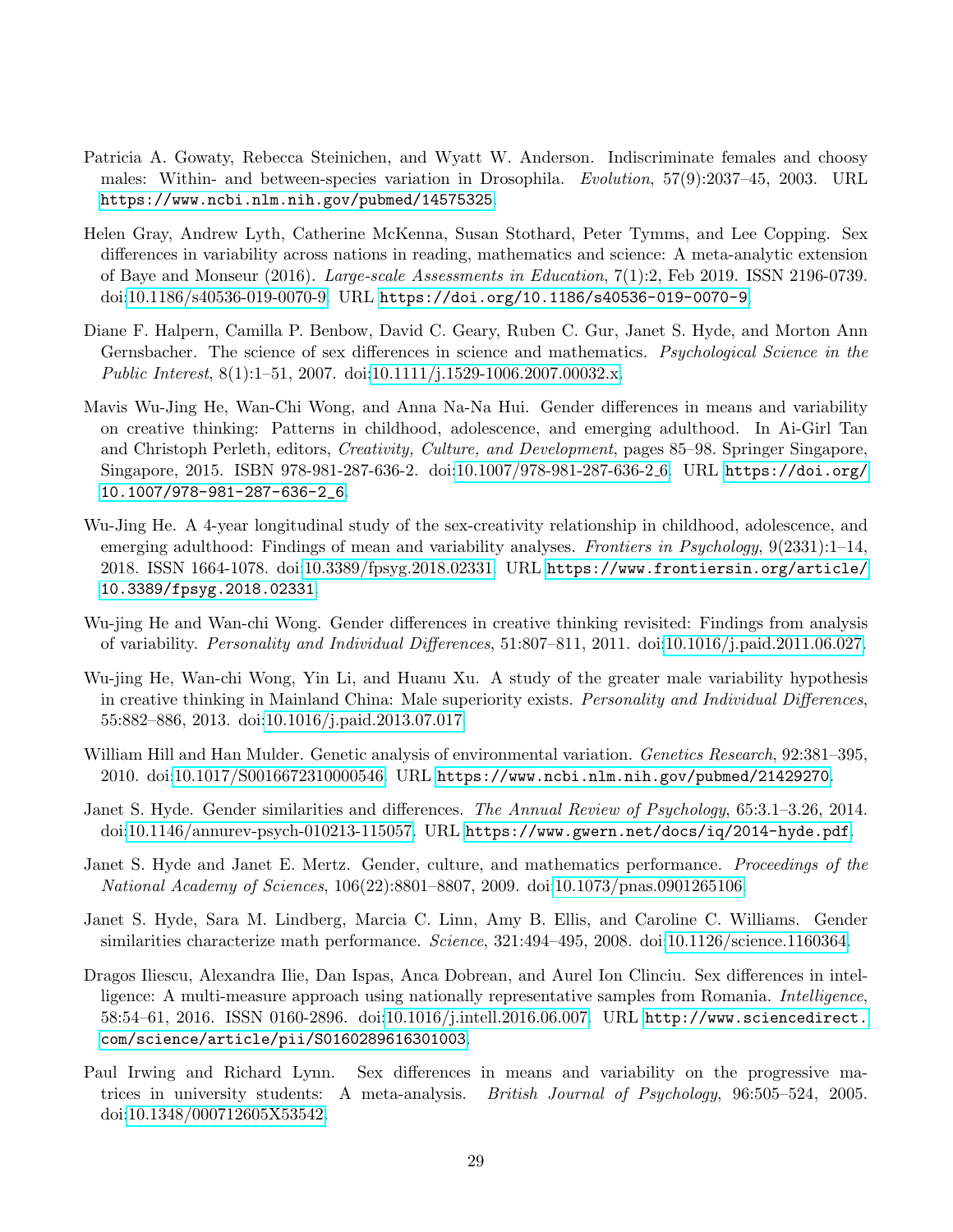- <span id="page-29-11"></span>Chaochao Jia, Tao Yang, Yu Qian, and Xinye Wu. The gender differences in science achievement, interest, habit, and creativity. Science Education International,  $31(2):195-202$ ,  $2020$ . doi[:10.33828/sei.v31.i2.9.](https://doi.org/10.33828/sei.v31.i2.9)
- <span id="page-29-2"></span>Wendy Johnson, Andrew Carothers, and Ian Deary. Sex differences in variability in general intelligence: A new look at the old question. Perspectives on Psychological Science, 3(6):518–531, 2008. doi[:10.1111/j.1745- 6924.2008.00096.x.](https://doi.org/10.1111/j.1745- 6924.2008.00096.x)
- <span id="page-29-7"></span>Chengting Ju, Yuxi Duan, and Xuqun You. Retesting the greater male variability hypothesis in Mainland China: A cross-regional study. Personality and Individual Differences, 72:85–89, 2015. doi[:10.1016/j.paid.2014.07.021.](https://doi.org/10.1016/j.paid.2014.07.021)
- <span id="page-29-10"></span>Shulamit Kahn and Donna Ginther. Women and STEM. Technical Report 23525, National Bureau of Economic Research, 2017. URL <http://www.nber.org/papers/w23525>.
- <span id="page-29-12"></span>Jonathan M. Kane and Janet E. Mertz. Debunking myths about gender and mathematics performance. Notices of the AMS,  $59(1):10-21$ ,  $2012$ . URL [https://advance.uncc.edu/sites/advance.uncc.edu/](https://advance.uncc.edu/sites/advance.uncc.edu/files/media/debunking-myths-about-gender-and-math.pdf) [files/media/debunking-myths-about-gender-and-math.pdf](https://advance.uncc.edu/sites/advance.uncc.edu/files/media/debunking-myths-about-gender-and-math.pdf).
- <span id="page-29-8"></span>Maciej Karwowski, Dorota M. Jankowska, Aleksandra Gajda, Michalina Marczak, Agata Groyecka, and Piotr Sorokowski. Greater male variability in creativity outside the WEIRD world. Creativity Research Journal, 28(4):467–470, 2016a. doi[:10.1080/10400419.2016.1229978.](https://doi.org/10.1080/10400419.2016.1229978) URL [https://doi.org/10.1080/](https://doi.org/10.1080/10400419.2016.1229978) [10400419.2016.1229978](https://doi.org/10.1080/10400419.2016.1229978).
- <span id="page-29-9"></span>Maciej Karwowski, Dorota M. Jankowska, Jacek Gralewski, Aleksandra Gajda, Ewa Wiśniewska, and Izabela Lebuda. Greater male variability in creativity: A latent variables approach. Thinking Skills and Creativity, 22:159–166, 2016b. ISSN 1871-1871. doi[:https://doi.org/10.1016/j.tsc.2016.10.005.](https://doi.org/https://doi.org/10.1016/j.tsc.2016.10.005) URL <http://www.sciencedirect.com/science/article/pii/S1871187116301407>.
- <span id="page-29-3"></span>Joni M. Lakin. Sex differences in reasoning abilities: Surprising evidence that male-female ratios in the tails of the quantitative reasoning distribution have increased. *Intelligence*, 41:263–274, 2013. doi[:10.1016/j.intell.2013.04.004.](https://doi.org/10.1016/j.intell.2013.04.004)
- <span id="page-29-4"></span>Joni M. Lakin and James L. Gambrell. Sex differences in fluid reasoning: Manifest and latent estimates from the cognitive abilities test. Journal of Intelligence, 2:36–55, 2014. doi[:10.3390/jintelligence2020036.](https://doi.org/10.3390/jintelligence2020036)
- <span id="page-29-0"></span>Russell Lande. Models of speciation by sexual selection on polygenic traits. Proceedings of the National Academy of Sciences, 78(6):3721–3725, 1981. doi[:10.1073/pnas.78.6.3721.](https://doi.org/10.1073/pnas.78.6.3721) URL [http://www.pnas.org/](http://www.pnas.org/content/78/6/3721) [content/78/6/3721](http://www.pnas.org/content/78/6/3721).
- <span id="page-29-6"></span>Sing Lau and Ping Chung Cheung. A gender-fair look at variability in creativity: Growth in variability over a period versus gender comparison at a time point. Creativity Research Journal, 27(1):87–95, 2015. doi[:10.1080/10400419.2015.992685.](https://doi.org/10.1080/10400419.2015.992685) URL <https://doi.org/10.1080/10400419.2015.992685>.
- <span id="page-29-1"></span>Anne-Catherine Lehre, Knut Lehre, Petter Laake, and Niels Danbolt. Greater intrasex phenotype variability in males than in females is a fundamental aspect of the gender differences in humans. Developmental Psychobiology, 51:198–206, 2009. doi[:10.1002/dev.20358.](https://doi.org/10.1002/dev.20358)
- <span id="page-29-5"></span>Anne-Catherine Lehre, Arvid Hansen, Knut Petter Lehre, and Petter Laake. Effects of the 2003 quality reform on gender gaps in student learning outcomes in Norwegian higher education. Scandinavian Journal of Educational Research, 58(3):315–336, 2014. doi[:10.1080/00313831.2012.732602.](https://doi.org/10.1080/00313831.2012.732602)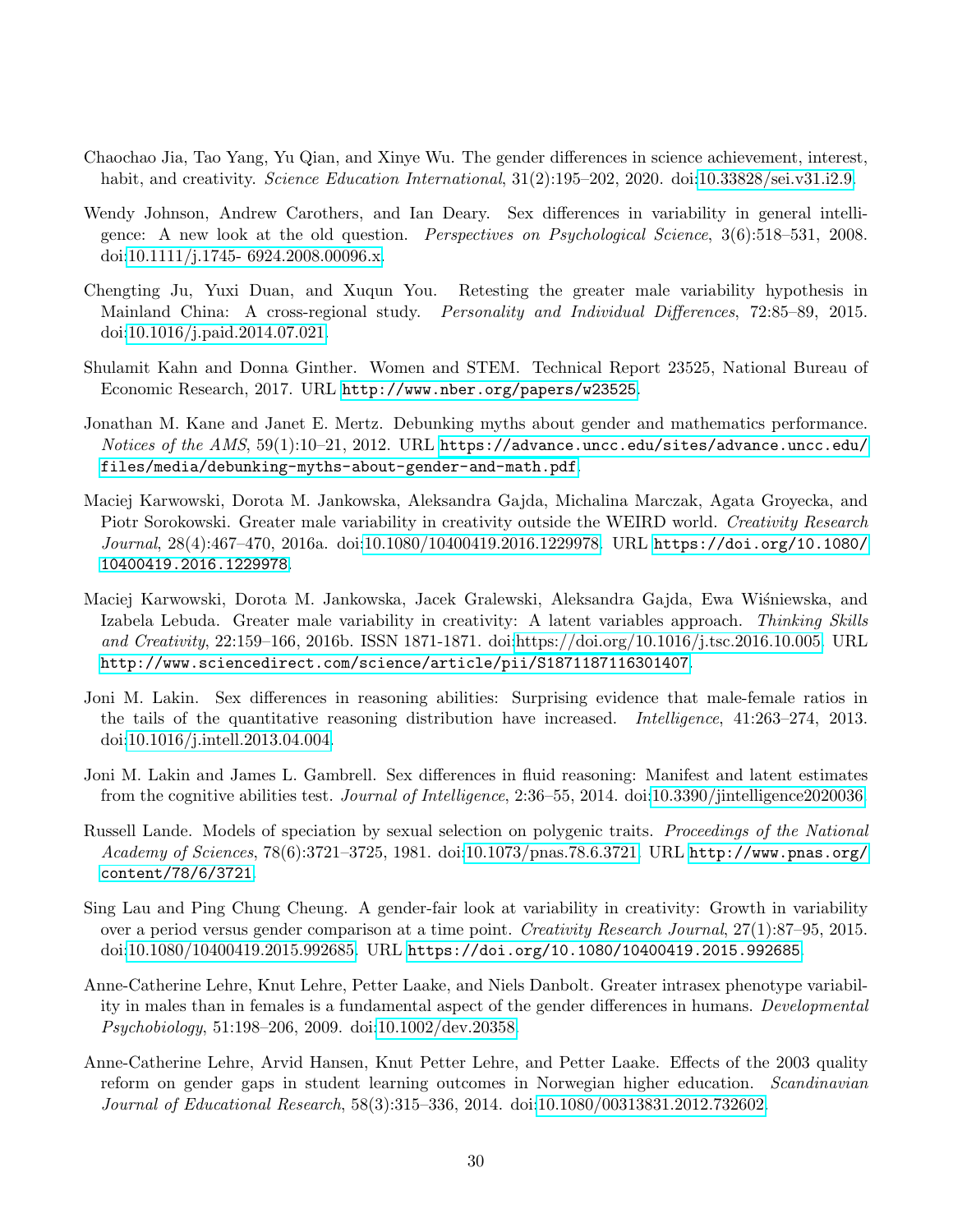- <span id="page-30-11"></span>Meijuan Li, Yongmei Zhang, Hongyun Liu, and Yi Hao. Gender differences in mathematics achievement in Beijing: A meta-analysis. British Journal of Educational Psychology, 88(4):566–583, 2018. doi[:10.1111/bjep.12203.](https://doi.org/10.1111/bjep.12203) URL <https://onlinelibrary.wiley.com/doi/abs/10.1111/bjep.12203>.
- <span id="page-30-7"></span>Sara M. Lindberg, Janet S. Hyde, and Jennifer L. Petersen. New trends in gender and mathematics performance: A meta-analysis. Psychol Bull., 136(6):1123–1135, 2010. doi[:10.1037/a0021276.](https://doi.org/10.1037/a0021276)
- <span id="page-30-12"></span>Ran Liu, Andrea Alvarado-Urbina, and Emily Hannum. Differences at the extremes? Gender, national contexts, and math performance in Latin America. American Educational Research Journal, 0(0): 0002831219876236, 2019. doi[:10.3102/0002831219876236.](https://doi.org/10.3102/0002831219876236) URL [https://journals.sagepub.com/doi/](https://journals.sagepub.com/doi/10.3102/0002831219876236) [10.3102/0002831219876236](https://journals.sagepub.com/doi/10.3102/0002831219876236).
- <span id="page-30-5"></span>David F. Lohman and Joni M. Lakin. Consistencies in sex differences on the Cognitive Abilities Test across countries, grades, test forms, and cohorts. British Journal of Educational Psychology, 79:389–407, 2009. doi[:10.1348/000709908X354609.](https://doi.org/10.1348/000709908X354609)
- <span id="page-30-3"></span>Richard Lynn and Jaan Mikk. Science: Sex differences in attainment. The Journal of Social, Political, and Economic Studies, 33(1):101–124, 2008. URL [http://citeseerx.ist.psu.edu/viewdoc/download?](http://citeseerx.ist.psu.edu/viewdoc/download?doi=10.1.1.680.5262&rep=rep1&type=pdf) [doi=10.1.1.680.5262&rep=rep1&type=pdf](http://citeseerx.ist.psu.edu/viewdoc/download?doi=10.1.1.680.5262&rep=rep1&type=pdf).
- <span id="page-30-6"></span>Richard Lynn and Jaan Mikk. Sex differences in reading achievement. TRAMES, 13(63/58(1):3–13, 2009. doi[:10.3176/tr.2009.1.01.](https://doi.org/10.3176/tr.2009.1.01)
- <span id="page-30-4"></span>Stephen Machin and Tuomas Pekkarinen. Global sex differences in test score variability. Science, 322: 1331–1332, 2008. doi[:10.1126/science.1162573.](https://doi.org/10.1126/science.1162573)
- <span id="page-30-2"></span>Jovana Marjanovič. Genetics of inherited variability: increasing uniformity by reducing competition. Thesis (Ph.D.), Swedish University of Agricultural Sciences and Wageningen Institute of Animal Sciences of Wageningen University & Research, 2018. URL <https://pub.epsilon.slu.se/15427/>.
- <span id="page-30-0"></span>Jovana Marjanovič, Han A. Mulder, Lars Rönnegård, and Piter Bijma. Modelling the co-evolution of indirect genetic effects and inherited variability. Heredity, 121:631–647, 2018. doi[:10.1038/s41437-018-](https://doi.org/10.1038/s41437-018-0068-z) [0068-z.](https://doi.org/10.1038/s41437-018-0068-z) URL <https://www.ncbi.nlm.nih.gov/pubmed/29588510>.
- <span id="page-30-10"></span>Gerhard Meisenberg. Gender differences in school achievement across cultures: An analysis of results from PISA 2000-2012. Mankind Quarterly, 57(2):227–251, 2016.
- <span id="page-30-8"></span>Guillermo Mendez and Sharon Lohr. Estimating residual variance in random forest regression. Computational Statistics & Data Analysis, 55(11):2937–2950, 2011. ISSN 0167- 9473. doi[:10.1016/j.csda.2011.04.022.](https://doi.org/10.1016/j.csda.2011.04.022) URL [http://www.sciencedirect.com/science/article/pii/](http://www.sciencedirect.com/science/article/pii/S0167947311001514) [S0167947311001514](http://www.sciencedirect.com/science/article/pii/S0167947311001514).
- <span id="page-30-9"></span>Jaan Mikk, Karin Täht, and Olev Must. Sex differences in educational attainment. Personality and Individual Differences, 53:132–136, 2012. doi[:10.1016/j.paid.2011.06.003.](https://doi.org/10.1016/j.paid.2011.06.003)
- <span id="page-30-1"></span>Takaya Moriyama, Mary V. Relling, and Jun J. Yang. Inherited genetic variation in childhood acute lymphoblastic leukemia. Blood, 125(26):3988–3995, 2015. ISSN 0006-4971. doi[:10.1182/blood-2014-12-](https://doi.org/10.1182/blood-2014-12-580001) [580001.](https://doi.org/10.1182/blood-2014-12-580001) URL <http://www.bloodjournal.org/content/125/26/3988>.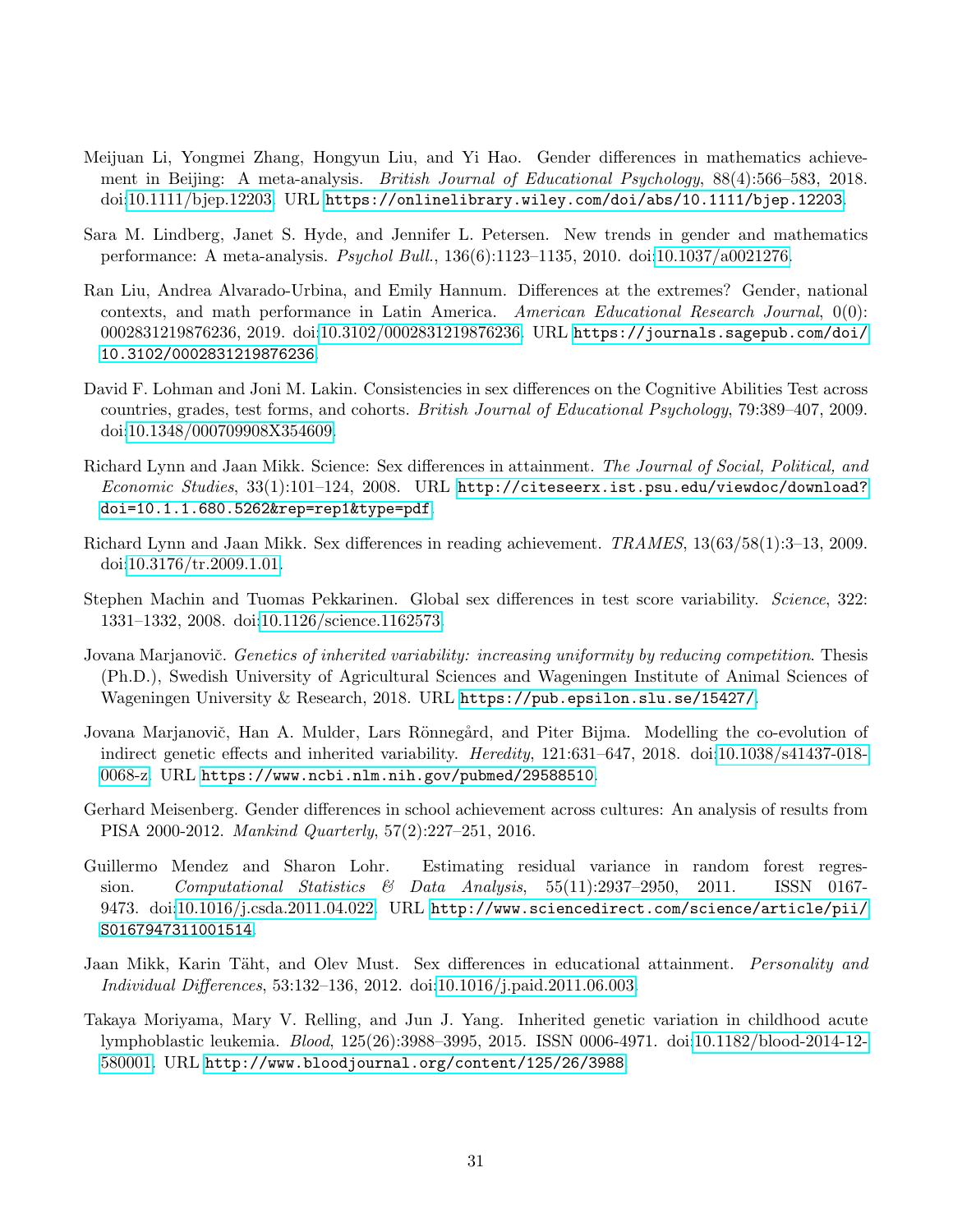- <span id="page-31-1"></span>Han Mulder, Piter Bijma, and William Hill. Prediction of breeding values and selection responses with genetic heterogeneity of environmental variance. Genetics, 175:1895–1910, 2007. doi[:10.1534/genetics.106.063743.](https://doi.org/10.1534/genetics.106.063743) URL [http://www.genetics.org/content/genetics/175/4/1895.](http://www.genetics.org/content/genetics/175/4/1895.full.pdf) [full.pdf](http://www.genetics.org/content/genetics/175/4/1895.full.pdf).
- <span id="page-31-2"></span>Han Mulder, Piter Bijma, and William Hill. Selection for uniformity in livestock by exploiting genetic heterogeneity of residual variance. Genetics, Selection, Evolution, 40:37–59, 2008. doi[:10.1186/1297-](https://doi.org/10.1186/1297-9686-40-1-37) [9686-40-1-37.](https://doi.org/10.1186/1297-9686-40-1-37) URL <https://www.ncbi.nlm.nih.gov/pubmed/18096114>.
- <span id="page-31-8"></span>Rose E. O'Dea, M. Lagisz, Michael D. Jennions, and Shinichi Nakagawa. Gender differences in individual variation in academic grades fail to fit expected patterns for STEM. Nature Commu $nications, 9(1), 2018.$  doi[:10.1038/s41467-018-06292-0.](https://doi.org/10.1038/s41467-018-06292-0) URL [https://www.nature.com/articles/](https://www.nature.com/articles/s41467-018-06292-0.pdf) [s41467-018-06292-0.pdf](https://www.nature.com/articles/s41467-018-06292-0.pdf).
- <span id="page-31-10"></span>Andrew M. Penner. Gender differences in extreme mathematical achievement: An international perspective on biological and social factors. American Journal of Sociology, 114(S1):S128-S170, 2008. URL [http:](http://www.jstor.org/stable/10.1086/589252) [//www.jstor.org/stable/10.1086/589252](http://www.jstor.org/stable/10.1086/589252).
- <span id="page-31-5"></span>David Reilly, David L. Neumann, and Glenda Andrews. Sex differences in mathematics and science achievement: A meta-analysis of national assessment of educational progress assessments. Journal of Educational Psychology, 107(3):645–662, 2015. doi[:10.1037/edu0000012.](https://doi.org/10.1037/edu0000012)
- <span id="page-31-9"></span>David Reilly, David L. Neumann, and Glenda Andrews. Investigating gender differences in mathematics and science: Results from the 2011 Trends in Mathematics and Science Survey. Research in Science  $Education, 49(1):25–50, Feb 2019. ISSN 1573-1898. doi:10.1007/s11165-017-9630-6. URL https://doi.$  $Education, 49(1):25–50, Feb 2019. ISSN 1573-1898. doi:10.1007/s11165-017-9630-6. URL https://doi.$  $Education, 49(1):25–50, Feb 2019. ISSN 1573-1898. doi:10.1007/s11165-017-9630-6. URL https://doi.$  $Education, 49(1):25–50, Feb 2019. ISSN 1573-1898. doi:10.1007/s11165-017-9630-6. URL https://doi.$ [org/10.1007/s11165-017-9630-6](https://doi.org/10.1007/s11165-017-9630-6).
- <span id="page-31-3"></span>Klaus Reinhold and Leif Engqvist. The variability is in the sex chromosomes. Evolution, 67(12): 3662–3668, 2013. doi[:10.1111/evo.12224.](https://doi.org/10.1111/evo.12224) URL [http://onlinelibrary.wiley.com/doi/10.1111/evo.](http://onlinelibrary.wiley.com/doi/10.1111/evo.12224/full) [12224/full](http://onlinelibrary.wiley.com/doi/10.1111/evo.12224/full).
- <span id="page-31-6"></span>Stuart J. Ritchie, Simon R. Cox, Xueyi Shen, Michael V. Lombardo, Lianne Maria Reus, Clara Alloza, Matthew A. Harris, Helen Alderson, Stuart Hunter, Emma Neilson, David C.M. Liewald, Bonnie Auyeung, Heather C. Whalley, Stephen M. Lawrie, Catharine R. Gale, Mark E. Bastin, McIntosh Andrew M, and Ian J. Deary. Sex differences in the adult human brain: Evidence from 5,216 UK Biobank participants. bioRxiv, 2017. URL <https://www.biorxiv.org/content/early/2017/04/04/123729>.
- <span id="page-31-11"></span>Matthew Rudd. Gender differences in English language and science related subjects in the context of higher education in Thailand. British Journal of Education, 7(7):17-27, 2019.
- <span id="page-31-4"></span>William Sandholm. Evolutionary game theory. In R. Meyers, editor, *Encyclopedia of Complexity and* Systems Science, pages 3176–3205. Springer, Heidelberg, 2009. doi[:10.1007/978-0-387-30440-3 188.](https://doi.org/10.1007/978-0-387-30440-3 188)
- <span id="page-31-7"></span>Art Sawyer. How the new SAT has disadvantaged female testers. [https://www.compassprep.com/](https://www.compassprep.com/new-sat-has-disadvantaged-female-testers/) [new-sat-has-disadvantaged-female-testers/](https://www.compassprep.com/new-sat-has-disadvantaged-female-testers/), 2017. Accessed January 15, 2021.
- <span id="page-31-0"></span>Stephanie A. Shields. The variability hypothesis: The history of a biological model of sex differences in intelligence. Signs, 7(4):769–797, 1982. URL <http://www.jstor.org/stable/3173639>.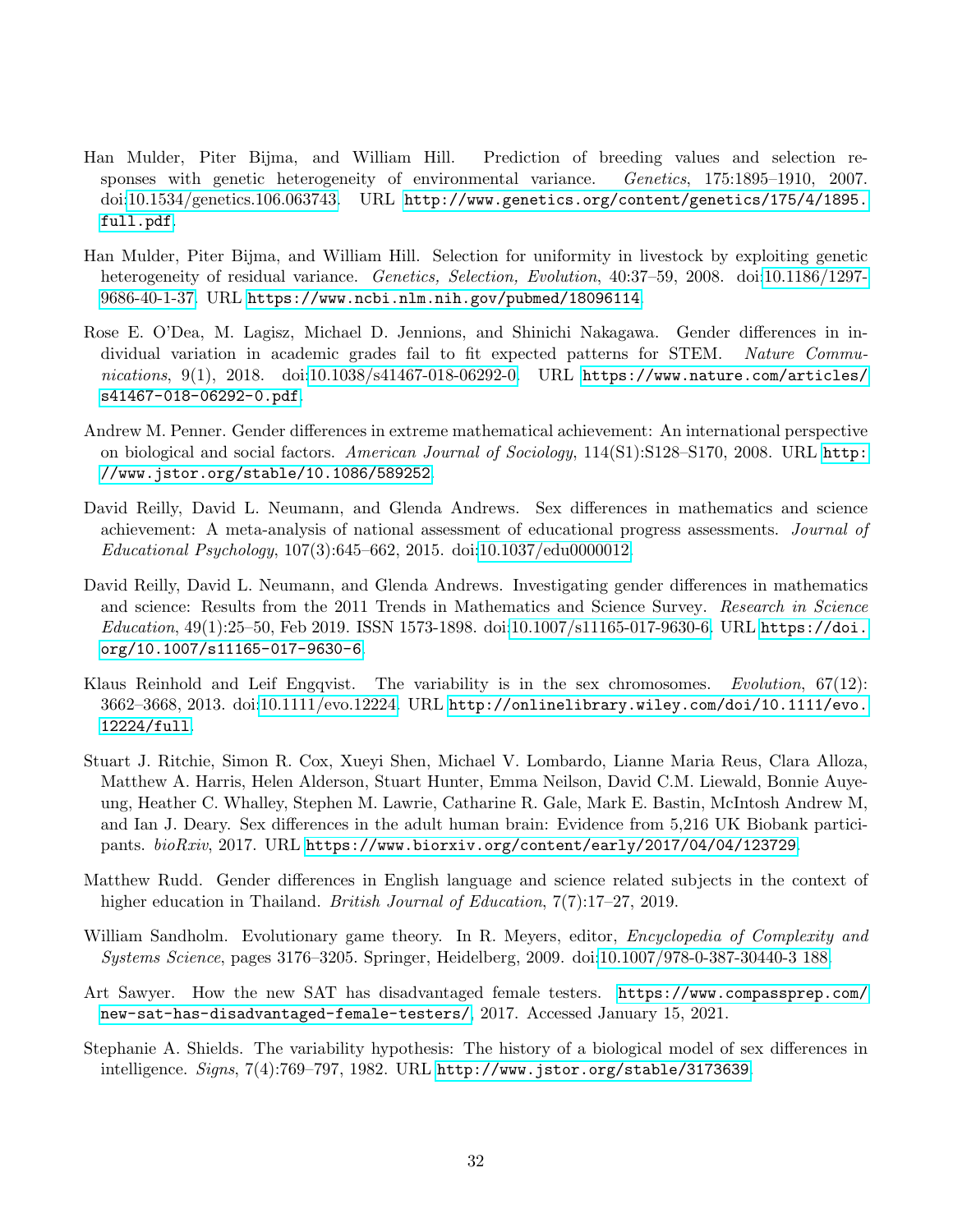- <span id="page-32-1"></span>Richard Shillcock, Florian Bolenz, Sarnali Basak, Alasdair Morgan, and Oliver Fincham. Understanding greater male variability in general intelligence: The role of hemispheric independence and lateralization, Nov 2018. URL <psyarxiv.com/gpfm3>.
- <span id="page-32-7"></span>Sean Stevens and Jonathan Haidt. The Greater Male Variability Hypothesis – an Addendum to our post on the Google Memo. [https://heterodoxacademy.org/2017/09/04/](https://heterodoxacademy.org/2017/09/04/the-greater-male-variability-hypothesis) [the-greater-male-variability-hypothesis](https://heterodoxacademy.org/2017/09/04/the-greater-male-variability-hypothesis), 2017. Accessed Nov 12, 2017.
- <span id="page-32-4"></span>Steve Strand, Ian J. Deary, and Pauline Smith. Sex differences in Cognitive Abilities Test scores: A UK national picture. British Journal of Educational Psychology, 76:463–480, 2006. doi[:10.1348/000709905X50906.](https://doi.org/10.1348/000709905X50906)
- <span id="page-32-9"></span>Christian Thöni, Stefan Volk, and Jose M. Cortina. Greater male variability in cooperation: Meta-analytic evidence for an evolutionary perspective. *Psychological Science*, 2020. doi[:10.1177/0956797620956632.](https://doi.org/10.1177/0956797620956632) URL [https://journals.sagepub.com/doi/abs/10.1177/](https://journals.sagepub.com/doi/abs/10.1177/0956797620956632#articleCitationDownloadContainer) [0956797620956632#articleCitationDownloadContainer](https://journals.sagepub.com/doi/abs/10.1177/0956797620956632#articleCitationDownloadContainer).
- <span id="page-32-6"></span>Ulrich S. Tran, Agnes A. Hofer, and Martin Voracek. Sex differences in general knowledge: Meta-analysis and new data on the contribution of school-related moderators among high-school students. PLoS ONE, 9(10), 2014. doi[:10.1371/journal.pone.0110391.](https://doi.org/10.1371/journal.pone.0110391) URL [http://journals.plos.org/plosone/article?](http://journals.plos.org/plosone/article?id=10.1371/journal.pone.0110391) [id=10.1371/journal.pone.0110391](http://journals.plos.org/plosone/article?id=10.1371/journal.pone.0110391).
- <span id="page-32-3"></span>Robert L. Trivers. Parental investment and sexual selection. In Sexual Selection and the Descent of Man, chapter 7. Aldine Publishing Company, Chicago, 1972. ISBN 0-202-02005-3.
- <span id="page-32-5"></span>Alvin Vista and Esther Care. Gender differences in variance and means on the Naglieri Non-verbal Ability Test: Data from the Philippines. British Journal of Educational Psychology., 81(2):292–308, 2011. ISSN 0007-0998. doi[:10.1348/000709910X514004.](https://doi.org/10.1348/000709910X514004) URL [https://onlinelibrary.wiley.com/doi/pdf/10.](https://onlinelibrary.wiley.com/doi/pdf/10.1348/000709910X514004) [1348/000709910X514004](https://onlinelibrary.wiley.com/doi/pdf/10.1348/000709910X514004).
- <span id="page-32-0"></span>Howard Wainer. The most dangerous equation. American Scientist, 95:249–256, May/June 2007. URL [http://nexthumanproject.com/references/Y\\_Variant\\_Of\\_XYChromosome.pdf](http://nexthumanproject.com/references/Y_Variant_Of_XYChromosome.pdf).
- <span id="page-32-2"></span>Jörgen W. Weibull. *Evolutionary Game Theory*. MIT Press, Cambridge, MA, 1997. ISBN 9780262731218.
- <span id="page-32-8"></span>Lara M. Wierenga, Joseph A. Sexton, Petter Laake, Jay N. Giedd, and Christian K. Tamnes. A key characteristic of sex differences in the developing brain: Greater variability in brain structure of boys than girls. Cerebral Cortex, pages 1–11, 2017. doi[:10.1093/cercor/bhx154.](https://doi.org/10.1093/cercor/bhx154) URL [https://academic.oup.](https://academic.oup.com/cercor/article-abstract/doi/10.1093/cercor/bhx154/3872365?redirectedFrom=fulltext) [com/cercor/article-abstract/doi/10.1093/cercor/bhx154/3872365?redirectedFrom=fulltext](https://academic.oup.com/cercor/article-abstract/doi/10.1093/cercor/bhx154/3872365?redirectedFrom=fulltext).
- <span id="page-32-10"></span>Lara M. Wierenga, Gaelle E. Doucet, Danai Dima, Ingrid Agartz, Moji Aghajani, Thteophilus N. Akudjedu, Anton Albajes-Eizagirre, Dag Alnas, Kathryn Alpert, Ole A Andreassen, Alan Anticevic, Philip Asherson, Tobias Banaschewski, Nuria Bargallo, Sarah Baumeister, Ramona Baur-Streubel, Alessandro Bertolino, Aurora Bonvino, Dorret Boomsma, Stefan Borgwardt, Josiane Bourque, Anouk den Braber, Daniel Brandeis andAlan Breier, Henry Brodaty, Rachel M Brouwer, Jan K Buitelaar, Geraldo F Busatto, Vince D Calhoun, Erick J Canales-Rodrguez, Dara Cannon, Xavier Caseras, Francisco X Castellanos, Tiffany M Chaim-Avancini, Christopher RK Ching, Vincent P Clark, Patricia J Conrod, Annette Conzelmann, Fabrice Crivello, Christopher G Davey, Erin W Dickie, Stefan Ehrlich, Dennis vant Ent, Simon E Fisher, Jean-Paul Fouche, Barbara Franke, Paola Fuentes-Claramonte, Eco JC de Geus, Annabella Di Giorgio, David C Glahn, Ian H Gotlib, Hans J Grabe, Oliver Gruber, Patricia Gruner, Raquel E Gur,